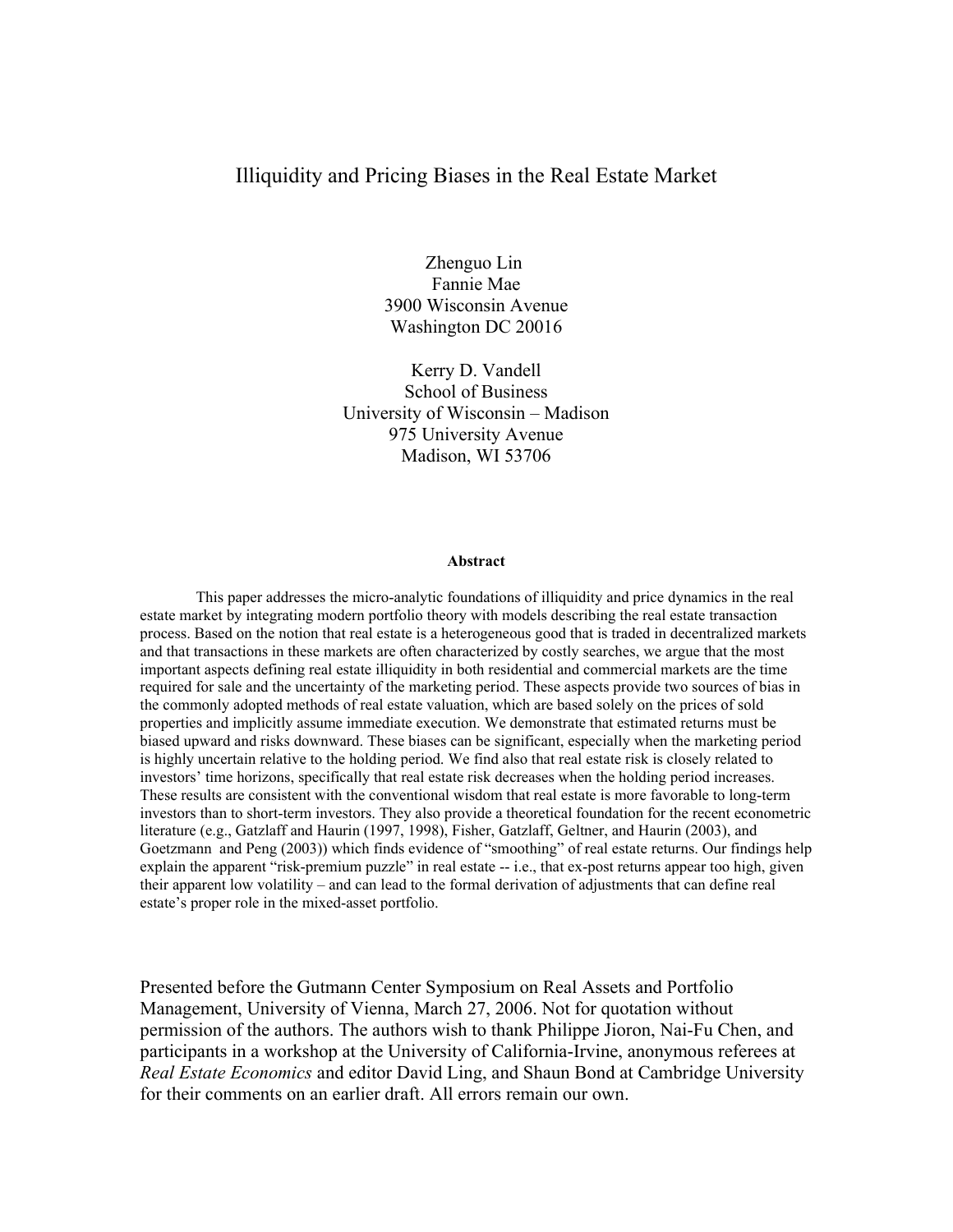### **Illiquidity and Pricing Biases in the Real Estate Market**

### **I. Introduction: The Risk Premium Puzzle in Real Estate**

Proper pricing, evaluation of investment performance, and allocation of real estate in a mixed-asset portfolio has proven to be a vexing question. Real estate is highly heterogeneous, is thinly traded over relatively-long holding periods, and is traded through a transactions process that is typically not a simultaneous-bid auction but instead is a sequential bid process without recall which may involve significant transaction costs. Thus, it displays characteristics of illiquidity, but a type of illiquidity that may depart from that displayed by thinly-traded securities.

A substantial literature has evolved over time, summarized in Section II, that attempts to correct for various of these idiosyncratic characteristics of real estate as an asset class. The present paper contributes to that literature by exploring in a formal framework the micro-analytic foundations that underlie the divergent trading mechanism in real estate integrating the traditional literature in modern portfolio theory with more recent models describing the real estate transactions process. Section III will first describe formally how real estate return and risk were traditionally measured and estimated. Then we will briefly examine sources of bias in estimation that have been discussed in the literature. Finally, we will turn to the primary contributions of this paper: consideration of two sources of bias in the measurement of risk and return originating from two distinct types of risk (which we term *marketing period* risk and *liquidation* risk) attributable to lack of recognition of the fact that (1) it is the *ex ante* risk and return expectations that are the relevant considerations for investor behavior, not *ex post* realizations of transaction prices at the point of sale, and (2) observed transaction prices with positive marketing periods do not reflect the underlying distribution of property valuations. These biases, reflecting the heterogeneity of real estate assets, a transaction process characterized by sequential bidding without recall, and an extended and uncertain marketing period, could under plausible conditions account for much of what has been considered to be the anomalous pricing characteristics of real estate.

## **II. The Evolution of Valuation Approaches to the Measurement and Estimation of Real Estate Return and Risk**

Early empirical studies in the real estate literature comparing real estate returns to those of other asset classes consistently concluded that real estate as an asset class not only had extremely low volatility, but also extremely high risk-adjusted returns, relative to what would be expected from contemporary asset valuation theory.**[1](#page-1-0)** More recent

<span id="page-1-0"></span><sup>1</sup> During the period 1978 to 1998, for example, the standard deviation of the National Council of Real Estate Investment Fiduciaries (NCREIF) total return series was 3.66%, which is less than one-fifth that for common stocks (20.82% for large cap stocks and 40.04% for small cap stocks), and less than half that for long-term bonds (8.32% for corporate bonds and 8% for government bonds). In terms of riskadjusted return, NCREIF's Sharpe ratio (1.47) was more than six times that for bonds (between 0.17 and 0.28) and at least three times that for both large cap stocks (0.41) and small cap stocks (0.35) (Ibbotson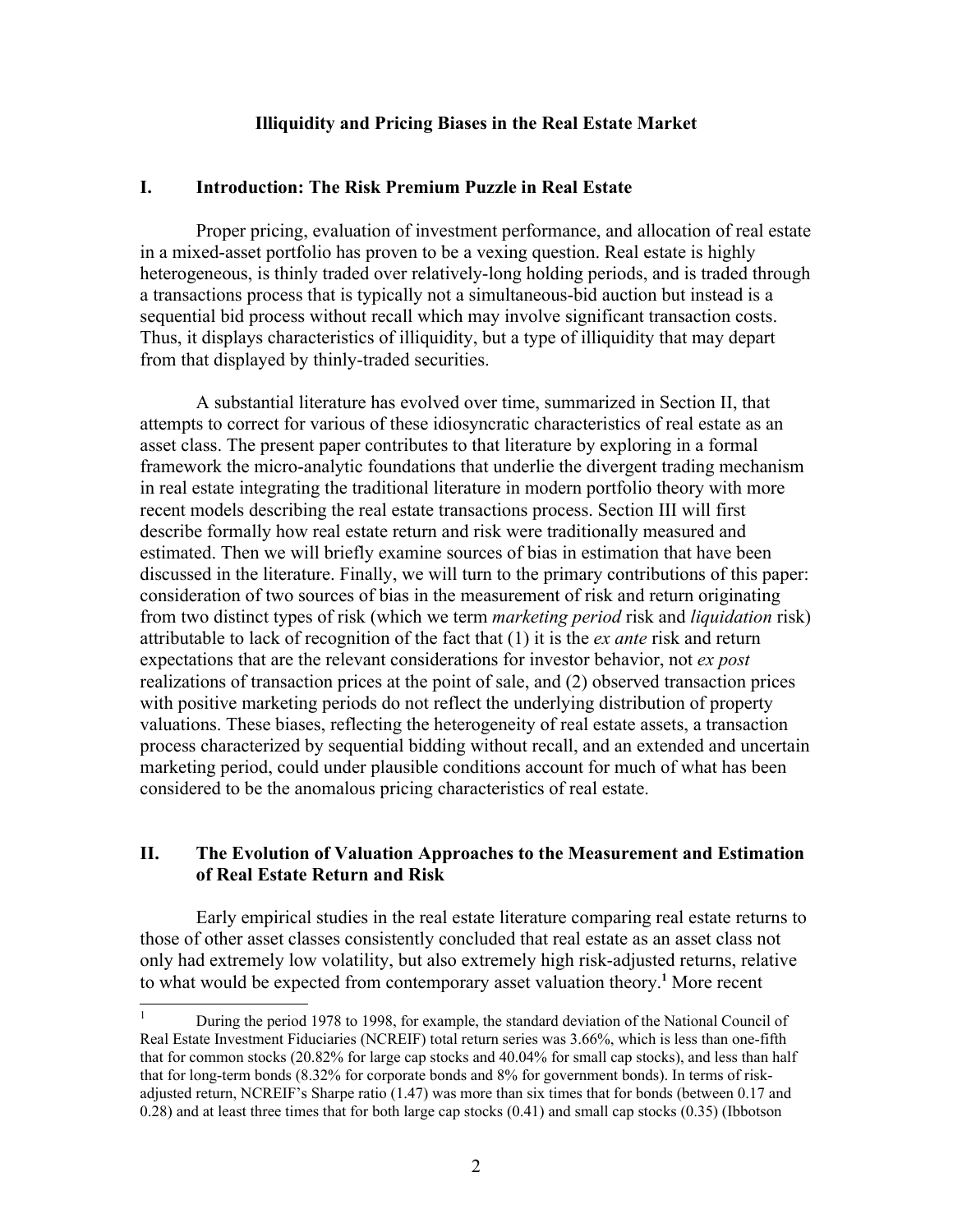studies have argued that these estimated returns to real estate are less volatile than those of common stocks because real estate returns, such as the NCREIF index, are estimated by using both appraisal data and transaction prices, and appraisals tend to "smooth" real estate values and make them less volatile (e.g. Geltner (1991), Clayton, Geltner and Hamilton (2001), Geltner, MacGregor and Schwann (2003)). After excluding appraisal data in the NCREIF property sample, however, Geltner and Goetzman (2000) constructed a transaction-based NCREIF index and found that the standard deviation of the transaction-based NCREIF return index increased only slightly, from 3.66% to 4.26% in the period 1978 to 1998, but was still very low compared to that for stocks and bonds. In addition, the annual return of the transaction-based NCREIF index was 9.2%, and its Sharpe ratio (1.27) remained extremely high. **[2](#page-2-0)**

Such results persistently presented the question: was there a risk premium puzzle in real estate? In other words, did contemporary real estate valuation methods misprice real estate's risk-adjusted return? Traditional empirical estimates of risk and return for real estate and financial assets were based on observed historical prices. For example, in a given time period, suppose the price of an asset at time *t* is  $P_t$  ( $t = 0, 1, 2, ..., T$ ). Then the simplest and most commonly used formulae for estimating the return and risk of this asset were

$$
\hat{r} = \frac{\sum_{i=1}^{T} \frac{P_i - P_{i-1}}{P_{i-1}}}{T}
$$
\n
$$
\hat{\sigma} = \sqrt{\frac{\sum_{i=1}^{T} \left(\frac{P_i - P_{i-1}}{P_{i-1}} - \hat{r}\right)^2}{T - 1}}
$$
\n(1)

Associates, 2005). This pattern was even more pronounced for earlier periods when common stocks performed less well. For example, Firstenberg, Ross and Zisler (1988) found that the standard deviation of stock returns was over five times greater than that of real estate returns, and the standard deviation of bond returns was three times that of real estate returns, while the average returns of real estate were slightly higher than that of both stocks and bonds. Hoag (1980) developed a property index based on a sample of 463 unleveraged properties and found its return to be 14.2%, compared to common stock returns of 3.7% reported by Ibbotson and Sinquefield (1982) for the corresponding time period. Zerbst and Cambon (1984) found the return of Commingled Real Estate Funds (CREF) to be 14.0%, compared to 6.5% for common stocks over the same period. By examining the standard deviation of returns, they also found that real estate returns appeared far less volatile than those for common stocks and corporate bonds. For example, the standard deviation of CREF returns for 1973-1981 was 4.7%, compared to 21.2% for common stocks and 7.8% for corporate bonds in the same period. Other studies that found similar results for the comparable time period include Ibbotson and Fall (1979), who found, in the period 1947 to 1978, the standard deviation of real estate (3.5%) was about one-fifth that of stocks (18%) and real estate's Sharpe ratio (1.31) was about three times that of stocks (0.38). During the period 1960 – 1973, Kelleher (1976) found real estate's Sharpe ratio to be even higher, at about eight times that of stocks (1.75 vs. 0.21).

<span id="page-2-0"></span><sup>&</sup>lt;sup>2</sup> Some also argued that real estate has such a high risk-adjusted return because it often involves high transaction costs. This argument has been challenged by Kallberg, Liu and Greig (1996).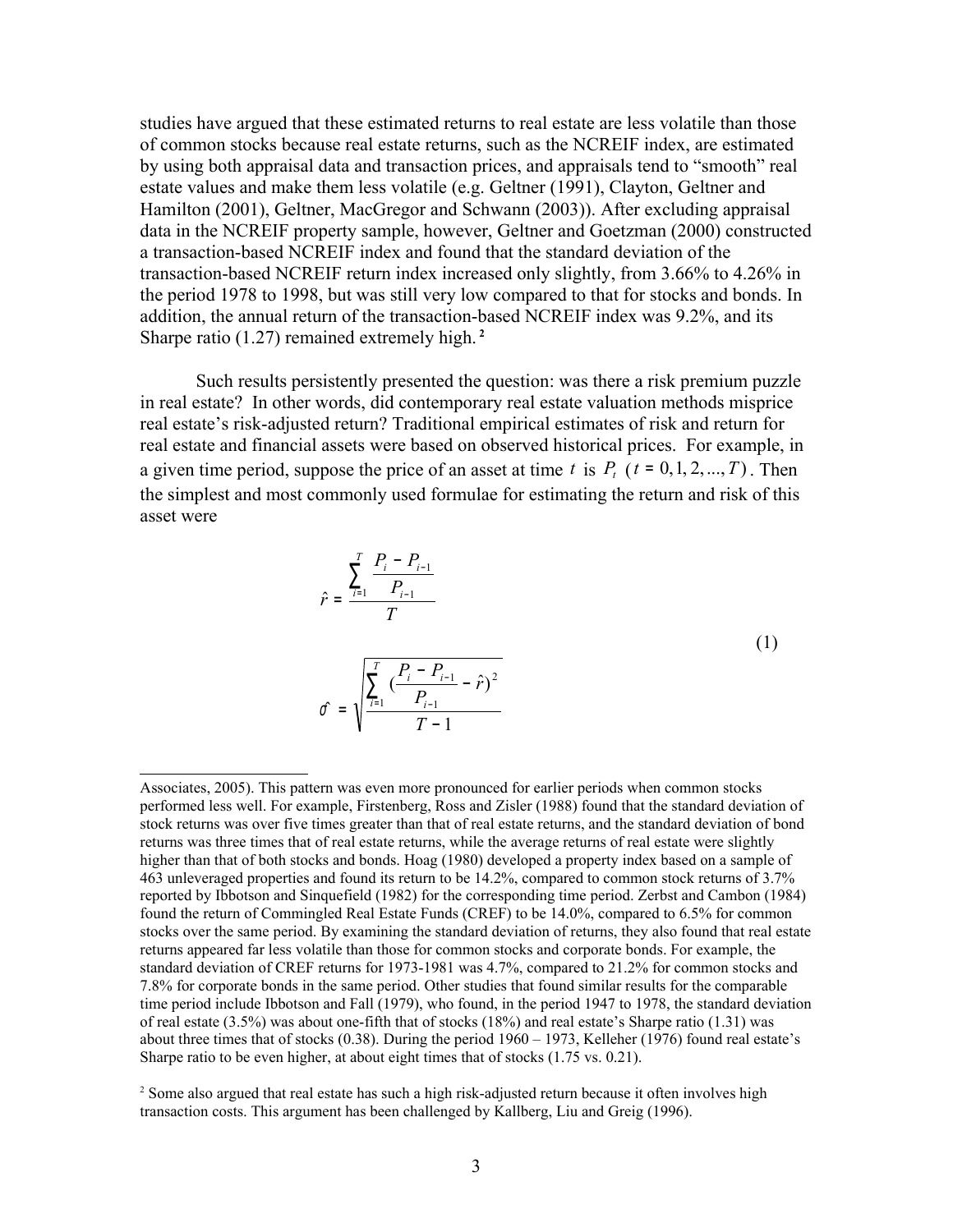where current prices included any current dividends as well as capital appreciation.

Due to the heterogeneity and infrequency of trading of real estate assets, it became apparent that we could not directly apply the formulae above to the prices of each sold property over time to estimate real estate return and volatility. The simplest approach adopted to correct this problem was to compose a real estate price index as the average of the values of the properties being studied. This was the approach used in the composition of the commonly-referenced NCREIF index of property performance in the commercial market and the National Association of Realtors (NAR) Index in the residential market.

A more sophisticated approach was represented by econometrically-estimated indices of property values over time. The commonly-used approaches here include the repeat-sales model (first proposed by Bailey, Muth, and Nourse (1963) and popularized by Case and Shiller (1987) and currently the source of the OFHEO Residential Price Index), the hedonic model (the source of the HUD Residential Price Index), the hybrid model (see Quigley (1995), and the appraisal-based model (see Quan and Quigley (1991)). We refer to Lin (2004) for a detailed discussion of the strengths and weaknesses of each of these methodologies. Suffice it to say that each is subject under certain conditions to presenting certain biases in the estimation of "true" returns.

These biases originate from four sources, which have been recognized in the literature: (1) *appraisal* bias, which can originate from a bias in the holding-period return, even if the appraised value is an unbiased estimator (Giliberto, 1988), or from a bias caused by the "smoothing" that is inherent in using appraisal-based returns (Geltner (1989b, 1991), Ross and Zisler (1991)); (2) *sample selection* bias, which is created by the fact that transaction prices used for estimation by necessity could represent a biased sample of the entire stock (e.g., Gatzlaff and Haurin (1997, 1998) for the residential market and Munneke and Slade (2000) for the commercial market), often addressed by using Heckman's two-step procedure and the inclusion of the inverse Mills ratio; (3) *transformation* bias, created in the repeat-sales model under certain conditions, when repeat-sales estimators are essentially equal-weighted cross-sectional averages, while the returns of equal-weighted portfolios are arithmetic averages of cross-sectional individual asset returns (Considered in Shiller (1991), Geltner and Goetzmann (2000), and Goetzman and Peng (2002)); and (4) *aggregation* bias, caused either by spatial aggregation bias (see Thomas and Stekler (1983) and Goodman (1998)) or temporal aggregation bias (see Geltner (1993) and Dombrow, Knight, and Sirmans (1997)), representing uneven clustering of transactions across space or time.

A final pair of recent papers (Fisher, Gatzlaff, Geltner, and Haurin (2003), Goetzmann and Peng (2003)) identify an additional source of bias, namely the bias associated with differences in the ease of selling a property over time, which they relate to differences in the marketing period or time-on-market (TOM). In this scenario, when the market is "hot", there are many bidders in the market competing to purchase properties, which tends to result in a shorter TOM at which the reservation price of the buyer meets or exceeds the reservation price of the buyer. Commensurate with this phenomenon is an increase in the volume of sales because the distribution of buyer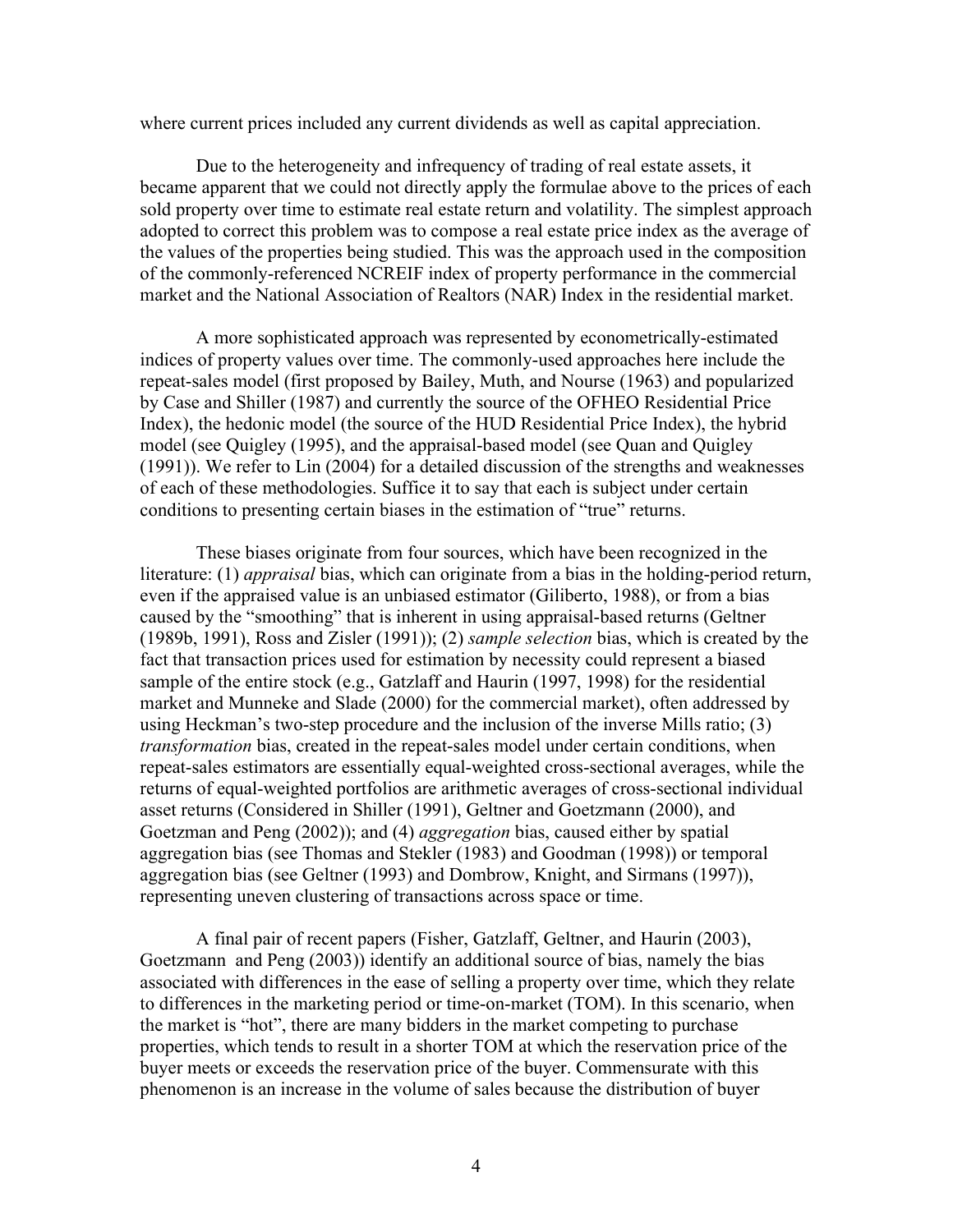reservation prices is shifted up relative to the distribution of seller reservation prices. In their view, these variations over time are directly related to each other and represent proxies for variations in the degree of liquidity present in the real estate market at any period of time. Thus, observed prices (controlling for all the sources of bias identified above) are biased estimates of value unless the degree of "liquidity", as they define it (constant TOM or constant sales volume) is controlled for. The resulting "constant liquidity" price index then represents an unbiased "true" measure of price performance over time. **[3](#page-4-0)**

The above two papers, in particular, are important precursors to ours. They recognize the endogenous relationship between marketing period, trading volume, and observed selling price and the fact that this has to do with variations in the degree of liquidity, as operationally defined in some way, in the sense of how easy or quick one is able to sell a property at the "optimal" sales price under the circumstances in the market, and how that "optimal" (observed) price may be observed under different liquidity conditions. The current paper differs from them in the following ways:

**(1)** Both papers are primarily intended to be econometric papers that derive proper econometric corrections for biases created by different trading volumes or TOM's over time (essentially extending the Heckman sample-selection bias corrections earlier to control also for varying TOM's and/or trading volumes). They do not include formal theoretical derivations of what constitutes the fundamental essence of the risk characterizing the transaction process in real estate that produces the observed bias.

**(2)** Both papers operationally define liquidity at a "constant" (average or typical) level using the proxy of a constant (average) TOM or trading volume. They implicitly assume in their operational definition that such conditions (i.e. constant TOM or trading volume) are both necessary and sufficient to define constant liquidity. They do not recognize either the possibility that trading volumes and TOM could vary under a broader definition of constant liquidity (for example, consider that trading volumes vary considerably over time in the purely "liquid" stock market). Nor do they recognize that under a broader definition of liquidity, a constant TOM may not be consistent with a constant trading volume (for example, these are correlated, but by no means directly related in the real estate market). Finally, they do not recognize that even if they both (or even one) were constant, liquidity, by a broader definition could vary.**[4](#page-4-1)**

<span id="page-4-0"></span><sup>&</sup>lt;sup>3</sup> The Goetzmann and Peng model differs from the Fisher et al. model primarily in that it presents a simpler econometric approach to identifying the bias and incorporates direct, rather than implied measures of trading volume.

<span id="page-4-1"></span><sup>&</sup>lt;sup>4</sup> For example, conceivably, stability in both time on market and transaction volume could occur as the result of the right confluence of changes in sellers' and buyers' reservation price distributions over time in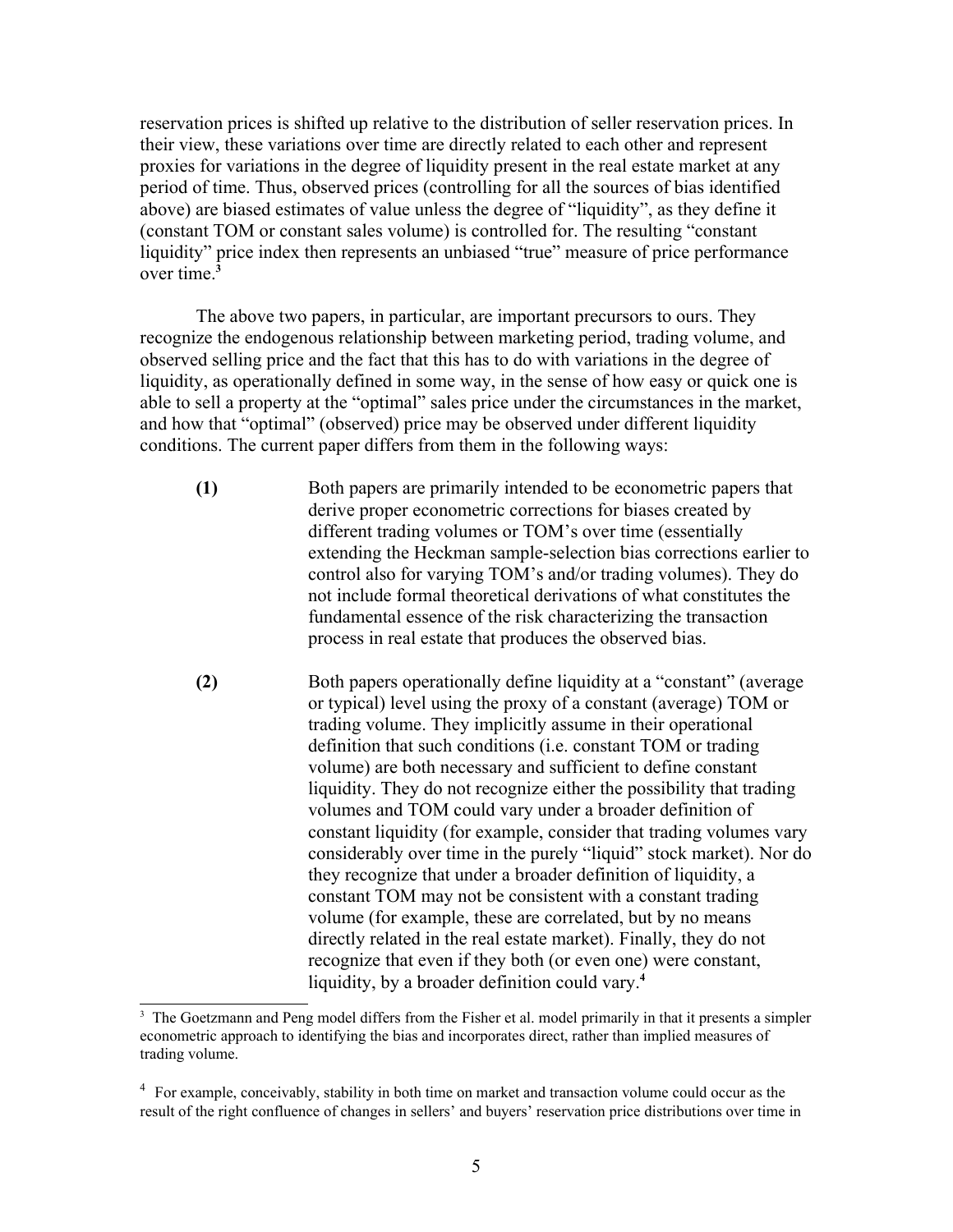**(3)** Finally, both papers consider the relevant correction for liquidity bias to be one that brings the price index to represent an "average" or "typical" degree of liquidity in the market (by their definition). This means an average or typical TOM or trading volume. Rather, the proper correction to compare the performance of real estate as an asset class in a mixed asset portfolio against the performance of other asset classes and to estimate proper allocation of real estate in the portfolio, is to adjust real estate price movements to represent *full* liquidity. While their operational definition of liquidity as TOM is meaningful when the notion of complete liquidity is considered (TOM=0), this does not seem to be the case if their operational definition is trading volume, since such volume would approach infinity (or constant trading of all properties at every point in time).

The present paper does not deal specifically with the econometric correction of observed sales prices. Rather we delve theoretically into the fundamental processes driving price risk and marketing-period risk over time. This formal analytical framework allows us to define a continuum of liquidity conditions for the individual asset, from fully liquid, when it is optimal for the seller to accept the first offered bid at time period zero, to a low degree of liquidity, when the marketing period experienced before the acceptance of a bid becomes optimal may be quite long (or in the limit even infinite, in which case the sale is not observed). Aggregating these individual situations up, given property, buyer, and seller heterogeneity, then provides a broader set of observed conditions in the market over time with respect to price, TOM, and trading volume that reflect a more complex distribution of degrees of liquidity. Allowing these relationships to vary in a broader framework as the optimal TOM is moved toward zero (full liquidity), then traces out the corrected price dynamics for real estate as a liquid asset, on an apples-to-apples basis with other liquid assets in the portfolio. The next section develops this framework.

## **III. The Real Estate Transaction Process**

*Intuition.* We begin with the formalization of the real estate transaction process as distinct from that in financial markets. Intuitively, due to the uncertainty of the marketing period in the real estate market, the formation of transaction prices in the real estate market is very different from that in the financial market.

First, the classical (perfectly competitive, frictionless, and complete) financial market is a homogeneous and thickly traded market. At any instant, there is unrestricted availability of buyers and sellers at the market price, and prices are determined by market clearing. On the other hand, the real estate market is a heterogeneous and thinly traded

the face of macro-market dynamics.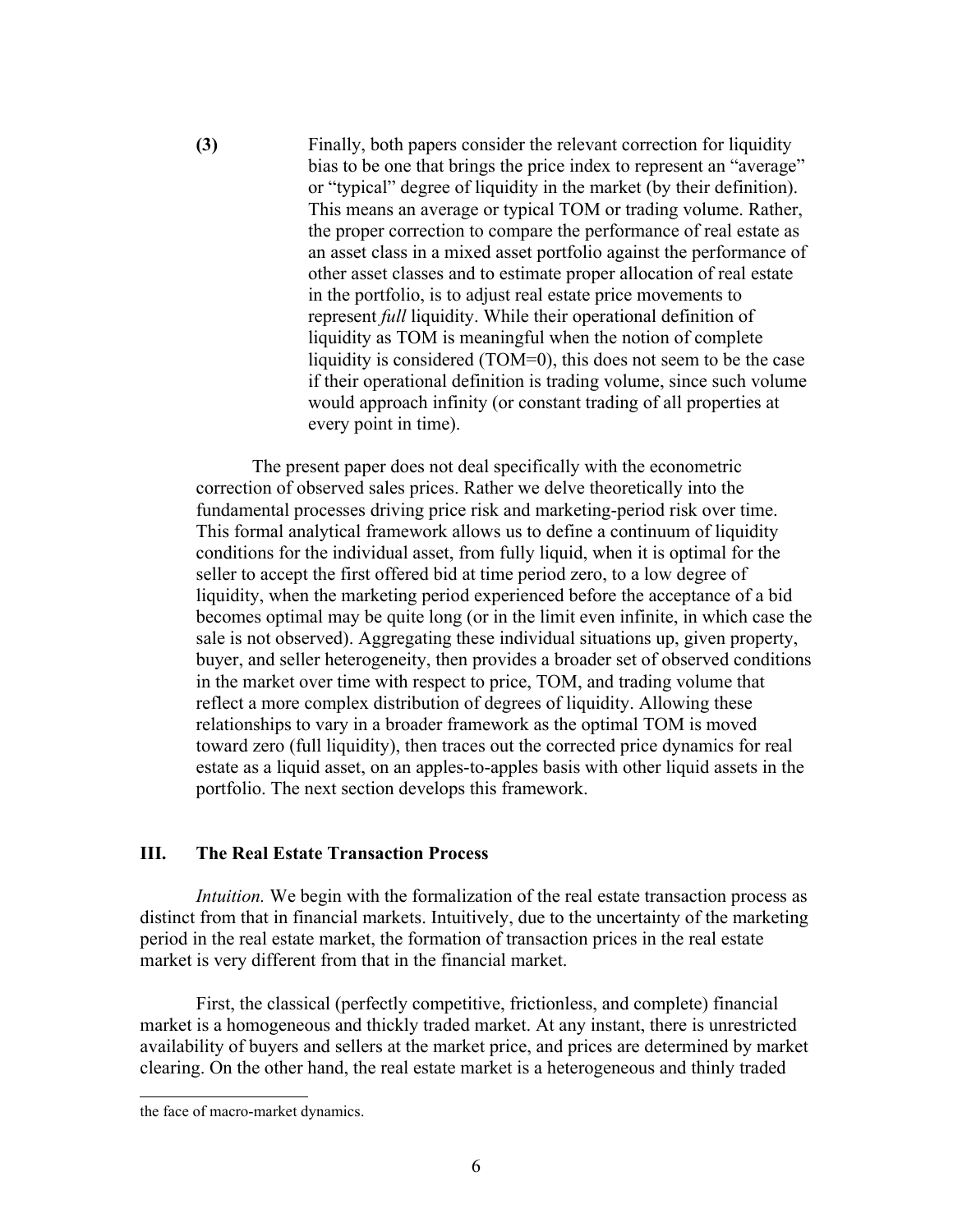market, and its prices are formed by sellers' sequential search and their optimal stopping rule: accepting the first price above their reservation price (e.g. Arnold (1999) and Yavas (1992)).

Second, prices exist in the financial market at any time. Sellers can sell their financial assets at the market price at any time without waiting. In contrast, real estate prices exist only when there is a current buyer with an offer price that is at least as high as the seller's reservation price. When there is either no buyer or an offer price is below the seller's reservation price, the real estate price does not exist and the sellers have to continue to search for the next buyer. Hence, sellers cannot sell their real estate assets at any given price without waiting. Due to the nature of stochastic arrival of potential buyers and the uncertainty of their offer prices, time on market cannot be fully controlled by the sellers. Therefore, unlike the financial market, real estate investors face not only price risk, as in the financial market, but also marketing period risk.

*The Model. [5](#page-6-0)* Exhibit 1 illustrates these price dynamics in the context of the transaction process in the real estate market. Suppose an investor purchases a real estate asset at time 0 and places it on the market at time  $T_H$ , and suppose  $\tilde{t}$  is a possible (discrete) marketing period with a sale price  $\widetilde{P}_{T_H + \widetilde{t}}$ where  $(\tilde{t} = t_1, t_2, ...)$   $t_1$  is the waiting time of the first buyer,  $t_2$  is the waiting time of the second buyer, and  $t_i$  is the waiting time of *i*th buyer.**[6](#page-6-1)** In each passing period, the seller faces random arrivals of potential buyers. There are two possibilities: (1) a successful sale when a potential buyer is present and his/or her asking price equals or exceeds seller's minimum accepted price; or (2) no successful sale when there is no buyer present or an asking price is too low for the seller to accept.

Assume the seller's reservation price at the time of the *i*th buyer's arrival is *reservation*  $P_{t_i}^{reservation}$  and the buyer's bidding price is  $P_{t_i}^{bid}$  $P_{t_i}^{bid}$ . Note that the reservation price is optimally, not arbitrarily, set by the seller. By the optimal stopping rule, the probability of a successful sale at time  $t_i$  given that the real estate has not been sold is

$$
p_i = \text{Pr}\,ob(P_{t_i}^{bid} \geq P_{t_i}^{reservation})
$$

Therefore, we can deduce that the real estate asset will be sold at the first offer with probability  $p_1$ , at the second offer with probability  $p_2(1-p_1)$ , at the third offer with probability  $p_3(1 - p_1 - p_2(1 - p_1))$ , and so on. Since  $p_i$  (*i* = 1,2,...) is largely

<span id="page-6-0"></span><sup>&</sup>lt;sup>5</sup> The analysis that follows is consistent with that developed by others (e.g., see Fisher, Gatzlaff, Geltner, and Haurin (2003)) who recognize the stochastic nature of the transaction process for real estate as it affects transaction prices and time on market. We develop it explicitly only to set the stage for later development of our revised risk/return measures.

<span id="page-6-1"></span><sup>&</sup>lt;sup>6</sup> For mathematical simplicity, we consider a discrete-time model. However, the analysis can be readily extended to a continuous-time model with no substantive change in our findings.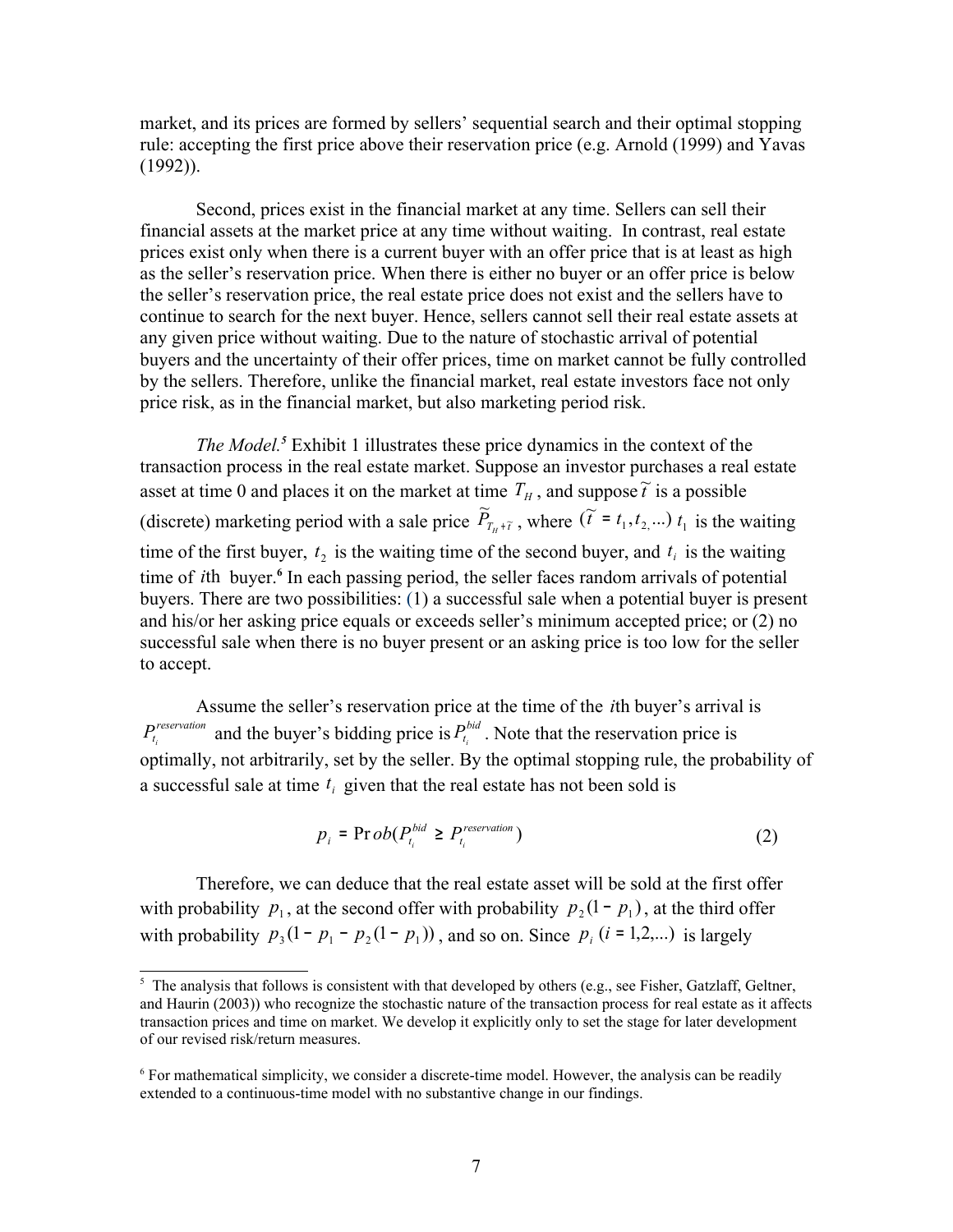determined by the market, the probability of a successful sale at each offer cannot be fully controlled by the seller.**[7](#page-7-0)**

Since the seller does not know when a potential buyer will arrive after  $T_H$  when the asset is put on the market, the arrival time  $T_H + t_i$  is also stochastic. We thus denote it as  $T_H + \tilde{t}_i$  to emphasize its randomness. Exhibit 1 illustrates the possibility of sale at time  $T_H + \tilde{t}_i$  ( $\tilde{t}_i = t_1, t_2, \dots, t_i, \dots$ ), where  $T_H$  is the seller's holding time and  $\tilde{t}_i$  is the seller's marketing period. Hence, the marketing time  $\tilde{t}_i$  of a successful sale not only depends on the arrival distribution of potential buyers but also on whether buyers' bidding prices are higher than the seller's reservation price. Since both the arrival distribution and seller's reservation price are closely related to market conditions, the uncertainty of the marketing period is beyond the seller's control.

If the asset is successfully sold at marketing period  $t$  ( $t = 0, 1, 2,...$ ), the seller receives *ex-post* return  $\widetilde{R}_{T_H+t}$ . The probability of sale in marketing period t is denoted by  $p_{t}$  (*t* = 0, 1, 2, 3,...), which characterizes real estate illiquidity and satisfies,  $\sum_{n=1}^{\infty}$ = = 0 1 *t*  $p_{t} = 1$ .

A transaction price  $P<sup>T</sup>$  can be observed if and only if a bid price  $P$  equals or exceeds the reservation price *P \** :

$$
P^{T} = \begin{cases} P & \text{if } P \ge P^*, \\ \text{unobserved} & \text{if } P < P^*. \end{cases}
$$
 (3)

Where:

$$
P = V_0 + \varepsilon \,, \quad \varepsilon \sim N(0, \sigma_{\varepsilon}^2) \tag{4}
$$

and *Vo* represents the distribution of market valuations.

Equations (3) and (4) can be combined as

$$
P^T = V_0 + \left[\varepsilon \middle| \varepsilon \ge P^* - V_0\right] \tag{5}
$$

Similar properties with different sellers may transact very differently. For a variety of reasons, some sellers may have to lower their reservation prices in order to sell their houses more quickly than others. Equation (5) implies that the distribution of transaction prices varies over reservation price levels. Therefore, strictly speaking the return and risk in the real estate market are "seller-specific".

<span id="page-7-0"></span><sup>&</sup>lt;sup>7</sup> It is possible, indeed likely, that sellers can influence the rate of arrival of potential buyers, and possibly the likelihood and level of buyers' bids by strategic setting of their asking price. We shall ignore this possibility for the present and assume realistically the seller lacks at least some degree of control.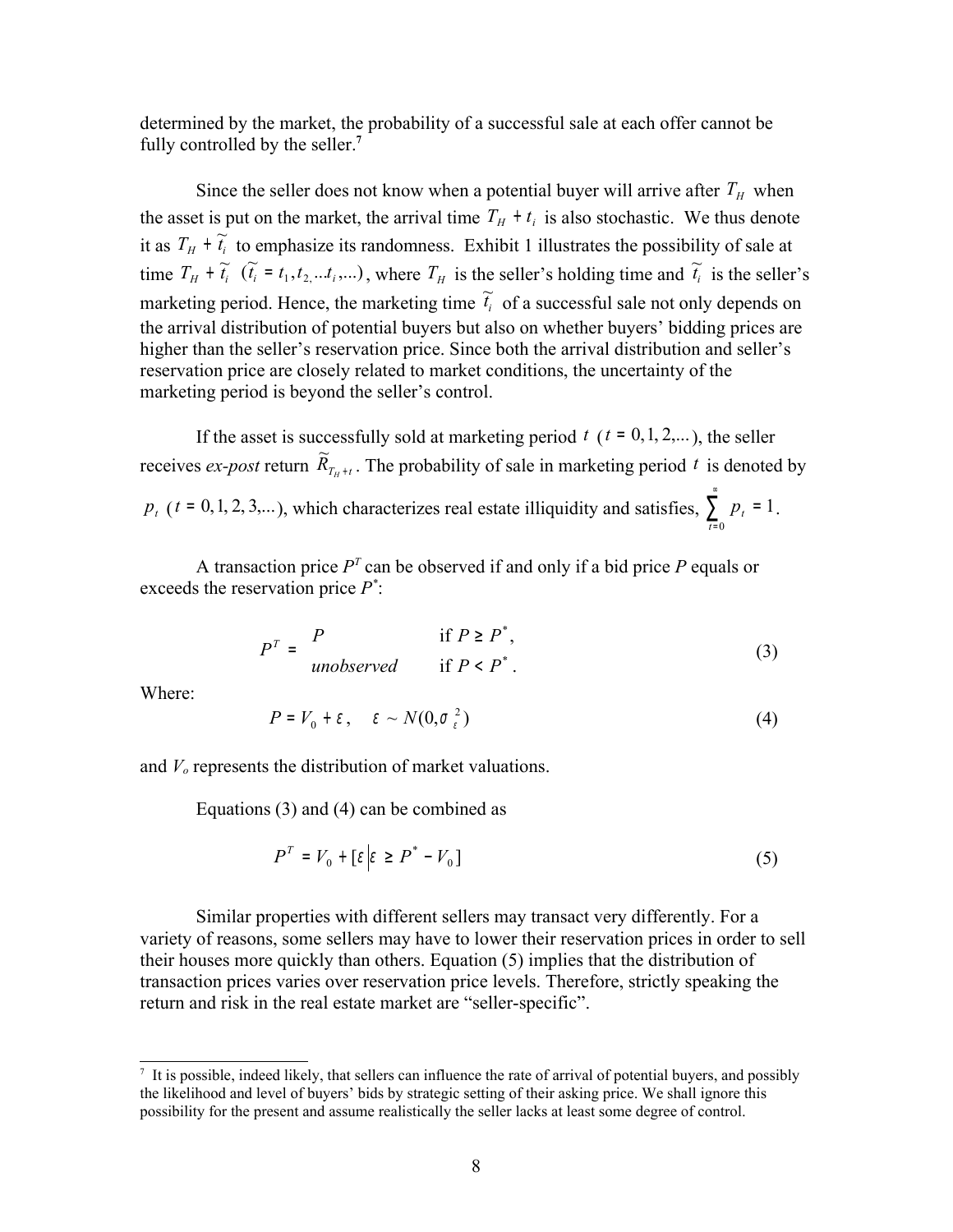As in Goetzmann and Peng (2003), Munneke and Slade (2000), Englund, Quigley and Redfearn (1999), and Gatzlaff and Haruin (1998), we assume a potential buyer, on the other hand, offers a bid price based on some figure representing the "market valuation". Hence, the bid price is a price from a single distribution of market valuation, which is not "seller-specific".

As we know, the only prices that can be observed in the real estate market are transaction prices, and bid prices below the seller's reservation price are unobservable directly through observed transaction prices. Thus, the market valuation distribution cannot be directly observed in the real estate market. We will revisit this issue when we discuss the valuation bias present from the use of observed real estate transactions as an estimate of the underlying valuation distribution.

*The Distribution of Buyers' Arrivals.* Let us now solve the above problem for specific distributions for buyers' arrivals and bid prices. The typical assumption of buyers' stochastic arrival is the Poisson process, with a constant arrival rate in each point of time. Following Gatzlaff and Haurin (1998), Salant (1991), Haurin (1988), and Lippman and McCall (1986), we assume that a potential seller receives bid prices from potential buyers at a rate of one per period (units of time can be made arbitrarily small). **[8](#page-8-0)**

*The Distribution of Bid Prices.* Regarding the distribution of bid prices, Arnold (1999) and Sirmans, Turnbull and Dombrow (1995) assume that the bid distribution is over  $[p, p]$  with density function  $f(P^{bid})$ , where  $p(\overline{p})$  is the minimum (maximum) bid price.<sup>[9](#page-8-1)</sup> The assumption of a time-invariant distribution of expected offer prices is probably too simple for two reasons. First, the underlying value of a specific property is typically expected to increase over time, especially for residential property in nominal terms. According to OFHEO's repeat-transactions home price index (estimated using data from Fannie Mae and Freddie Mac), home prices rose in excess of the rate of inflation over the last 20 years in all but a few markets and in nominal terms in all markets. Hence, at least for the residential market, we typically would expect the distribution of underlying home values to shift upward over time. Second, after a relatively long holding period, buyers tend to have weaker information regarding the true market value of a specific property, and thus are more likely to agree on a price that may differ substantially from the market value. **[10](#page-8-2)** Therefore, the underlying risk should increase as time passes between transactions (Case and Shiller 1987). Consistent with

<span id="page-8-0"></span> ${}^8$ The assumption is made for technical simplicity. Anglin (2003), Arnold (1999), Glower, Haruin and Hendershott (1998) and Miceli (1989) assume that an arrival rate of  $\lambda$  per period. A more complicated model would allow buyers to respond to sellers' asking price, i.e., a higher asking price implies a lower arrival rate, but that is beyond the scope of this analysis.

<span id="page-8-1"></span> $\overline{p}$  can be regarded as the seller's asking price. We recognize that in unique circumstances in which the market is particularly "hot", bidding by potential purchasers raise  $\bar{p}$  above the asking price. Inclusion of this possibility would not change the essential results of our analysis.

<span id="page-8-2"></span> $10$  This is because of the increasing remoteness of the "anchoring" provided by the previous transaction price.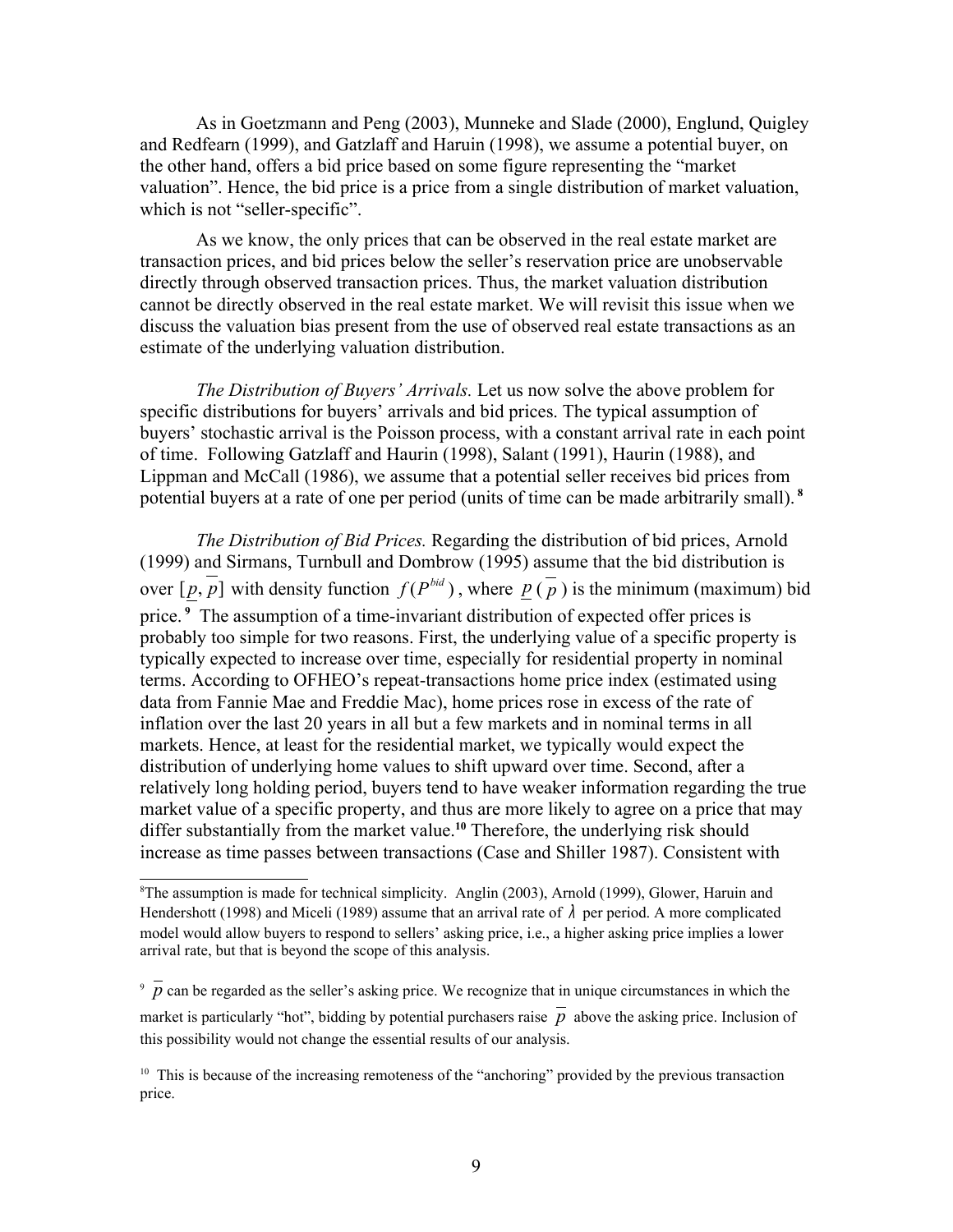these two facts, we assume that the distribution of bid prices varies over time. In particular, we assume that it is distributed over  $\lbrack \tau \ p + P_0, \tau \ p + P_0 \rbrack$  at time  $\tau$ , where  $P_0$  is the original purchase price at time 0.**[11](#page-9-0)**

Yavas (1992) and Read (1988) assume the bid density function  $f(p)$  is uniformly distributed. For technical simplicity, we adopt the same assumption here.<sup>[12](#page-9-1)</sup> Hence, the buyers' bid price  $P_t^{bid}$  at time  $\tau$  is distributed as,

$$
f(P_t^{bid}) = \begin{cases} \frac{1}{(\overline{p} - \underline{p})t}, & P^{bid} \in [\overline{v} \underline{p} + P_0, \overline{v} + P_0] \\ 0, & \text{otherwise} \end{cases}
$$
(6)

The seller decides whether or not to accept an offer based on the reservation price for the property.**[13](#page-9-2)** At each point in time, the optimal marketing strategy for the seller is to accept the first bid above the reservation price, and to reject all bids below. Like the buyers' bid price, we allow a time-varying reservation price and denote this as  $p_t^*$ . Therefore, in any period, there exist two possibilities: First, a transaction occurs when a buyer arrives with a bid price  $P_t^{bid} \geq p_t^*$  and the seller accepts that offer and sells the property for that price. Second, no transaction occurs if an offer price  $P_t^{bid} \leq p_t^*$ . If there is no transaction, no deal is reached and the seller will continue to search for the next buyer. Thus, observable real estate transaction prices (denoted by  $P_t^T$ ) must be in the range of  $[p_i^*, \overline{p}t + P_0]$  $p_t^*, \bar{p}_t + P_0$ , and in order to trade at an observable transaction price, the real estate seller experiences the uncertainty of sale in each period. **[14](#page-9-3)**

Holding other things equal, the higher the underlying market value of a property, the higher the seller's reservation price. Accordingly, we assume that the seller's

<span id="page-9-0"></span> $\frac{11}{11}$  Note that it is still possible for the bid distribution to represent a possibility of declining prices using this distribution if *p* is negative. Of course negative bid prices are not possible; our assumption is consistent, however, with those stochastic interest rate models that permit negative interest rates to allow fitting of observed interest rate drifts. In a more generalized model, we could also add a constant (or constants) to the τ term which could best fit anticipated drifts in property values over time. The essential results of our model would be preserved regardless.

<span id="page-9-1"></span><sup>&</sup>lt;sup>12</sup> In fact, our essential results would hold under a wide variety of more complex distribution function assumptions.

<span id="page-9-2"></span><sup>&</sup>lt;sup>13</sup> To evaluate possible distributions of reservation prices is not the focus of this analysis. We treat the distribution as given. Lippman and McCall (1986, 1976) and DeGroot (1970) have some discussion on this.

<span id="page-9-3"></span> $14$  In the real estate market, most sellers sell their assets by exercising the optimal stopping rule: to accept all bids above the reservation price and to reject all bids below. Henceforth we assume observable transaction prices are all prices that are at least as high as sellers' reservation prices.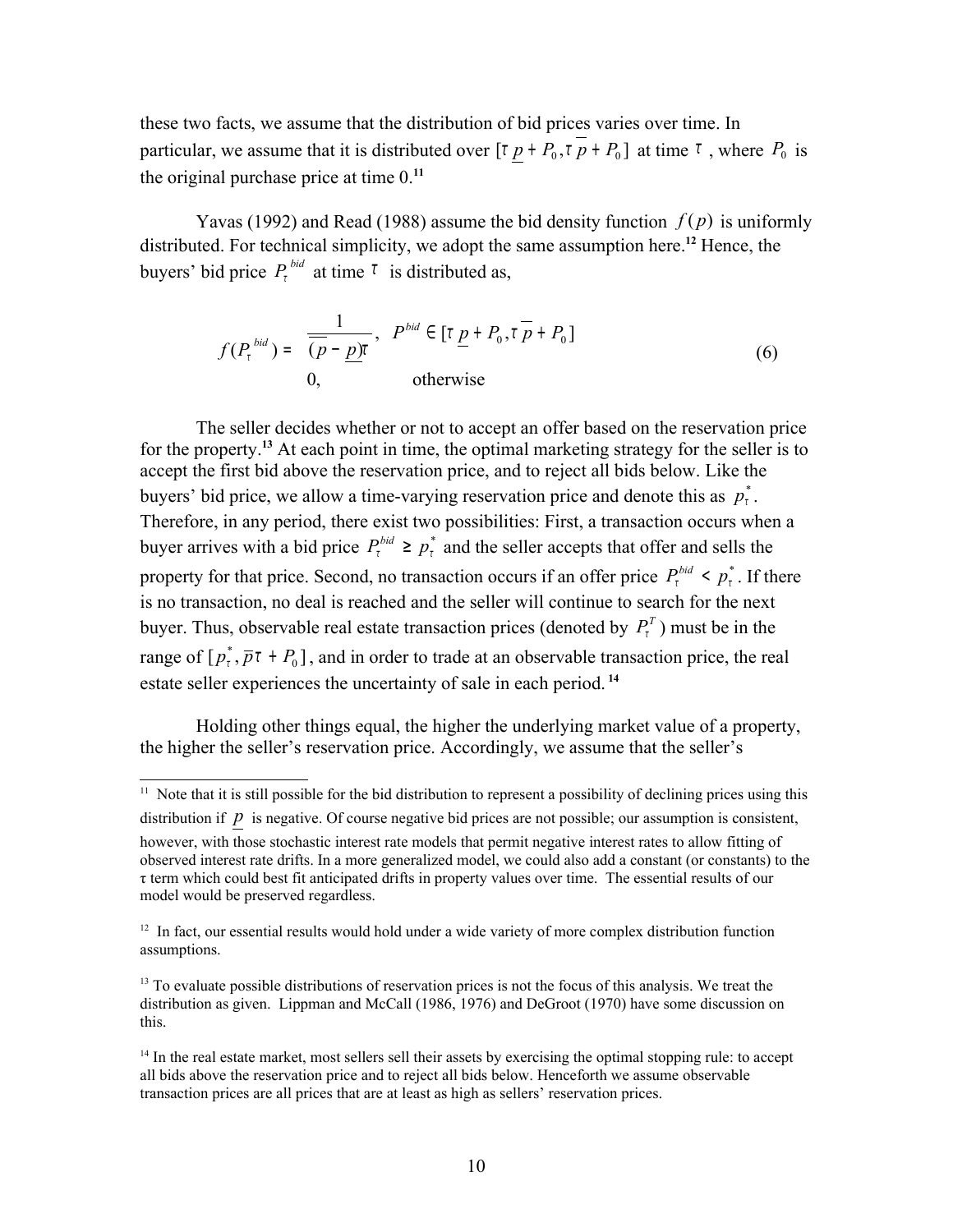reservation price also increases with time. For analytical tractability and without loss of generality, we further assume that, for a particular seller, at time  $\tau$  his reservation price  $p_i^*$  is  $p^*$ t +  $P_0$ .<sup>[15](#page-10-0)</sup>

*Probability of Sale: Constant Hazard Rate.* Given the discussion above, in any period there are two possibilities: a transaction or no transaction. If a buyer's offer is too low for the seller to accept, the seller has to wait and continue to search for the next buyer. In this model, the probability of having a transaction in each period given the

property is not sold can be obtained as  $\frac{p}{\bar{p}-p}$ *p p* − − \* , which for the time being we shall assume

is constant over time. Hence, the probability of sale at marketing period  $t$  ( $t = 0, 1, 2, 3...$ ) (denoted by  $\widetilde{T}_M$ ) is a geometric distribution,

$$
\text{Prob}(\widetilde{T}_M = t) = \pi (1 - \pi)^t \tag{7}
$$

Where,

$$
\pi = \frac{\overline{p} - p^*}{\overline{p} - \underline{p}} \tag{8}
$$

and  $\pi$  is the (constant) hazard rate of sale.

Equations (7) and (8) highlight two interesting facts. First, the probability of a successful sale in each period not only depends on the seller's reservation price  $(p^*)$ , but also depends on the dispersion of buyers' valuation,  $(\bar{p} - p)$ , and a lower reservation price indicates a higher probability of sale. Therefore, the reservation price plays an important role in the determination of matching probability between sellers and buyers. Second, sellers cannot sell their asset at a predetermined time with certainty. Since  $p^* = p$  rarely occurs in the real estate market,  $Prob(\widetilde{T}_M = t) < 1$  holds for all *t*. In other words, the time required for sale in the real estate market is a random variable (e.g. Trippi 1977).

*Expected Marketing Period: Constant Hazard Rate.* Having derived the probability of a successful sale in each period, we next study how long the seller is expected to wait on the market. By definition, the expected marketing period can be expressed as follows,

$$
E[\widetilde{T}_M] = \sum_{t=0}^{\infty} t\pi (1-\pi)^t \tag{9}
$$

<span id="page-10-0"></span><sup>&</sup>lt;sup>15</sup> There could of course be circumstances, once a property is placed on the market and a seller has received insufficient interest given her motivation to sell, she my revise her reservation price downward based upon a revised perspective of the underlying bid distribution. This complexity could certainly be introduced in a more elaborate model, but it is beyond the scope of the present effort.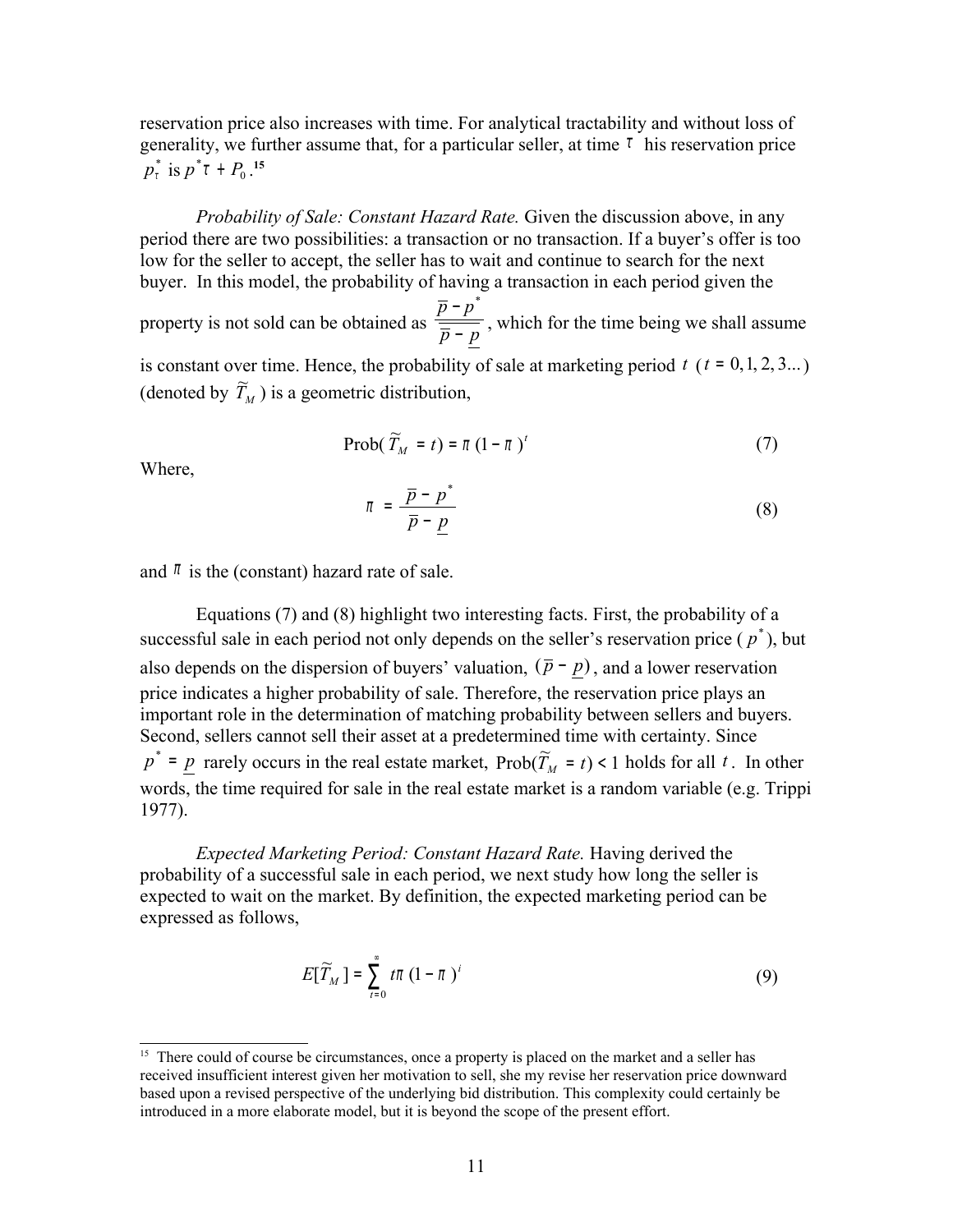Simplifying (9) yields,

$$
E[\widetilde{T}_M] = \frac{1}{\pi} - 1\tag{10}
$$

Equation (10) indicates that the probability of sale is uniquely related to the expected marketing period through the (constant) hazard rate  $\pi$ .

Taking Equations (10) and (8) together, we can conclude that real estate sellers sell their assets immediately only when they decide to accept whatever price the buyer can offer ( $p^* = p$ , hence  $\pi = 1$  and  $E[\widetilde{T}_M] = 0$ ).

### **IV. Real Estate Illiquidity and Marketing Period Bias**

Given the above development of the formal structure of the real estate transactions process, we can now proceed to formally defining *real estate illiquidity* and *marketing period bias*. We adopt as an operational measure of real estate illiquidity the first and second moment of the random variable representing the marketing period  $\widetilde{T}_M = \widetilde{t}_i$ , or the expected time required for sale  $t_M$  and the uncertainty in the marketing period  $\sigma$ <sup>2</sup><sub>tm</sub>

$$
t_M = E[\widetilde{T}_M] = \sum_{t=0}^{\infty} t p_t
$$
 (11)

$$
\sigma_{t_M}^2 = Var[\widetilde{T}_M] = \sum_{t=0}^{\infty} [t - E[t]]^2 p_t
$$
 (12) <sup>16</sup>

In Appendix 1, to better understand how the distribution of probability of a possible sale over the marketing period affects the expected marketing period and its volatility, we consider three special cases – that in which the distribution of the probability of sale over time is constant, uniform, and exponential. Consistent results are obtained in each case: A higher level of illiquidity implies a longer expected marketing period and a greater uncertainty in marketing period, typically an increase of the same order magnitude for both measures.

*Ex Post vs. Ex Ante Measures of Return:* As discussed previously, associated with each random marketing period variable and its first and second moments, as defined above, is also a random return variable with its first and second moments – the expected

<span id="page-11-0"></span><sup>16</sup> Note that we are now permitting the probability of sale over time  $p_t$  to vary. Since

 $(\widetilde{t}) = \sum_{r=1}^{8} [t-E[t]]^2 p_r = Var(\widetilde{t} + T_H)$  $\bf{0}$  $Var(\widetilde{t}) = \sum_{t=0}^{8} [t - E[t]]^2 p_t = Var(\widetilde{t} + T_H)$  $\int_{\mathbb{R}^d}^{\infty} [t - E[t]]^2 p_t = Var(\tilde{t} + T_H)$ , and  $\tilde{t} + T_H$  is the time of sale, we use the terms *uncertainty of* 

*marketing period* and *uncertainty of time of sale* interchangeably. Our operational definition of illiquidity we feel gets at the essence of illiquidity in the real estate market, having to do with the anticipated marketing time for an individual asset and the uncertainty in that measure. Higher order treatment of the stochastic marketing time variable is certainly possible but beyond the scope of the current analysis.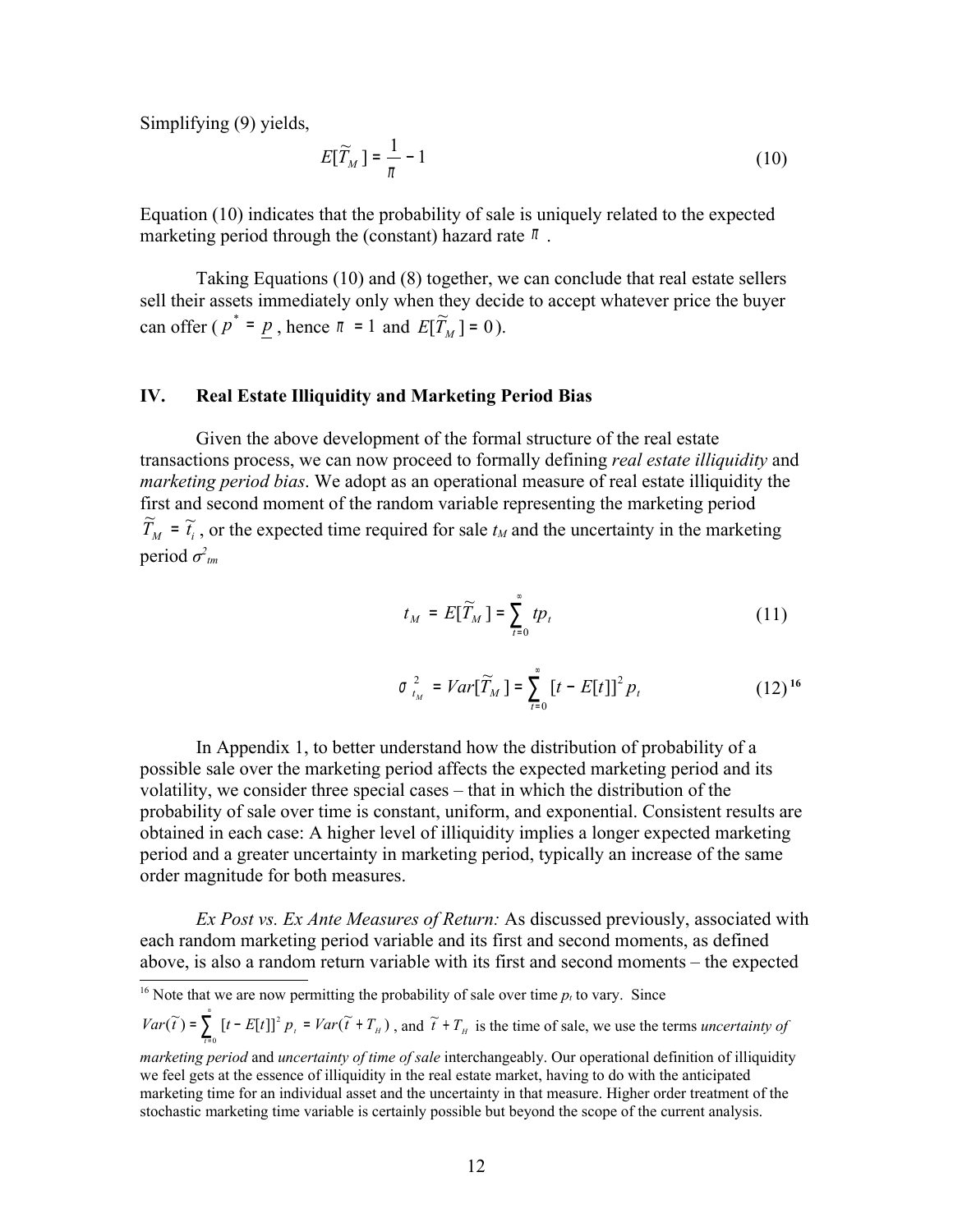return and risk. A seller placing his real estate asset on the market after holding it for  $T_H$ periods receives return  $\overline{\widetilde{R}}_{T_H+\widetilde{t}}$  $T_{H}$ <sup>+</sup>  $\widetilde{t}$  upon successfully selling it at time  $T_{H}$  +  $\widetilde{t}$  ( $\widetilde{t}$  =  $t_1, t_2, ...$  $\widetilde{t} = t_1, t_2, \dots$ .

We define the *ex-ante* measure of return as the forward-looking measure unconditional upon a successful sale at a specific point in time. The *ex-ante* expected return and risk can be defined as follows,

$$
E^{ex-ante}[\widetilde{R}_{T_H+\widetilde{t}}] = E[E_{\widetilde{R}}[\widetilde{R}_{T_H+\widetilde{t}}|\widetilde{t}]] \qquad (13)
$$

$$
Var^{ex-ante}[\widetilde{R}_{T_H+\widetilde{t}}] = E_{\widetilde{t}}[E_{\widetilde{R}}[\widetilde{R}_{T_H+\widetilde{t}} - E^{ex-ante}[\widetilde{R}_{T_H+\widetilde{t}}]]^2|\widetilde{t}]] \qquad (14)
$$

Note that *ex-ante* expected return and risk are closely related to the uncertainty of the marketing period  $(\tilde{t})$ .

Concurrently, we define the *ex-post* measure of return as the observed return based upon the observed sales price at the time at which the property is sold. Those estimation methodologies for return discussed above that accept the sales price as an unbiased estimate of the market value at the time of sale are all *ex-post* return measures. They ignore possible underlying variations in the marketing period, hence variations in the degree of liquidity present. If returns generated in this manner are compared to returns generated for fully liquid assets such as stocks, then implicitly this measure is assuming real estate possesses full liquidity (i.e., is a measure conditional upon immediate execution ( $\tilde{t} = 0$ )). In this situation, *ex-post* expected return and risk are defined as follows,

$$
E^{ex\text{-}post}[\widetilde{R}_{\widetilde{t}+T_H}|\widetilde{t}=0] = E[\widetilde{R}_{T_H}]\tag{15}
$$

$$
Var^{ex\text{-}post}[\widetilde{R}_{\widetilde{t}+T_H}|\widetilde{t}=0] = E[\widetilde{R}_{T_H} - E[\widetilde{R}_{T_H}]]^2 \qquad (16)
$$

Since the *ex-post* expected return and risk are independent of the uncertainty of the marketing time, the *ex-post* measure of return only involves price risk.

What is the practical importance of these *ex ante* vs. *ex post* measures of return and risk? As we know, historical prices are the data recorded on an "*ex-post*", or after the fact basis of successful sales. In reality, a real estate seller who tries to sell his asset does not know when it will actually be sold; i.e., actually possesses an "*ex-ante*" view of the risk he faces. In order to distinguish our alternative approach from traditional valuation approaches to real estate asset performance, we label our new measure the *ex-ante* measure and the traditional measure the *ex-post* measure. *Marketing period bias* in this framework is therefore naturally defined as the pricing difference between these two measures. Thus, marketing period bias essentially captures the effect of the uncertainty of marketing period on real estate pricing.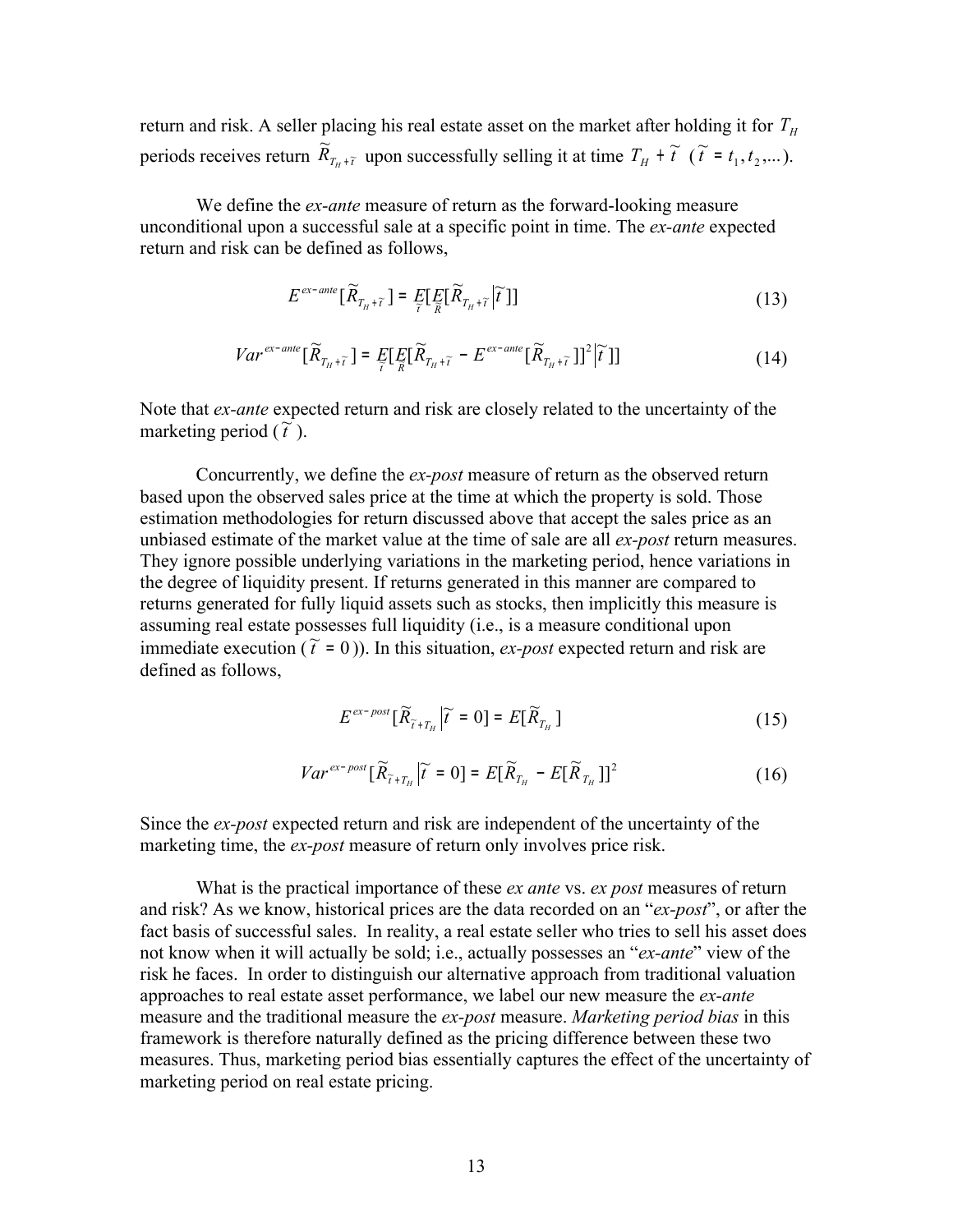Equations (13)-(16) indicate that *ex-ante* expected return and risk are identical to *ex-post* expected return and risk if and only if assets can be sold immediately. We can prove that in the presence of uncertainty in the marketing period, however, and under realistic assumptions for the distribution of returns, the *ex ante* expected return remains equivalent to the *ex post* return, but the *ex ante* variance is higher than the *ex post* variance. This is demonstrated in the following theorem:

*Theorem 1: Suppose an investor purchases a real estate asset at time 0 and markets it in period*  $T_H$ . Assume the probability of being sold at marketing period  $\tilde{t}$  ( $\tilde{t}$  = 0,1,2,..., $\infty$ ) is

 $p_{\widetilde{t}}$  ( $\sum$ = =  $\sum_{\widetilde{t}=0} p_{\widetilde{t}} = 1$ *t*  $p_{\widetilde{t}}$  = 1), with ex-post (total) return  $\widetilde{R}_{T_H+\widetilde{t}}$ + *, which is distributed with mean*  $(T_H + \tilde{t})$ u and variance  $(T_H + \tilde{t})$  $\sigma^2$ , where  $u =$  the periodic mean ex-post return and  $\sigma^2$ *= the periodic mean ex-post variance. Then*

> (1) *The periodic ex-ante expected return is the same as the periodic expected ex-post return:*

$$
u^{ex-ante} = u; \t\t(17)
$$

*and*

(2) *The periodic ex-ante variance is higher than the periodic ex-post variance, specifically,*

$$
\left(\sigma^{ex-ante}\right)^2 = \sigma^{2} + \frac{Var(t)}{T_H + E[t]}u^2 \tag{18}
$$

[Proof provided in Appendix 2]

The assumption that the *ex-post* return  $\widetilde{R}_{T_H + t}$  is distributed with mean  $(T_H + \widetilde{t})u$ and variance  $(T_H + \tilde{t})\sigma^2$  is justified because, as we noted above, empirical evidence from the residential and commercial market confirm that the total *ex-post* return tends to increase secularly with the holding period (since prices tend to increase, at least in nominal terms), and *ex-post* risk would be expected to increase over time as one looks further in the future.<sup>[17](#page-13-0)</sup> Case and Shiller (1987) note that the risk associated with a specific property should be positively related to the length of time elapsed between transactions of that property. One explanation for this is that both buyers and the seller tend to have better information regarding the true market value of a given property if the time after the last transaction of that property is relatively short. On the other hand, after a relatively long holding period, both buyers and the seller tend to have weaker information regarding the true market value of the property, and thus are more likely to agree on a price that

<span id="page-13-0"></span><sup>&</sup>lt;sup>17</sup> Again, it would be possible to generalize this specification, but over a wide range of possibilities, our fundamental results would not be affected. We adopt these assumptions primarily for tractability purposes.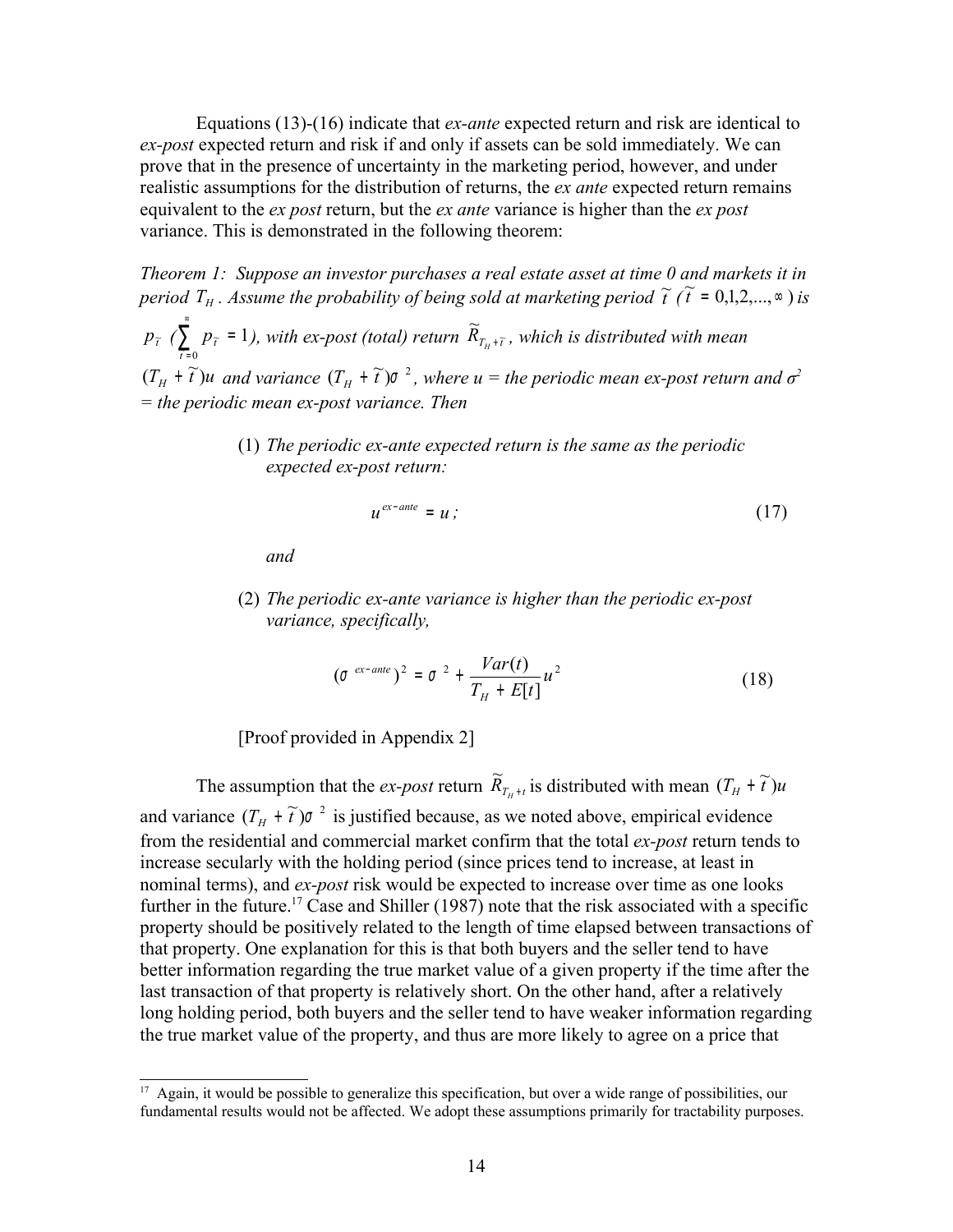differs significantly from the "true" market value. Therefore, the *ex-post* risk should increase as time passes between transactions.

Four conclusions can be drawn from Theorem 1. First, based on our alternative *ex ante* perspective, real estate risk can be decomposed into two elements: price risk and marketing period risk. If we confine real estate risk only to price risk, we always understate real estate risk. This underestimation becomes more serious when the uncertainty of marketing period  $Var(\tilde{t})$  is relatively large and/or when the expected annualized  $ex\text{-}post$  return  $u$  is high. As a result, using risk estimated from historical prices and the time of transactions, ignoring the presence and uncertainty of marketing period, will underestimate real estate risk, and thus lead to marketing period bias.

Second, we recognize that we implicitly are assuming in our analysis that the seller faces neither a liquidity shock nor borrowing constraints; hence he can always wait for the "best" buyer. Huang (2003), however, considers an investor who holds an illiquid asset having to liquidate his asset immediately by a discount price when a liquidity shock occurs. If this is the case, higher *ex-ante* risk and lower *ex-ante* return may lead to an even higher marketing period bias. We will discuss this situation later when we consider liquidation risk.

Third, the *ex-ante* return is the same as the return estimate from traditional approaches that ignore marketing period risk. However, this result holds only when the *ex-post* return expectations are realized. If the market faces an unanticipated downturn (or upturn), this assumption may be violated, and we can show that the annualized *ex-post* return should decrease (increase) over time relative to *a priori* expectations; hence the *exante* return will be greater (less) than the return estimated from the traditional approach.

Finally, a longer holding period implies lower marketing period risk, hence lower real estate risk and lower marketing period bias, *ceteris paribus*. This is because the relative magnitudes of the holding period and marketing period change to such a degree that the order of magnitude affect of marketing period risk in comparison with price risk becomes increasingly small. This result provides a formal justification for the conventional wisdom that real estate is more favorable to long-term investors than to short-term investors.

Exhibit 2 summarizes how the alternative distributions of marketing period considered in Appendix 1 affect real estate risk. For example, when the marketing period follows a constant conditional probability of sale, the higher the conditional probability, the less the marketing period risk, and therefore the less the real estate risk. If the marketing period is distributed as an exponential distribution, then the longer the expected marketing period (notice that  $E[\tilde{t}] = \eta$ ), the higher the real estate risk, given other things equal.

*Empirical Estimations of Marketing Period Risk.* Theorem 1 demonstrates that the current approach of using *ex-post* variance to measure real estate risk has a bias problem.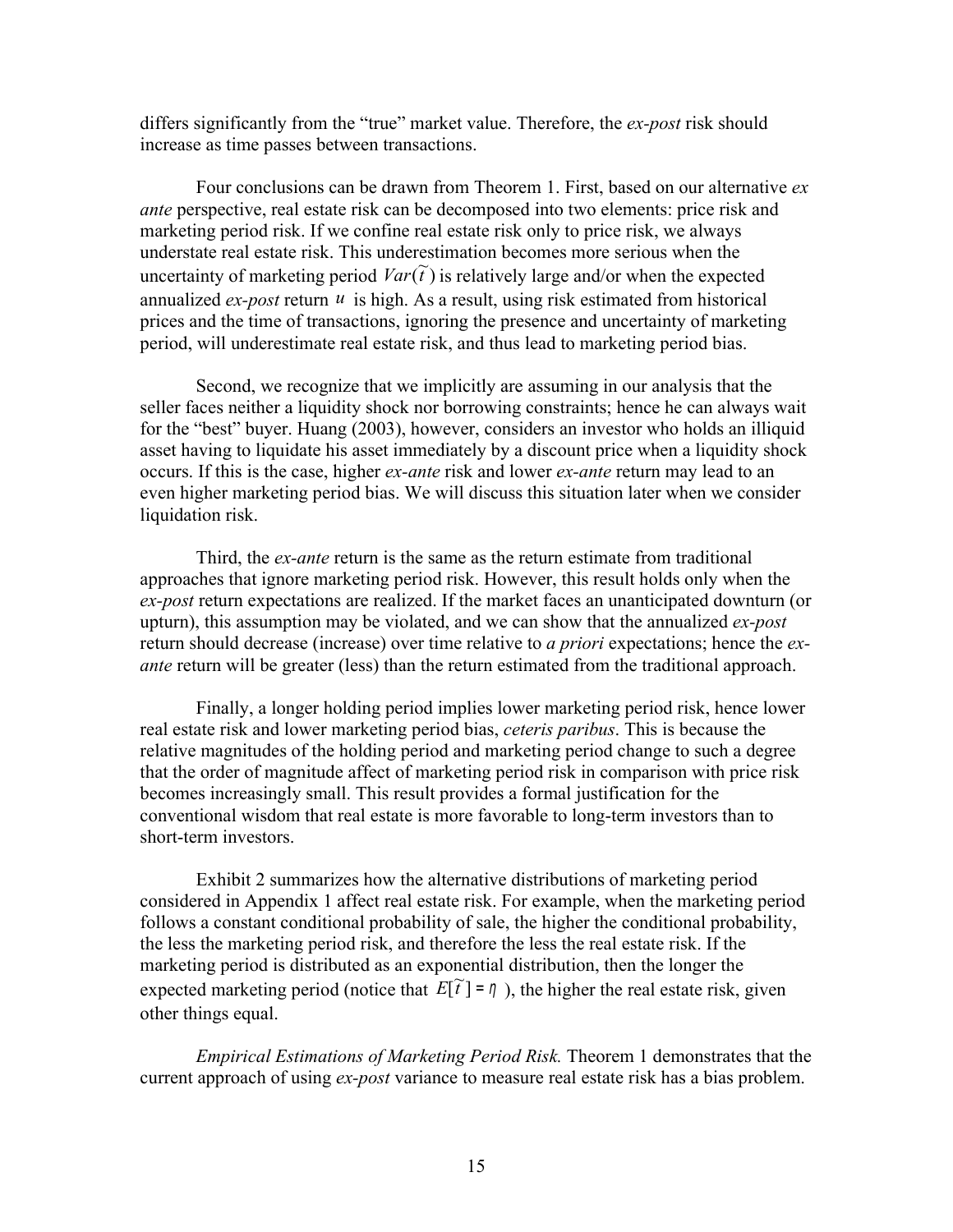The *ex-post* variance always underestimates real estate risk. However, Theorem 1 also provides a formula to correct for this bias, i.e.

$$
(\sigma^{ex-ante})^2 = \sigma^{2} + \frac{Var(t)}{T_H + E[t]}u^2
$$
\n(19)

Equation (19) tells us that, in order to correct for marketing period bias, besides *ex-post* return, *ex-post* risk and holding period, we need to know the distribution of the marketing period random variable. Bond, Hwang, Lin and Vandell (2005) investigate a number of assumptions about the distribution of times to sale, such as the normal, chisquare, gamma and Weibull distributions, and find that the exponential density function explains the U.K. commercial real estate data employed better than the others.

By assuming the marketing period is distributed as the exponential distribution, we next estimate the degree to which marketing period risk together with investment time horizon affect marketing period bias and real estate risk in both the residential and commercial property markets, using U.S. data. **[18](#page-15-0)**

#### *Case I: The U.S. Residential Property Market*

We first consider the U.S. residential property market. We assume an estimated average annual return of 5.02% and standard deviation of 1.67%, which are derived from the OFHEO U.S. home price index during the period 1980Q1 to 2004Q4.

Exhibit 3 illustrates by how much the *ex-ante* variance would exceed the *ex-post* variance under various scenarios of expected marketing period and holding period. From this table, we can readily see first that if the expected time-on-market is zero and real estate is anticipated to be a liquid asset, then real estate risk is completely composed of price risk and the *ex-ante* variance is the same as the *ex-post* variance. Second, the degree of underestimation obtained by using the *ex-post* variance for real estate risk increases with the expected marketing period and decreases with the holding period. For example, if the expected marketing period is eight months, the *ex-ante* variance will be about two and a half times higher than the *ex-post* variance if the holding period is only one year, but only 38% higher if the holding period extends to 10 years.

Therefore, the traditional practice by OFHEO and other related indices of using the *ex-post* variance as a proxy for the *ex-ante* variance can seriously underestimate real estate risk, especially when the expected marketing period is high and the holding period is relatively short.

### *Case II: the U.S. Commercial Property Market*

<span id="page-15-0"></span><sup>&</sup>lt;sup>18</sup> We assume in the following simulations that the OFHEO and NCREIF indices represent either a diversified portfolio of properties or a single property being evaluated by the individual investor whose performance is identical to the averages represented by the indices. We do not adjust for other biases that have been recognized in the literature, such as sample selection bias, "smoothing" through appraisal bias, etc.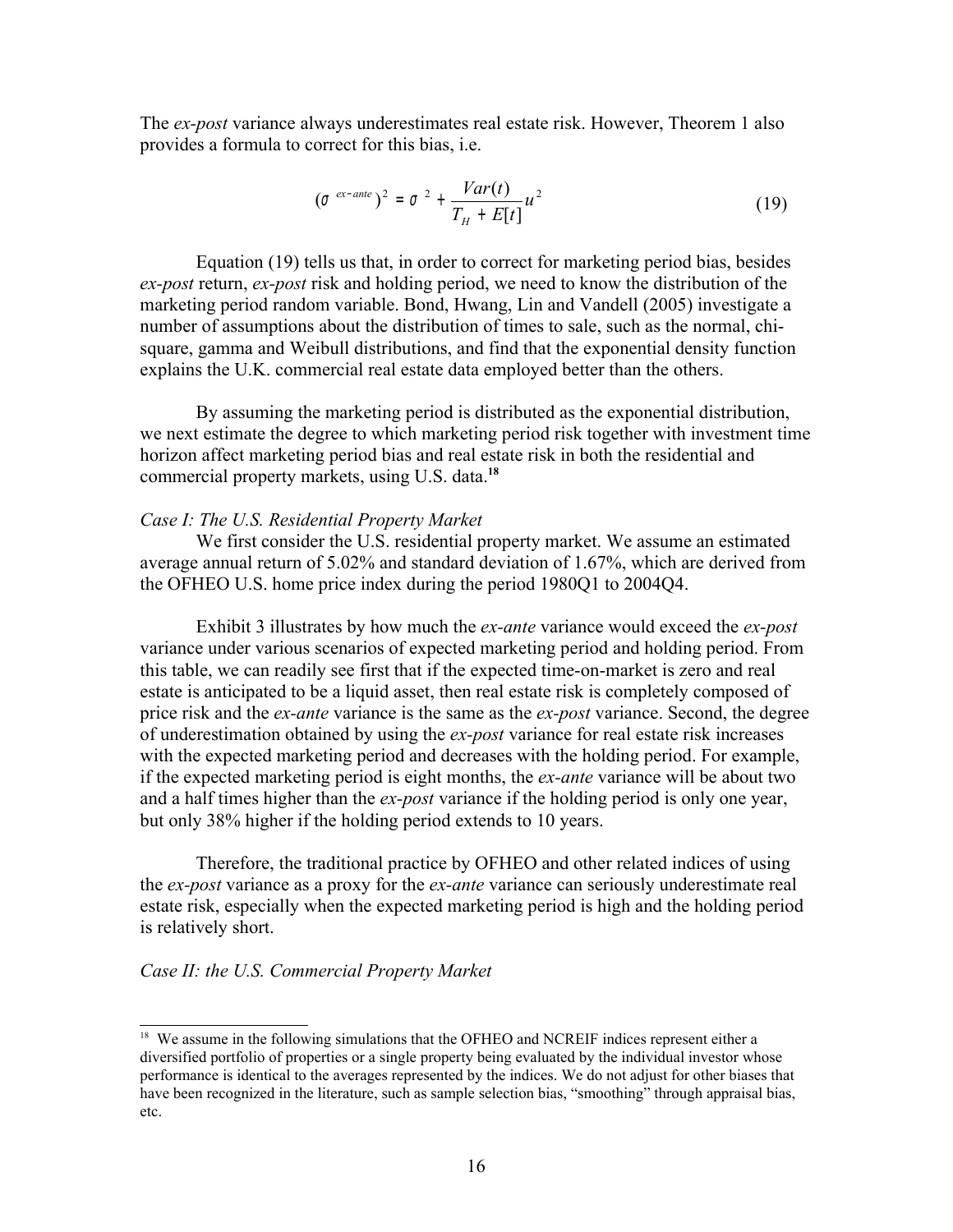For our empirical evaluation of the U.S. commercial property market, we choose an average annual return of 8.63% and a standard deviation of 3.20%, which are based on the National Council of Real Estate Investment Fiduciaries (NCREIF) property index during the period 1980Q1 to 2004Q4.

Exhibit 4 summarizes our findings. Similar conclusions to those from Exhibit 3 are obtained, and of a similar magnitude. First, if the expected time-on-market is zero, the *ex-ante* variance is the same as the *ex-post* variance. Second, *ex-ante* variance increases with the expected marketing period and decreases with the holding period. For example, if the expected marketing period is eight months, the *ex-ante* variance will be about two times higher than the *ex-post* variance if the holding period is only one year, but is only 30% higher if the holding period extends to 10 years.

*Conclusion with Respect to Marketing Period Bias.* A common view in the academic community has been that risk due to real estate illiquidity is trivial when the investment time horizon is long. But little has been studied on the magnitude of the risk associated with marketing period and its uncertainty. The results above strongly suggest that real estate illiquidity risk can be substantial even when the investment time horizon is relatively long, typical of holding periods observed in the market. Therefore, the uncertainty of the marketing period should certainly be considered in the estimation of "true" return and risk in the real estate market.

## **V. Real Estate Illiquidity and Liquidation Bias**

*Intuition.* In addition to marketing period bias (marketing period risk that compounds the effects of price risk), there exists a second potential source of bias in the estimation of market returns and volatility that is related to real estate illiquidity. This we will term *liquidation* bias. In the financial market, since investors can sell their assets at observed market prices almost immediately, a historical price at time *t* represents the market price of this asset at that time, meaning that a seller could trade at that price at that time. However, two differences exist between this situation and that in the real estate market due to the uncertainty of the marketing period in the real estate market:

First, in each time period, only a small portion of properties is sold successfully, while a large portion of the properties being offered for sale are still sitting on the market. The transaction prices at time *t* may reflect prices of the sold properties at that time; however, they may not be reflective of the (unobserved) prices of similar properties that are still waiting on the market.

Second, sellers offering their properties for sale have often waited on the market for a long period of time before selling. Said another way, current real estate transaction prices tend to reflect the prices of those assets that have been on the market for some time. Unlike the financial market, in which the price at time *t* is the price of those assets recently put on the market, there is a substantial time lag between the time when real estate is placed on the market and when it is sold. Hence, the price of sold properties at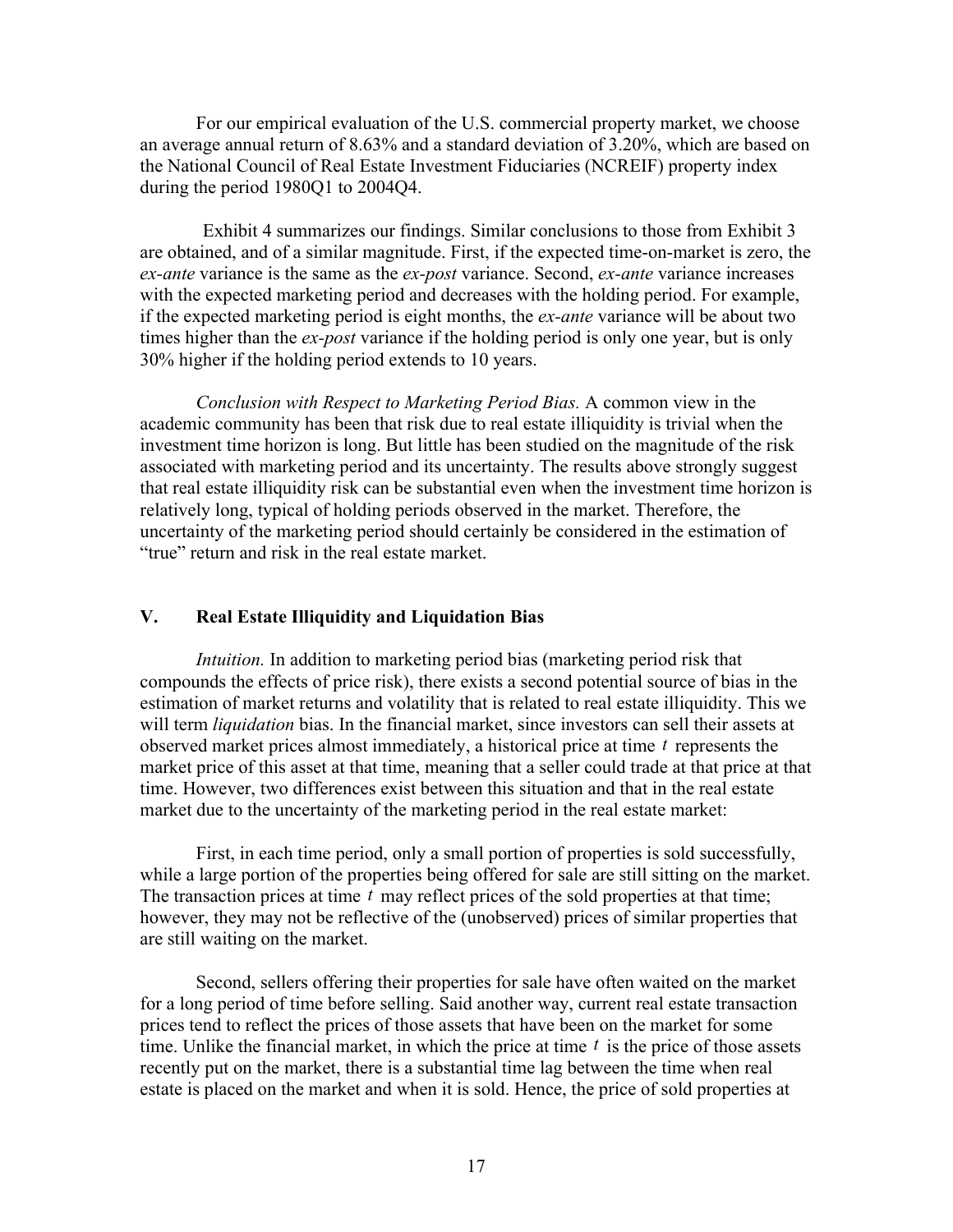time *t* may not represent the price of other properties recently placed on the market. Another way of thinking of this is that sellers would be unlikely to be willing to trade at observed transaction prices at the time at which they place their assets on the market.

The risk of a substantial time lag between the event of sale and event of placing the property on the market is important to real estate investors. For example, a household may experience a surprise liquidity shock, such as a job loss or a divorce, and facing a borrowing constraint, must sell its illiquid real estate in a short time period; firms may have sudden investment opportunities, but face an imperfect and costly external capital market, and hence have to sell their real estate asset immediately when such an opportunity arrives; fund managers may face an unexpected increase in withdrawals, resulting in a need to liquidate a portion of their real estate asset portfolio. In all these situations, when such a shock occurs, real estate investors are forced to sell real estate assets immediately.

How does this possibility of the necessity of a "quick sale" have an impact on real estate pricing, given that such a significant time lag may be present? In order to answer this question, we need to look again at how transaction prices are formed in the real estate market. As observed formally above when we discussed the real estate transaction process, a real estate transaction price can be observed if and only if a buyer's bid price equals or exceeds the seller's reservation price. Hence, transaction prices reflect the prices when a bid price is above the seller's reservation price; i.e., the prices from a truncated distribution of bid prices. This implies that the expected transaction price is likely to be higher than the expected bid price at each point of time.

The "typical" seller has to face the uncertainty of marketing period to receive a bid reflecting the distribution of transaction prices. However, an investor who experiences a surprise liquidity shock and has to sell his real estate asset within a short period of time must accept a price from the distribution of bid prices rather than the distribution of transaction prices. In other words, a bias may result if his return and risk is directly estimated from observed transaction prices, ignoring the possibility of a need for immediate liquidation. We define this bias to be liquidation bias. Because of the close relationship between the existence and magnitude of liquidation bias and the observed marketing period, we may regard liquidation bias as the value of the potentially constrained time on market.

We emphasize that, while marketing period bias as we have described it above, would be expected to affect *all sellers* to the extent that the marketing period and actual sales price remain uncertain *ex ante*, the degree of liquidation bias present is dependent upon *each individual seller's circumstance* with respect to the degree of likelihood of experiencing a forced sale.

*Formal Definition of Liquidation Bias.* As we saw above in Section III, a real estate transaction price will be observed if and only if a bidding price *P* equals or exceeds the reservation price *P\** :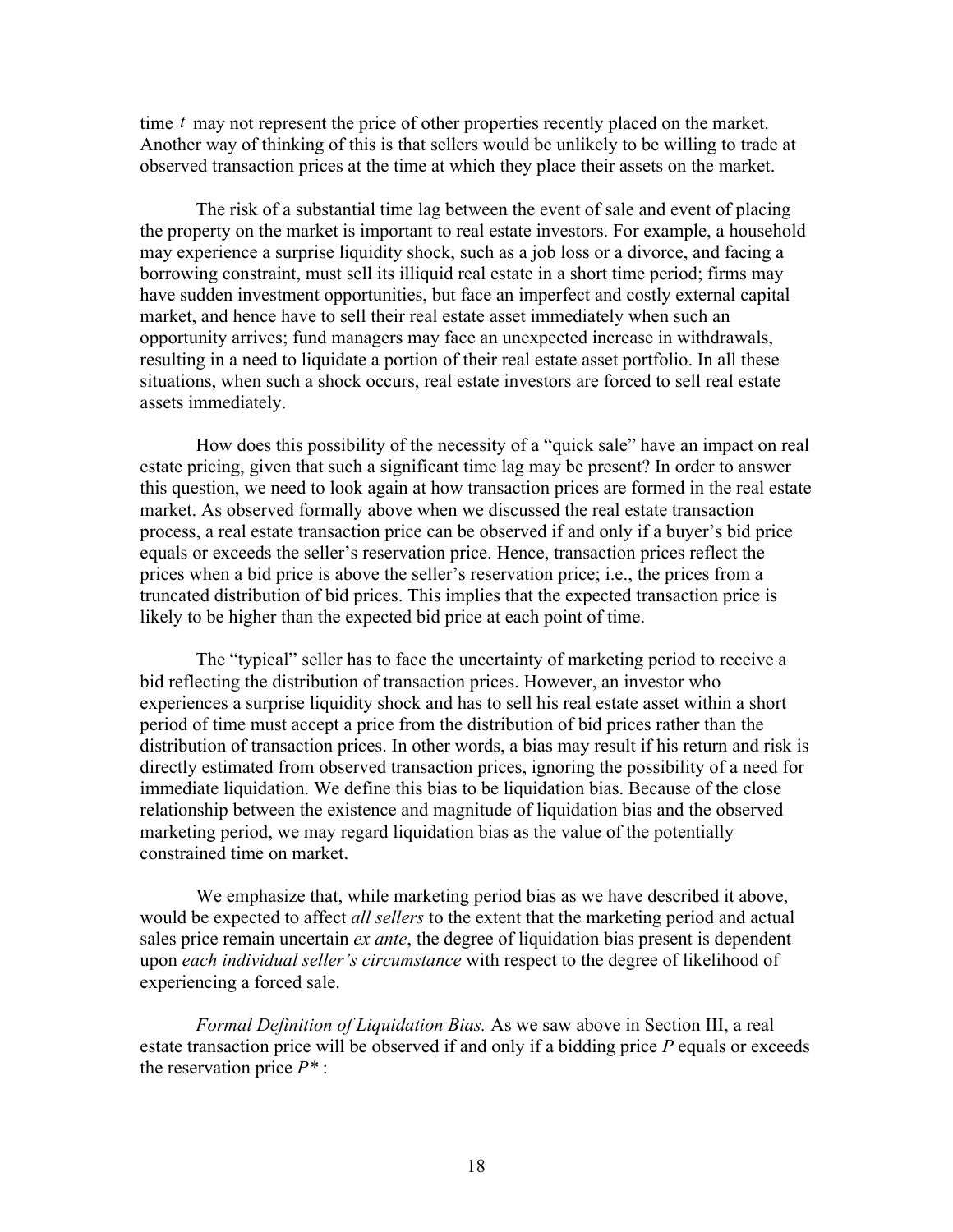$$
P^{T} = \begin{cases} P & \text{if } P \ge P^*, \\ \text{unobserved} & \text{if } P < P^*. \end{cases} \tag{3'}
$$

Where:

$$
P = V_0 + \varepsilon \,, \quad \varepsilon \sim N(0, \sigma_{\varepsilon}^2) \tag{4'}
$$

Equations (3')and (4') can be combined as,

$$
P^T = V_0 + \left[\varepsilon \middle| \varepsilon \ge P^* - V_0\right] \tag{5'}
$$

As we know, the only prices that can be observed in the real estate market are transaction prices, and bid prices below the seller's reservation price cannot be observed. As a result, the market valuation distribution cannot be directly observed in the real estate market. How can we impute the unobservable market valuation distribution from available market information?

To answer this question, we rewrite equation (5') as follows,

$$
P^T - V_0 = \varepsilon \left| \varepsilon \ge P^* - V_0 \right| \tag{20}
$$

Equation (20) can be regarded as defining the *liquidation bias* between the underlying, unobservable market values and the observed transaction prices.

Since the reservation price  $P^*$  is closely related to the marketing period (TOM), we can rewrite  $(20)$  as:

$$
P^T - V_0 = \left[ \varepsilon \middle| \varepsilon \ge f(TOM) \right] \tag{21}
$$

Holding other factors constant, intuition suggests a higher reservation price not only displays a greater liquidation bias between the observable transaction price and the market valuation, but also results in a longer marketing period. Therefore, we should expect a correlation between the length of the marketing period and the degree of liquidation bias.

Normally, we cannot observe the reservation price; however, information on marketing period is readily available. Equation (21) suggests that we may use the available information on transaction prices and time-on-market to impute an estimate of market return and volatility. We undertake this exercise in the following section for the specific case of a uniform distribution of bid prices.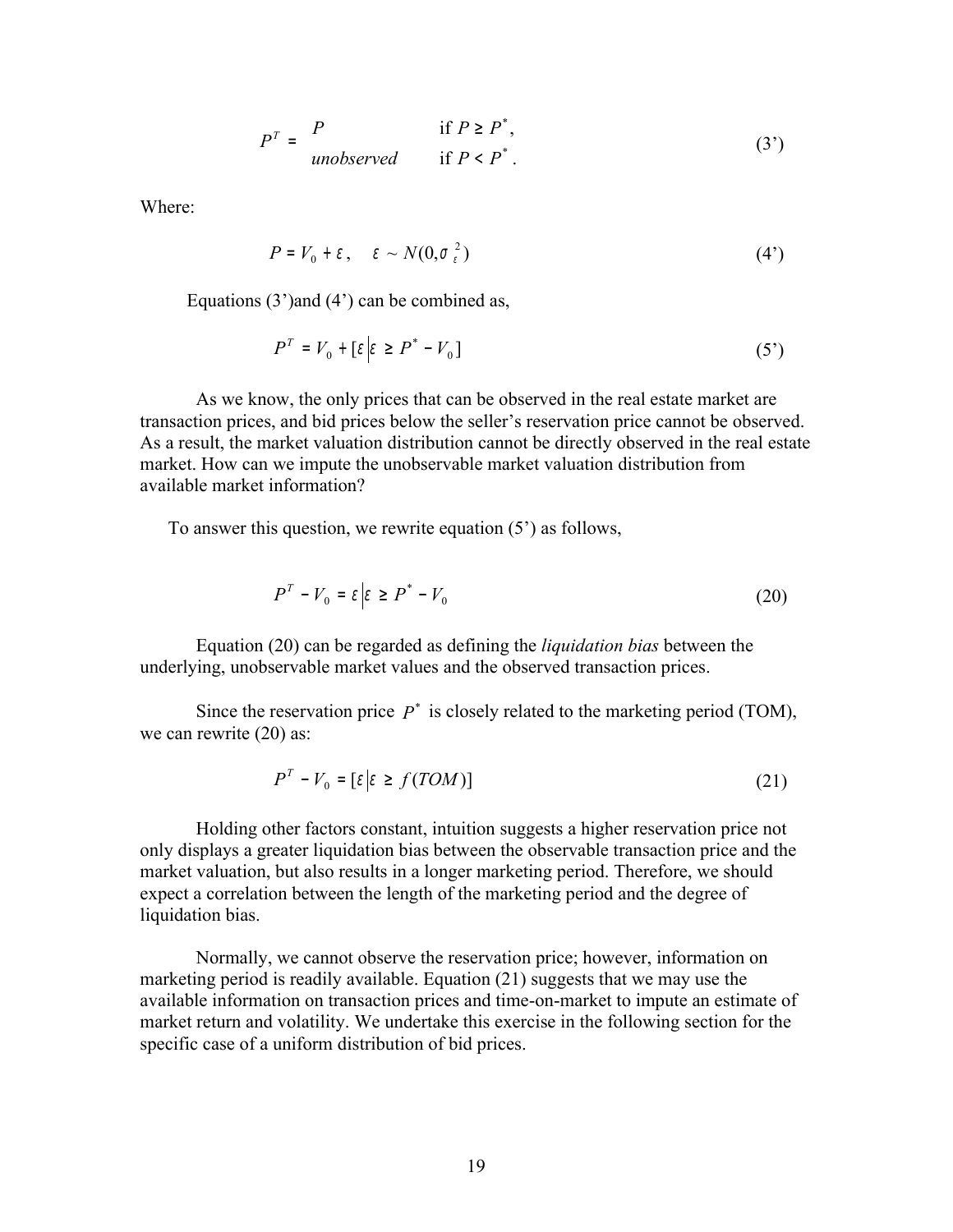*Estimation of Liquidation Bias under a Uniform Bid Distribution.* Suppose *<sup>M</sup> r* and  $\sigma$ <sub>*M*</sub> are the period return and volatility from the market valuation distribution and  $r<sub>T</sub>$ and  $\sigma_T$  are the period return and volatility based on observed transaction prices. We formally define liquidation bias as,

$$
return bias = r_T - r_M \tag{22}
$$

$$
volatility bias = \sigma_M - \sigma_T \tag{23}
$$

As before, we assume that an investor purchases a real estate asset at time 0 at a price  $P_0$ , holds it for  $T_H$  periods, and then offers it on the market for sale. In each marketing period  $t$  ( $t = 0, 1, 2, ...$ ), conditional upon a transaction being observed, the total return from this transaction can be estimated as,

$$
\widetilde{R}_{T_{H}+t}^{T} = \frac{P_{T_{H}+t}^{T} - P_{0}}{P_{0}}
$$
\n(24)

and,

$$
P_{T_{H^{+}}t}^{T} = \begin{cases} P_{T_{H^{+}}t}^{bid}, & \text{if } P_{T_{H^{+}}t}^{bid} \ge p^{*}(T_{H} + t) + P_{0} \\ \text{unobserved}, & \text{if } P_{T_{H^{+}}t}^{bid} < p^{*}(T_{H} + t) + P_{0} \end{cases}
$$
(25)

Hence,  $P_{T_{H}+t}^T$  is uniformly distributed over  $[(T_H + t)p^* + P_0, (T_H + t)\overline{p} + P_0]$  $(T_H + t)p^* + P_0$ ,  $(T_H + t)\overline{p} + P_0$ ]. As a result, the average period return from this transaction is,

$$
\widetilde{r}_{T_{H}+t}^{T} = \frac{\widetilde{P}^{T}}{P_{0}}
$$
\n(26)

Here,  $\tilde{P}^T$  is uniformly distributed over  $[p^*, \overline{p}]$ .

Similarly, we can obtain the average period return from the underlying market valuation as follows,

$$
\widetilde{r}_{T_{H}+t}^{M} = \frac{\widetilde{P}^{M}}{P_{0}}
$$
\n(27)

Where:  $\widetilde{P}^M$  is uniformly distributed over  $[\underline{p}, \overline{p}]$ . Unfortunately, we can only observe market values when  $\widetilde{P}^M \geq p^*$  and cannot observe them when  $\widetilde{P}^M \in [p, p^*)$ . In other words, we cannot estimate market return and risk solely based on the transaction prices. However, the relationship between the market valuation and transaction prices can be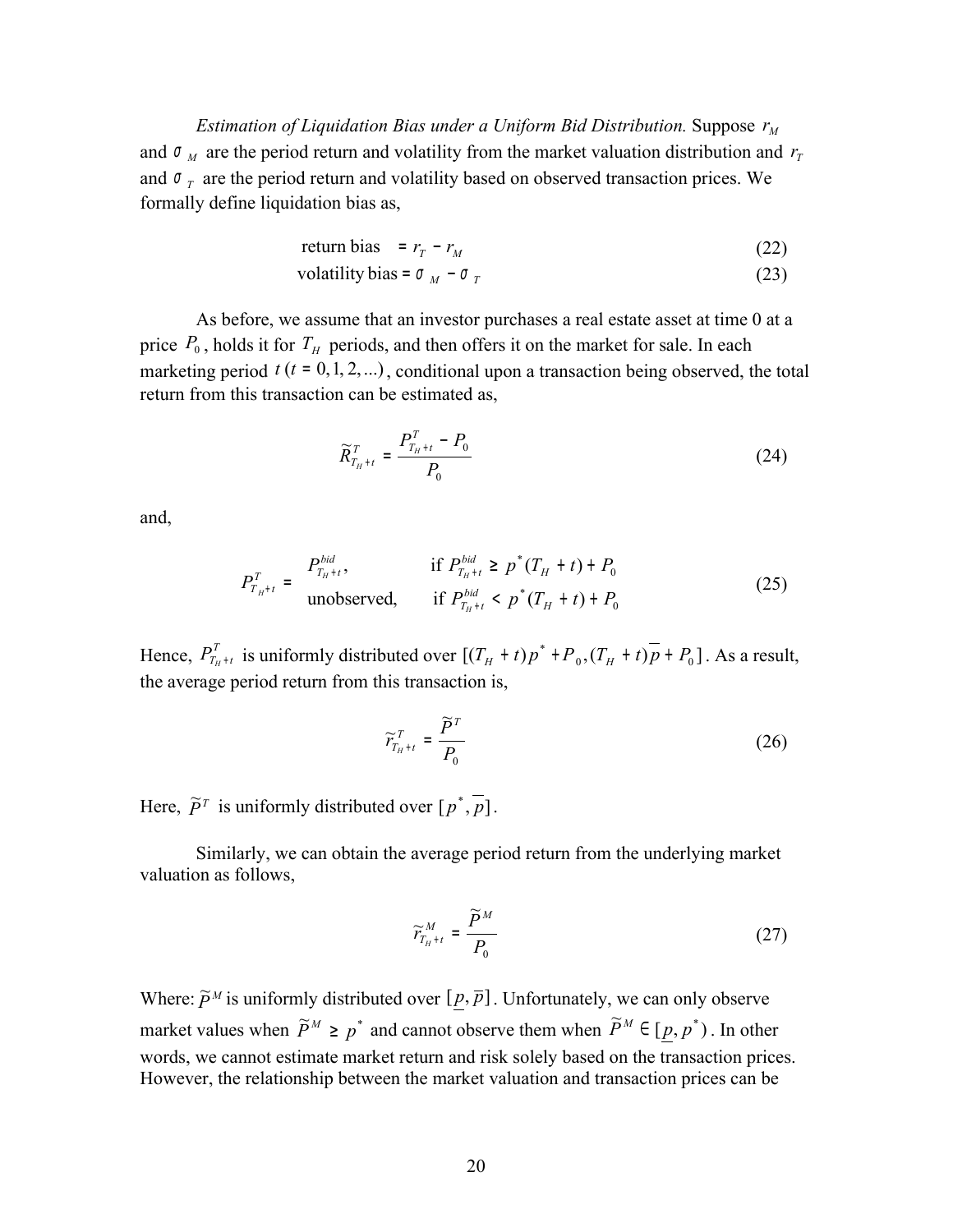established by the use of marketing period information. We summarize this result in the following theorem.

*Theorem 2: Market Valuation, Transaction Prices, and Marketing Periods. Under the* assumption above that transaction prices  $\tilde{P}^T$  are uniformly distributed over  $[p^*, p]$  and the underlying market valuation  $\widetilde{P}^M$  is uniformly distributed over  $[\underline{p},\overline{p}]$ , the liquidation *bias for a random marketing period t can be represented as*

$$
1. \quad r_T - r_M = \sqrt{3} E[\widetilde{T}_M] \sigma_T \tag{28}
$$

$$
\mathbf{2.} \quad \sigma_M - \sigma_T = E[\widetilde{T}_M] \sigma_T \tag{29}
$$

where:  $E[\widetilde{T}_{M}]$  is the expected marketing period.

[Proof provided in Appendix 3]

Equations (28) and (29) represent the liquidation return and risk bias, respectively. Theorem 2 also illustrates the relationship between liquidation bias and the expected marketing period. Through this relationship, we can use the available observed transaction return  $(r_T)$ , observed transaction volatility ( $\sigma_T$ ) and the expected marketing period ( $E[\widetilde{T}_M]$ ) to impute the underlying market return ( $r_M$ ) and volatility ( $\sigma_M$ ) as follows,

$$
r_M = r_T - \sqrt{3} E[\widetilde{T}_M] \sigma_T \tag{30}
$$

$$
\sigma_M = (1 + E[\widetilde{T}_M]) \sigma_T \tag{31}
$$

Several conclusions can be drawn from Theorem 2. First, note that as expected, liquidation bias disappears when assets are able to be traded at observable transaction prices with immediate execution (i.e., when  $E[T_M] = 0$ ). In other words, there is no liquidation bias in the financial market when observed transaction prices represent market valuation.

Second, unlike in the case of marketing period bias, the holding period  $T_H$  plays no role in liquidation bias in the real estate market. However, the expected marketing period  $(E[\widetilde{T}_M])$  plays an important role in the determination of liquidation bias. In particular, liquidation bias increases when the expected marketing period increases, which is consistent with the common perception that a longer expected marketing period implies a higher reservation price, *ceteris paribus,* hence a greater deviation of transaction prices from the underlying market valuation.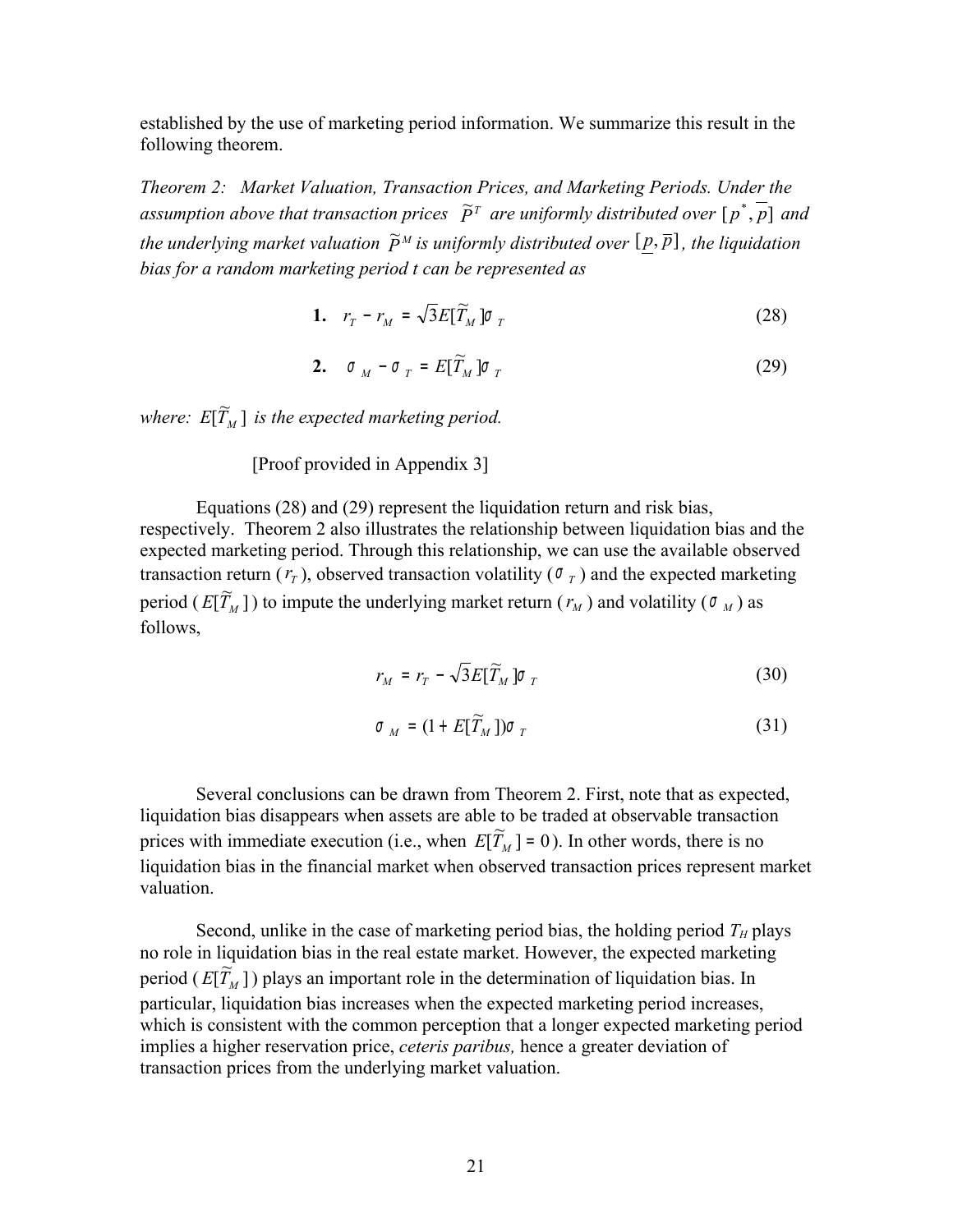Third, the "true" market return is always lower than the return estimated from observed transaction prices, and the "true" market volatility is always higher than that estimated from observed transaction prices. Hence, evaluating real estate performance based solely on the transaction sample is likely to result in an overstated risk-adjusted return to those investors who face the potential necessity of a quick sale.

Fourth, liquidation bias increases with the dispersion of observed transaction returns,  $\sigma_T$ . When  $\sigma_T = 0$ , liquidation bias disappears. The intuition behind this is straightforward.  $\sigma_T = 0$  implies that all possible bid prices collapse to a single price at each point in time. Put differently, the distribution of possible bidding prices, which becomes a single price, is the same as that of transaction prices, so no bias results.

A final implication of Theorem 2 is that we cannot conclude that real estate submarket *A* is "better" than real estate submarket *B* simply by looking at their comparative return and risk estimated from transaction prices. Marketing period information must be also considered. For example, suppose the return and volatility based on the transaction sample are the same in both submarket *A* and submarket *B* (i.e., *B T A*  $r_T^A$  =  $r_T^B$  and  $\sigma_T^A$  =  $\sigma_T^B$  $\sigma \big( \frac{A}{T} = \sigma \big( \frac{B}{T} \big)$ , but assume the expected marketing period in submarket A is much higher than that in submarket B (i.e.,  $E[\widetilde{T}_{M}^{A}] \gg E[\widetilde{T}_{M}^{B}]$  $E[\widetilde{T}_{M}^{A}] \rightarrow E[\widetilde{T}_{M}^{B}]$ ). By Theorem 2, we readily see that  $\sigma_M^A \gg \sigma_M^B$ *M*  $\sigma$ <sup>*A*</sup>  $\rightarrow$  >  $\sigma$ <sup>*B*</sup> *M* and  $r^A_M$  <<  $r^B_M$ *A*  $r_M^A \ll r_M^B$ . Therefore, the real estate market in submarket *B* is actually "better" than that in submarket  $A$  in the sense of dominating in both return and risk. Naively looking at the return and volatility based on the transaction prices alone, however, would lead us to conclude that they were identical.

In the financial markets for thickly-traded securities, the marketing period is trivial, and consequently, the market return and volatility are the same as the return and volatility estimated from transaction prices. In the real estate market, however, the marketing period is substantial, and the market return and volatility can be very different from the return and volatility based on the transaction prices. This provides an additional rationale for the notion that returns risk-adjusted returns for real estate obtained through observed transactions data require substantial adjustment to place them in a common framework for analysis with liquid securities, especially for those real estate assets in which the investors potentially face the necessity of quick sale.

*Seller Heterogeneity.* Thus far, we have assumed all sellers are identical in terms of their reservation price levels over time. However, holding everything else constant, sellers with different financial situations may have very different selling strategies. Sellers who are recently divorced, or face a job loss likely have to sell their houses more quickly than others. Examples of seller motivations that have been studied in the literature include: properties owned by relocated sellers (Turnbull, Sirmans and Beniamin, 1990); vacant properties (e.g. Zuelke, 1987); foreclosure properties (e.g. Forgey, Rutherford and Vanbuskirk, 1994); and time-constraints on sale (e.g. Glower, Hendershott, and Haurin 1998).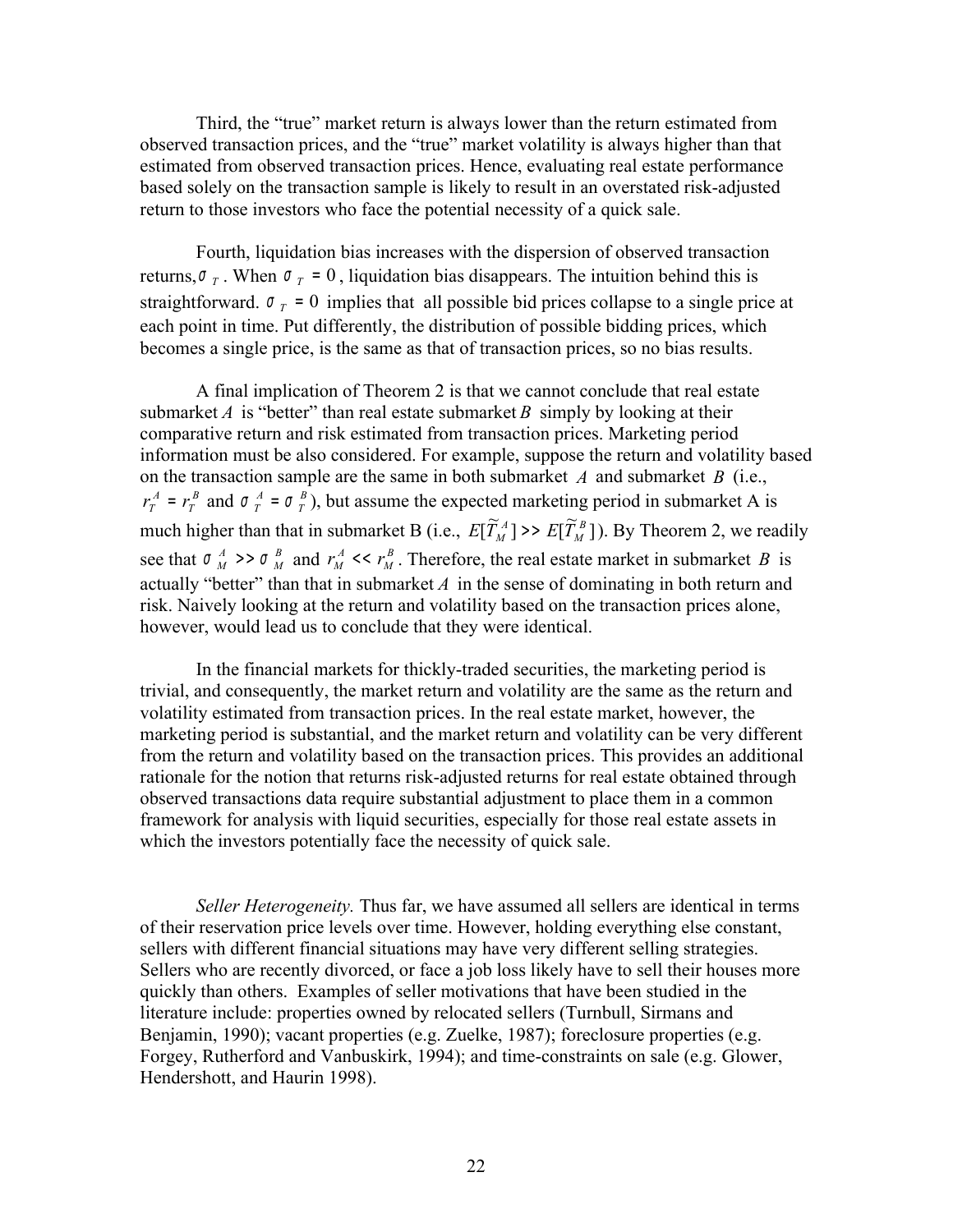We next discuss how sellers' motivations affect their expected return and volatility. Let us ignore marketing period risk and focus only upon liquidation risk under seller heterogeneity.**[19](#page-22-0)** Consider two types of sellers: type *A* has a liquidity constraint with a shorter expected marketing period, denoted by  $\vec{t}$ , and type  $\vec{B}$  does not have any financial distress with a longer expected marketing period, denoted by  $T(T > t)$ . Suppose that the expected period return and volatility that types *A* and *B* receive are denoted by  $(r_A, \sigma_A)$  and  $(r_B, \sigma_B)$ , respectively. We summarize our findings in the following Theorem.

*Theorem 3: Risk premium and marketing period. If two sellers of type A and B differ in their expected marketing periods (hence reservation prices) t and T, with t < T, seller A will suffer a lower period return and a higher volatility in return than borrower B, as demonstrated by the relationships*

1. 
$$
r_B - r_A = \sqrt{3} \left( \frac{T}{1+T} - \frac{t}{1+t} \right) \sigma_M > 0
$$
 (32)

2. 
$$
\sigma_A - \sigma_B = \frac{T - t}{(1 + T)(1 + t)} \sigma_M > 0
$$
 (33)

*where:*  $\sigma_M$  *is the volatility from market valuation.* 

## [Proof provided in Appendix 4]

Two points are worth noting from this result. First, type *B* sellers are expected to experience a longer time on the market and thus have a higher liquidation risk. However, they are also expected to receive a higher expected return and a lower volatility in compensation. The intuition behind this result is quite clear. Type *A* sellers who are motivated to sell quickly have a lower reservation price and accept earlier, hence receive lower offers. Those sellers who are not motivated to sell quickly will have a higher reservation price and will only accept offers that are relatively high, even if this means an extended wait. This result is also consistent with recent findings by Huang (2003). Huang studies an equilibrium in which agents face surprise liquidity shocks and invest in liquid and illiquid assets. He finds that the illiquid asset generates a higher expected return to compensate its holders for the liquidation risk.

A second implication of Theorem 3 is that type *A* sellers with financial distress have to sell more quickly than type *B* sellers. However, they have to give up a higher expected return and a lower volatility. In other words, frequency and immediacy of transaction is closely related to the return and volatility of the transaction properties. The systematic differences in return and volatility among different sellers in the real estate market suggest that properties with owners subject to different selling motivations, hence different marketing periods before sale, should exhibit different patterns of price behavior. These different submarkets, distinguished by brevity of marketing period,

<span id="page-22-0"></span><sup>19</sup> Hence, risk and return essentially represent *ex post* and not *ex ante* measures.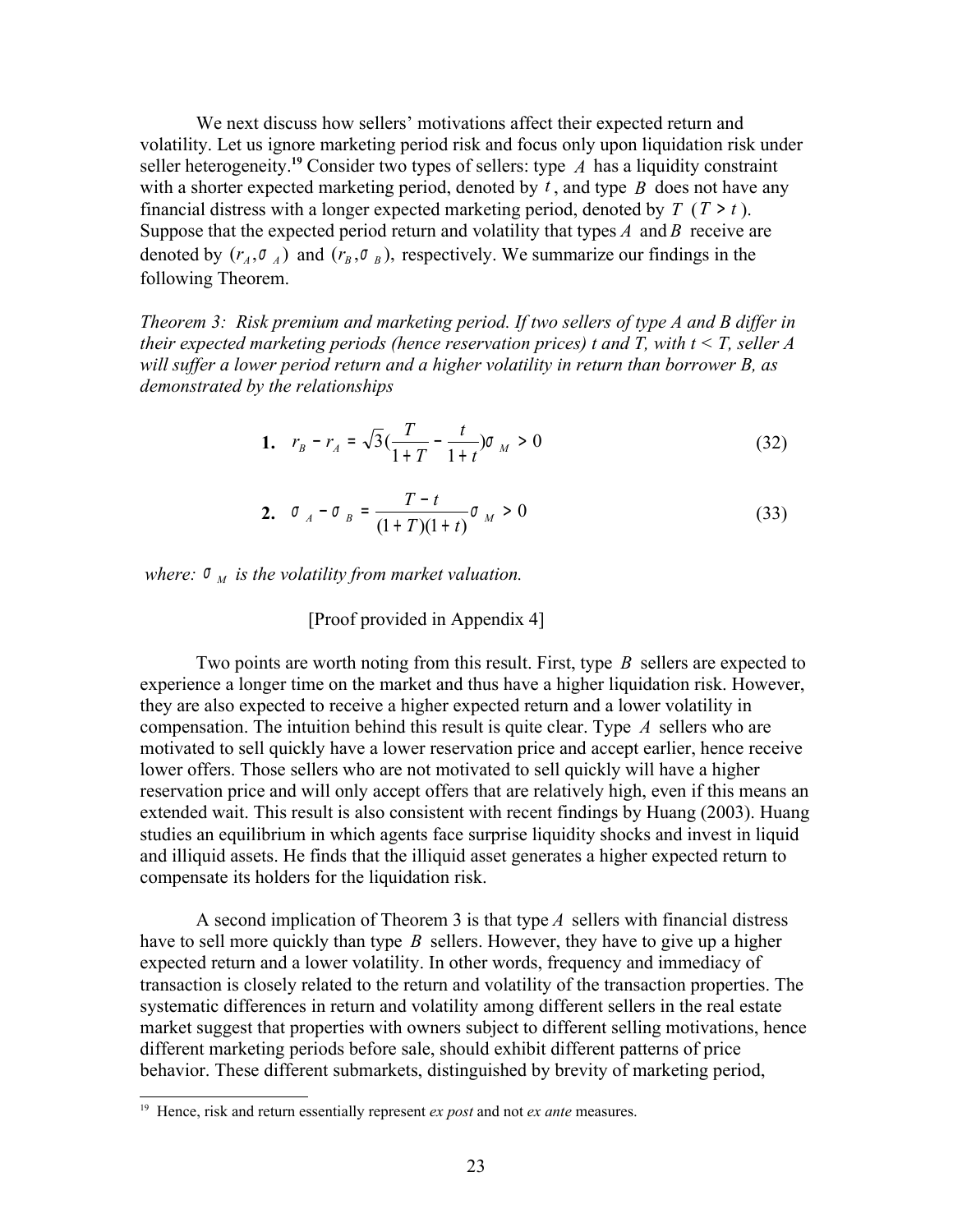should be analyzed separately, or at least the analytical methodology describing their price behavior should take into account the systematic differences in the frequency and immediacy of transactions (see "Heterogeneous Sellers" in Appendix 5).

*Empirical Applications.* In this section, we discuss how we can empirically correct for liquidation bias. The required information in our correction method includes transaction prices and the marketing period for each transaction property, both of which are readily available from the market. For simplicity, we assume that sellers in the real estate market are homogeneous.<sup>[20](#page-23-0)</sup> Hence, there is only one uniform reservation price in the market, and every seller accepts an offer only when the offer price is at least as high as this price. Furthermore, we assume that sellers are 100 percent likely to experience the necessity of forced sale at a specific point in time during the marketing period.**[21](#page-23-1)**

Suppose the estimated return and volatility from the transaction prices are  $\hat{r}_r$  and  $\sigma$ <sub>*T*</sub>, respectively, and the observed average marketing period is  $\hat{T}_M$ . From equations (30) ֦ and (31), we can back into an estimate of the unobservable market return and volatility as follows,

$$
\hat{r}_M = \hat{r}_T - \sqrt{3}\hat{T}_M \hat{\sigma}_T \tag{30'}
$$

$$
\hat{\sigma}_M = (1 + \hat{T}_M) \hat{\sigma}_T \tag{31'}
$$

Equations (30') and (31') prove that, given the same return and volatility estimated from transaction prices, the underlying market return and volatility can be quite divergent. We next look empirically at how the average marketing period affects valuation bias in both the residential and commercial property markets. Again, we assume 100 percent likelihood of forced sale at a specific point in time during the marketing period.

### *Case I: The US Residential Property Market.*

As before, we assume an observed average annual transaction-based return of 5.02% and a standard deviation of 1.67%, as taken from OFHEO's U.S. House Price Index during the period 1980Q1 to 2004Q4. Exhibit 5 illustrates how the market return and volatility corrected for liquidation bias change with the average marketing period. As discussed earlier, we have ignored marketing period bias to focus soley on liquidation bias; market return and volatility are essentially the return and volatility absent real estate illiquidity, i.e., with a marketing period  $\tilde{t} = 0$ .

From Exhibit 5, we can see that a higher average marketing period implies a lower effective market return and higher effective market volatility, hence a higher

<span id="page-23-0"></span> $20$  The case of heterogeneous sellers with different reservation prices is discussed in Appendix 4.

<span id="page-23-1"></span> $21$  This assumption will be relaxed in future work.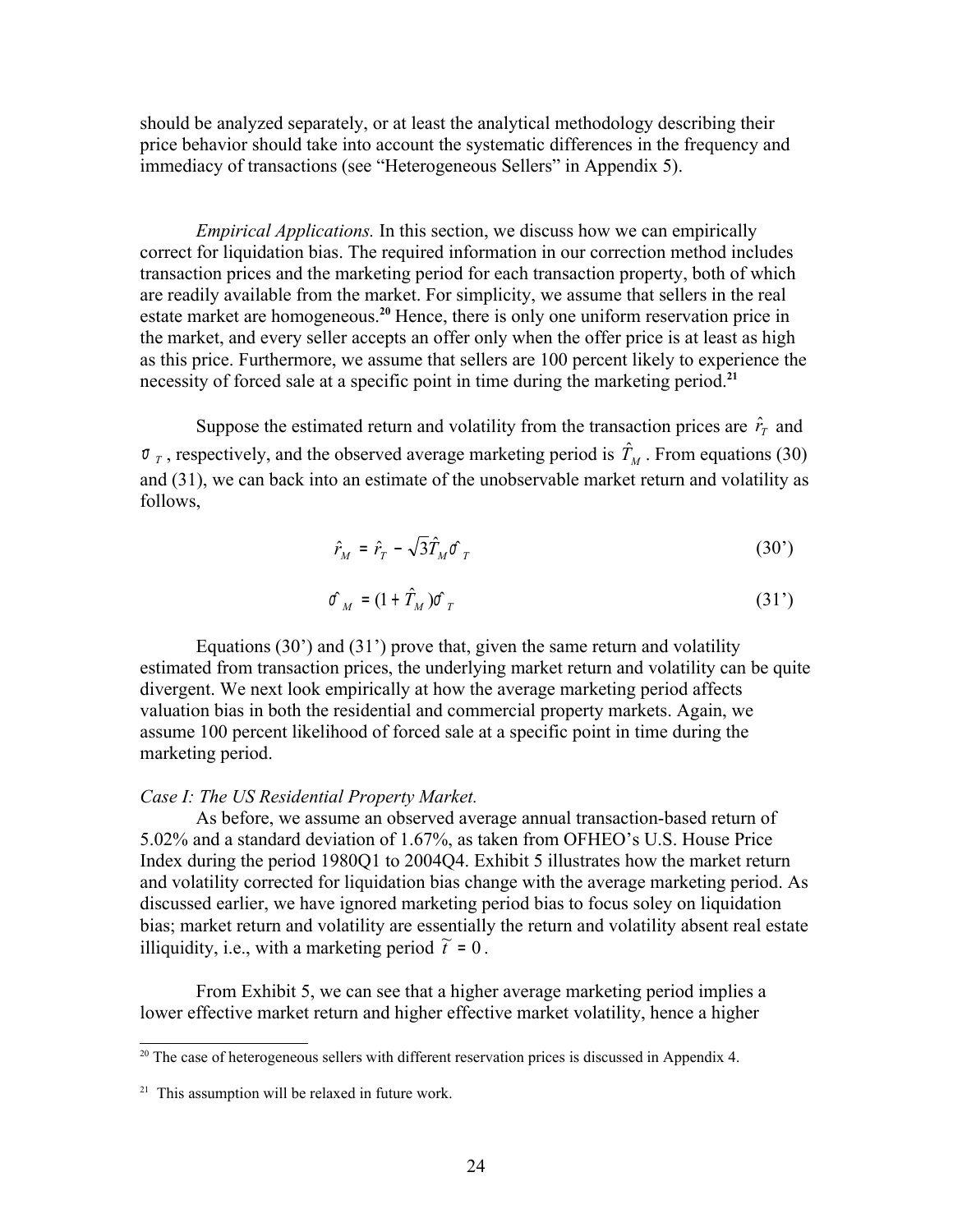liquidation bias, given the same transaction return (5.02%) and volatility (1.67%). When the actual marketing period is six months, the effective market return is almost 29 percent lower than the transaction return, and the effective market volatility is over 50 percent higher than the transaction volatility. Therefore, in the presence of a high average marketing period, there is a significant bias problem for the return and volatility estimated from a transaction sample. As we know, in the residential market, the average marketing period is about eight to ten months when the market is "cold", and about four to five months when the market is "hot". **[22](#page-24-0)**

#### *Case II: The U.S. Commercial Property Market.*

The annual return and volatility of the National Council of Real Estate Investment Fiduciaries (NCREIF) property index during the 1980Q1-2004Q4 period was 8.6% and 3.2%, respectively. Therefore, as in the residential case, we choose an observed average annual return of 8.6% and standard deviation of 3.2% as the transaction-based return and volatility in the commercial market over this period.

Exhibit 6 illustrates the relationship between average marketing period and valuation bias in the commercial market. As in Exhibit 5, we can see that a higher average marketing period implies a lower market return and higher market volatility, given the same transaction return (8.6%) and volatility (3.2%). When the actual marketing period is eight months, the effective market return is over 43 percent lower than the transaction return, and the effective market volatility is 67 percent higher than the transaction volatility. Given the fact that average marketing periods in commercial markets are often longer than those in residential markets, valuation bias in the commercial market could be an even more serious problem than in the residential market when using the return and volatility estimated from transaction prices.

## **VI. Conclusions**

This paper documents the potential pricing biases present in traditional real estate valuation methodologies that implicitly assume real estate assets can be sold immediately without waiting. The assumption of immediate execution may be reasonable in the financial market where the time to trade an asset is trivial; however, it is certainly not valid in the real estate market where marketing period is not only uncertain but also substantial. This large magnitude and uncertainty of marketing period exposes an investor additional risk; however, little work has been done to study formally the nature and magnitude of this risk.

<span id="page-24-0"></span><sup>&</sup>lt;sup>22</sup> Over the past three years (up until only recently), the residential real estate market in U.S. could be characterized as a 'hot' market, in which appreciation was high and marketing periods were short (4.5 months). In the early 1990s, however, the market was depressed, and the average marketing period was about 9 months. Krainer (2001) has a good discussion on "hot" and "cold" real estate markets.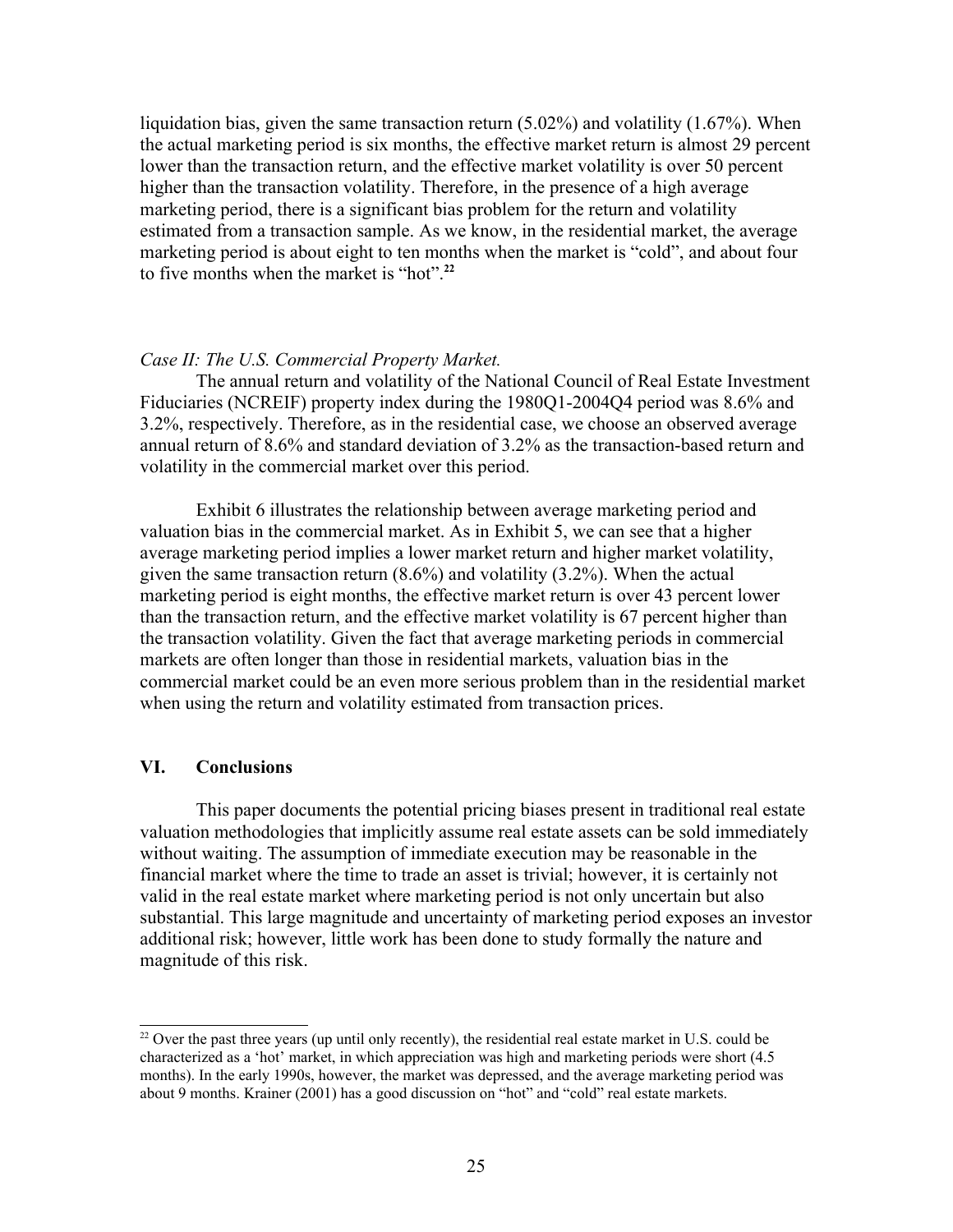We formally define and measure *marketing period risk* by proposing a new measure of *ex-ante* return and variance, which replaces the traditional *ex-post* transactionbased return and variance measure, to capture both price risk and one component of liquidity risk faced by real estate investors. Our findings suggest that the risk associated with ex ante returns is substantially higher than that estimated under traditional methodologies. For example, in the case of U.S. residential market, for an expected marketing period of 8 months, the actual risk to short-term investors (one year holding period) can be as high as 3.4 times that found under traditional estimates. To long-term investors (10 years holding period), although the risk of marketing period can be amortized over the longer holding period, the actual risk can still be almost forty percent higher than that estimated using traditional procedures. A similar result is found for the commercial market: Under an expected marketing period of 8 months, short-term investors incur an effective risk almost 300 percent that assumed under traditional procedures; long-term investors incur an effective risk 30 percent higher. Therefore, traditional real estate valuation methodologies, which assume real estate can be sold immediately and ignore the uncertainty of marketing period, can seriously underestimate real estate risk.

A by-product of this finding is that investors with longer investment time horizons will be less affected by real estate illiquidity due to marketing period risk, not because they do not trade frequently but because the additional risk caused by the uncertainty of marketing period is amortized over the longer holding period. This result is consistent with the common perception that real estate is more favorable to long-term investors.

After correcting for marketing period risk, another bias – which we term *liquidation bias*, is also found to exist in traditional real estate valuation methodologies, especially for certain classes of investors who face a high probability of immediate "forced" sale. This is because transaction prices are the prices from a "truncated" distribution of the underlying distribution of market valuation by potential buyers. Holding other things equal, a higher reservation price implies a longer expected marketing period and a larger deviation of transaction prices from the "true" market valuation. We provide evidence to support the notion that there is a positive relationship between the expected marketing period and this liquidation bias.

We formally examine how the expected marketing period of real estate affects the magnitude of liquidation bias by considering a model in which the buyers' bid prices are based on market valuation and a transaction price occurs if and only if a bid price equals or exceeds the seller's reservation price. We derive a closed-form relationship among market return/risk, transaction return/risk, and the expected marketing period. We find that a longer expected marketing period implies a larger liquidation bias, *ceteris paribus*. Consistent with investment theory, investors with a higher expected marketing period are expected to receive a higher return and lower risk in compensation. Looked at in another way, our results suggest that ignoring the existence of a finite and sometimes significant marketing period in real estate can cause the "true" underlying market return to be much lower than the observed transaction-based return and the underlying market risk to be much higher than the observed transaction-based risk.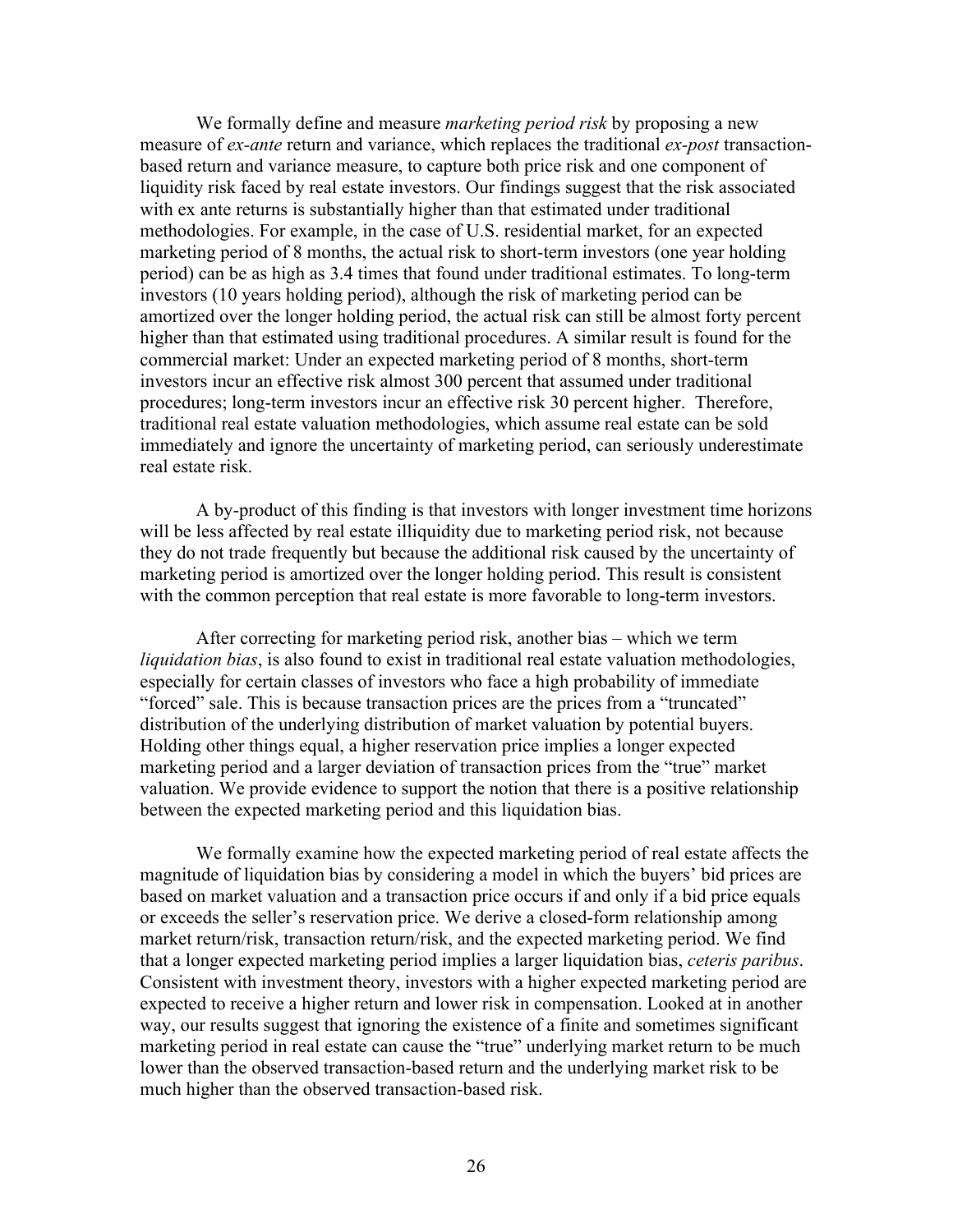We conclude that traditional methods of estimation of real estate return and risk, which borrow in a naïve fashion from finance theory by ignoring real estate illiquidity, not only understate real estate risk but also overstate real estate returns. Our findings extend the empirical results of Fisher, Gatzlaff, Geltner, and Haurin (2003) and Goetzmann and Peng (2003) who seek a "constant liquidity index" to correct for the neglect of the importance of time on market and trading volume on "true" returns. We provide a theoretical foundation for estimating the liquidity bias that results from this phenomenon and undertake simulations that obtain preliminary estimates of its magnitude. The present effort can help us to understand the apparent "risk premium puzzle" in real estate and aid in the development of corrective measures to treat real estate appropriately in a mixed-asset portfolio.

We have made certain simplifying assumptions throughout our analysis for the sake of tractability which bear further scrutiny. First, we assume that *ex-post* expected nominal prices and total returns increase linearly over the holding period. While this has historically been true empirically over the long run, it is likely to be violated in individual circumstances over the short run when the market faces a downturn. Second, we treat the holding period, rate of bid arrivals, and reservation prices and bids as given, whereas a more generalized model would treat them as endogenous. More fundamentally, our model treats both the *ex-post* expected return and volatility and price levels as exogenously given and hence independent of the probability of sale. In a more general equilibrium framework, the *ex-post* expected return and volatility should be statedependent (Clarke R. and Silva H. (1998)), as should the probability of sale (Krainer (2001)). Anglin (2003) discusses how both sale price and probability of sale are correlated and vary over market conditions.

Finally, we have considered the single real estate asset in isolation and not as a part of a portfolio in which nonsystematic risk components, potentially including elements associated with liquidity and valuation bias, can be diversified away or minimized over long-term holding periods during which investors have discretion as to the timing of marketing the asset. There also exists the question as to the relative relevance of our treatment in the residential market, in which a single residential asset lacks diversification potential, vs. the commercial market, in which the institutional investor has many assets which are held in a diversified mixed-asset portfolio. In a subsequent working paper with Bond and Hwang (2005) we address a few of these portfolio issues.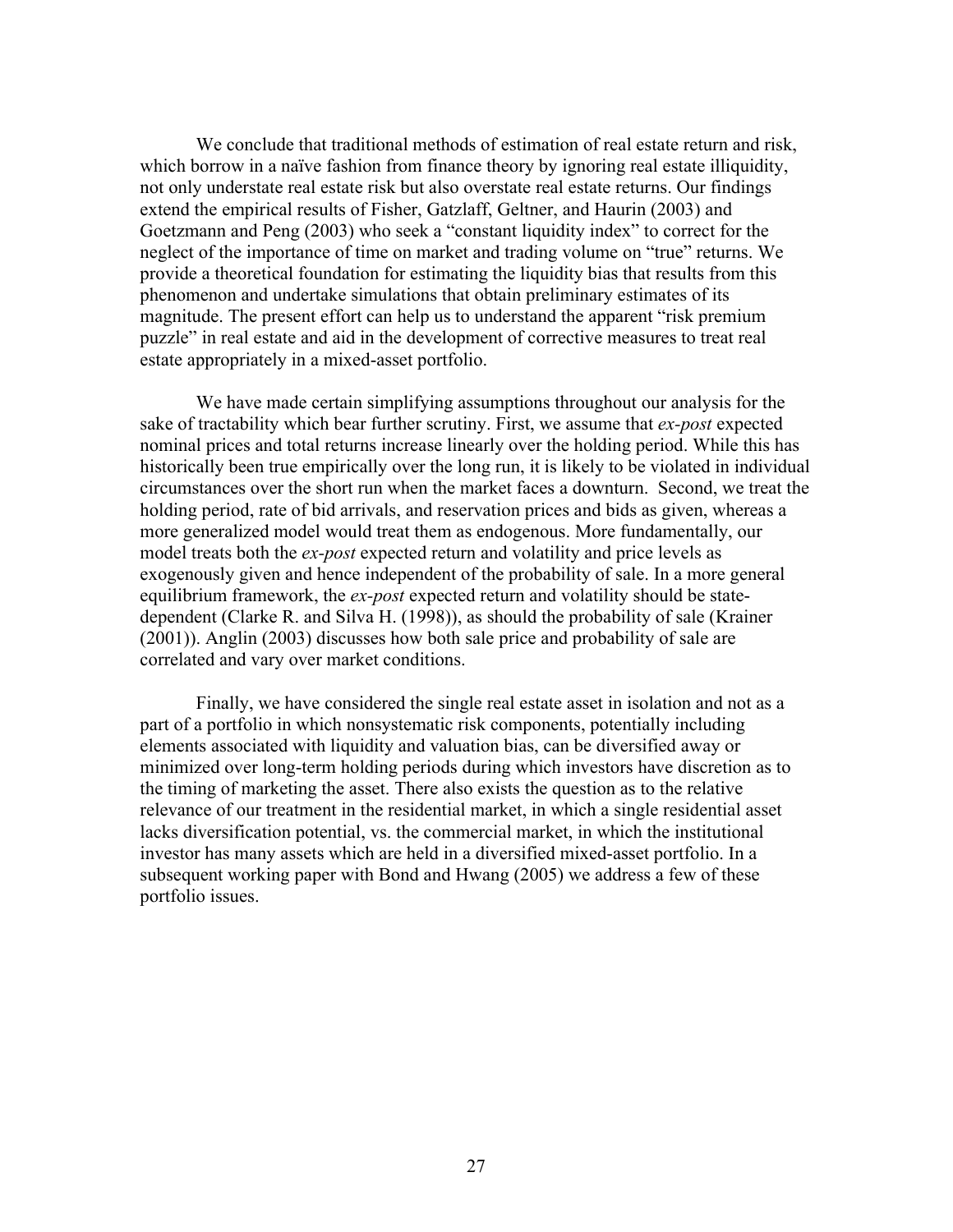# **The Transaction Process for Real Estate**



## Exhibit 2

| The Comparison of the Ex-ante Variance and the Ex-post Variance |                                                                                         |                                                            |                                                           |  |  |
|-----------------------------------------------------------------|-----------------------------------------------------------------------------------------|------------------------------------------------------------|-----------------------------------------------------------|--|--|
|                                                                 |                                                                                         |                                                            |                                                           |  |  |
|                                                                 | <b>Distribution of Marketing Period</b>                                                 |                                                            |                                                           |  |  |
|                                                                 | Constant Conditonal Probability of Sale                                                 | Uniform Probability of Sale                                | <b>Exponential Distribution of Sale</b>                   |  |  |
| Probability of Sale                                             | $p_t = \lambda (1 - \lambda)^t$ , $t = 0,1,2,3,$ $p_t = \frac{1}{N}$ , $t = 0,1,2,,N-1$ |                                                            | $\mid P_t = \frac{1}{n} e^{-\frac{1}{n}t}, \quad t \ge 0$ |  |  |
| Ex-post variance                                                |                                                                                         |                                                            | $\sigma^2$                                                |  |  |
| Ex-ante variance                                                | $\sigma^2 + \left(\frac{1-\lambda}{\lambda[1+\lambda(T_H-1)]}\right)u^2$                | $\frac{1}{\sigma^2 + \frac{N^2 - 1}{12 T_H + 6N - 6} u^2}$ | $\sigma^2 + \frac{\eta^2}{T_H + \eta} u^2$                |  |  |
| <b>Marketing period</b><br>bias                                 | $\left[\frac{1-\lambda}{\lambda[1+\lambda(T_{\kappa}-1)]}\right]u^2$                    | $\frac{N^2-1}{12 T_H+6N-6} u^2$                            | $\frac{\eta^2}{T_H + \eta} u^2$                           |  |  |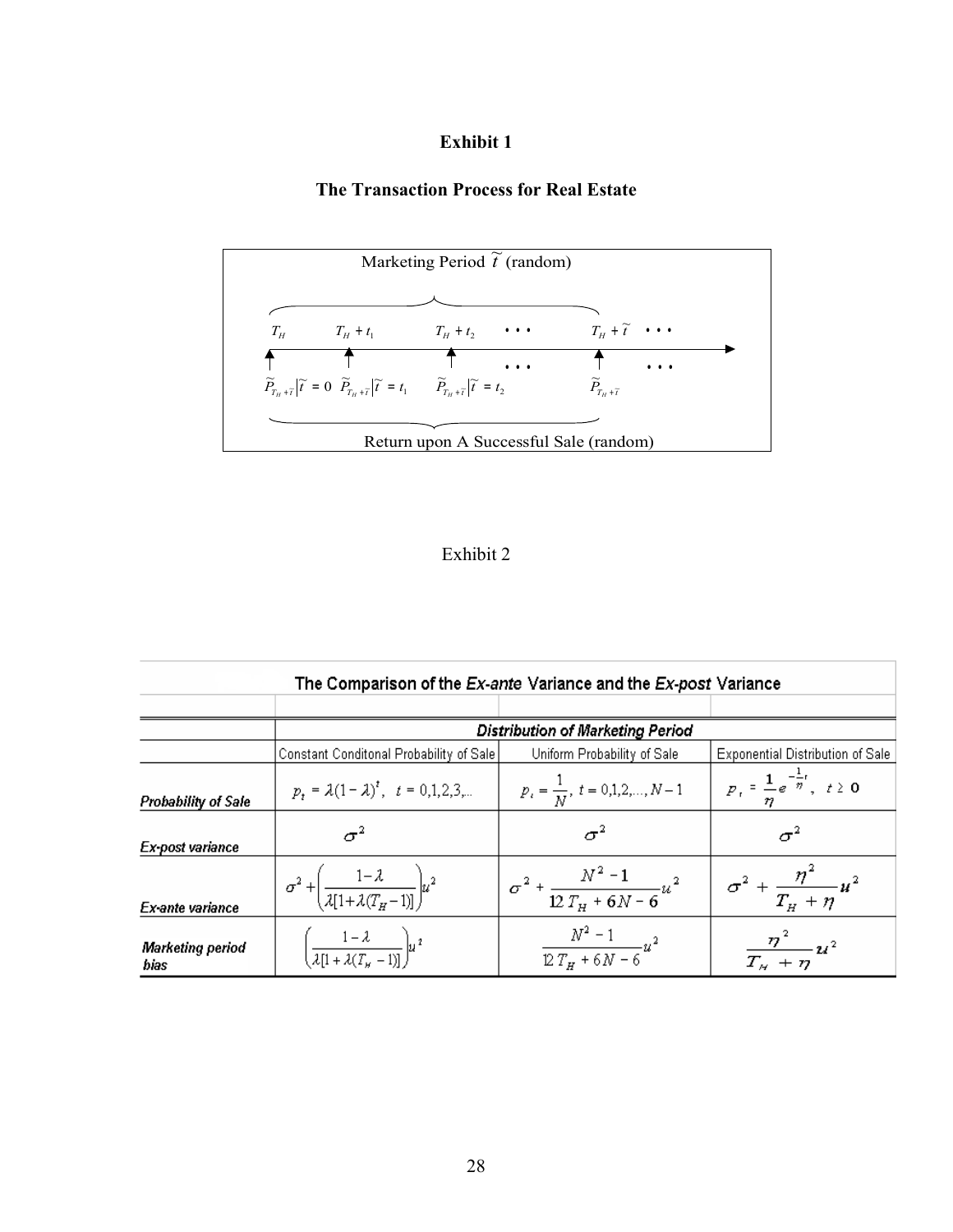## **Liquidity Bias between** *Ex-ante* **and** *Ex-post* **Variance Estimates: The U.S. Residential Property Market (Source: OFHEO house price index, 1980Q1 to 2004Q4)**

| <b>Expected</b><br><b>Marketing</b><br>Period | The Ratio of Ex-ante Variance to Ex-post Variance |        |         |          |          |
|-----------------------------------------------|---------------------------------------------------|--------|---------|----------|----------|
| (months)                                      | <b>Holding Period</b>                             |        |         |          |          |
|                                               | 0                                                 | 1 year | 5 years | 10 years | 20 years |
| 0                                             | 1.00                                              | 1.00   | 1.00    | 1.00     | 1.00     |
| 2                                             | 2.51                                              | 1.22   | 1.05    | 1.02     | 1.01     |
| 4                                             | 4.01                                              | 1.75   | 1.19    | 1.10     | 1.05     |
| 6                                             | 5.52                                              | 2.51   | 1.41    | 1.22     | 1.11     |
| 8                                             | 7.02                                              | 3.41   | 1.71    | 1.38     | 1.19     |
| 10                                            | 8.53                                              | 4.42   | 2.08    | 1.58     | 1.30     |
| 12                                            | 10.04                                             | 5.52   | 2.51    | 1.82     | 1.43     |
| 14                                            | 11.54                                             | 6.68   | 2.99    | 2.10     | 1.58     |
| 16                                            | 13.05                                             | 7.88   | 3.54    | 2.42     | 1.75     |
| 18                                            | 14.55                                             | 9.13   | 4.13    | 2.77     | 1.95     |
| 20                                            | 16.06                                             | 10.41  | 4.76    | 3.15     | 2.16     |
| 24                                            | 19.07                                             | 13.05  | 6.16    | 4.01     | 2.64     |

The table above shows by how much the variance of the returns, after taking the uncertainty of marketing period into account, is greater than that given by traditional estimation methods using the unadjusted sales price as an unbiased estimate of market value. For example, if a homeowner holds a property for 10 years and the expected marketing period is 8 months, the *ex ante* risk faced by the homeowner is 38% higher than that given by the traditional *ex post* estimation.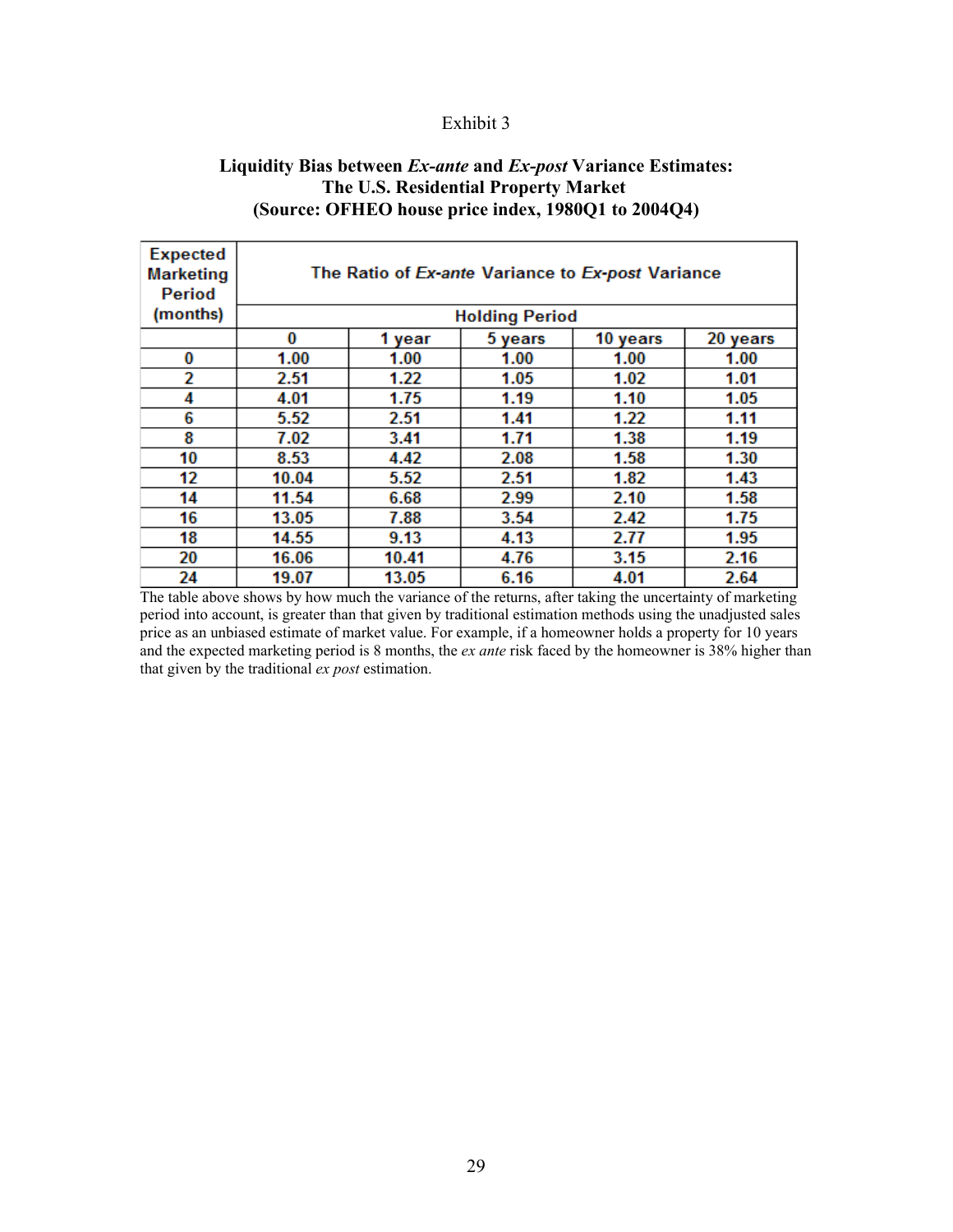## **Liquidity Bias between** *Ex-ante* **and** *Ex-post* **Return Estimates: The US Commercial Property Market (Source: NCREIF property performance index, 1980Q1 to 2004Q4)**

| <b>Expected</b><br><b>Marketing</b><br>Period | The Ratio of Ex-ante Variance to Ex-post Variance |        |         |          |          |
|-----------------------------------------------|---------------------------------------------------|--------|---------|----------|----------|
| (months)                                      | <b>Holding Period</b>                             |        |         |          |          |
|                                               | 0                                                 | 1 year | 5 years | 10 years | 20 years |
| 0                                             | 1.00                                              | 1.00   | 1.00    | 1.00     | 1.00     |
| 2                                             | 2.21                                              | 1.17   | 1.04    | 1.02     | 1.01     |
| 4                                             | 3.42                                              | 1.61   | 1.15    | 1.08     | 1.04     |
| 6                                             | 4.64                                              | 2.21   | 1.33    | 1.17     | 1.09     |
| 8                                             | 5.85                                              | 2.94   | 1.57    | 1.30     | 1.16     |
| 10                                            | 7.06                                              | 3.75   | 1.87    | 1.47     | 1.24     |
| 12                                            | 8.27                                              | 4.64   | 2.21    | 1.66     | 1.35     |
| 14                                            | 9.49                                              | 5.57   | 2.61    | 1.89     | 1.47     |
| 16                                            | 10.70                                             | 6.54   | 3.04    | 2.14     | 1.61     |
| 18                                            | 11.91                                             | 7.55   | 3.52    | 2.42     | 1.76     |
| 20                                            | 13.12                                             | 8.58   | 4.03    | 2.73     | 1.93     |
| 24                                            | 15.55                                             | 10.70  | 5.16    | 3.42     | 2.32     |

The table above shows by how much the variance of the returns, after taking the uncertainty of marketing period into account, is greater than that given by traditional estimation methods using the unadjusted sales price as an unbiased estimate of market value. For example, if an investor holds a property for 10 years and the expected marketing period is 8 months, the *ex ante* risk faced by the investor is 30% higher than that given by traditional *ex post* estimation.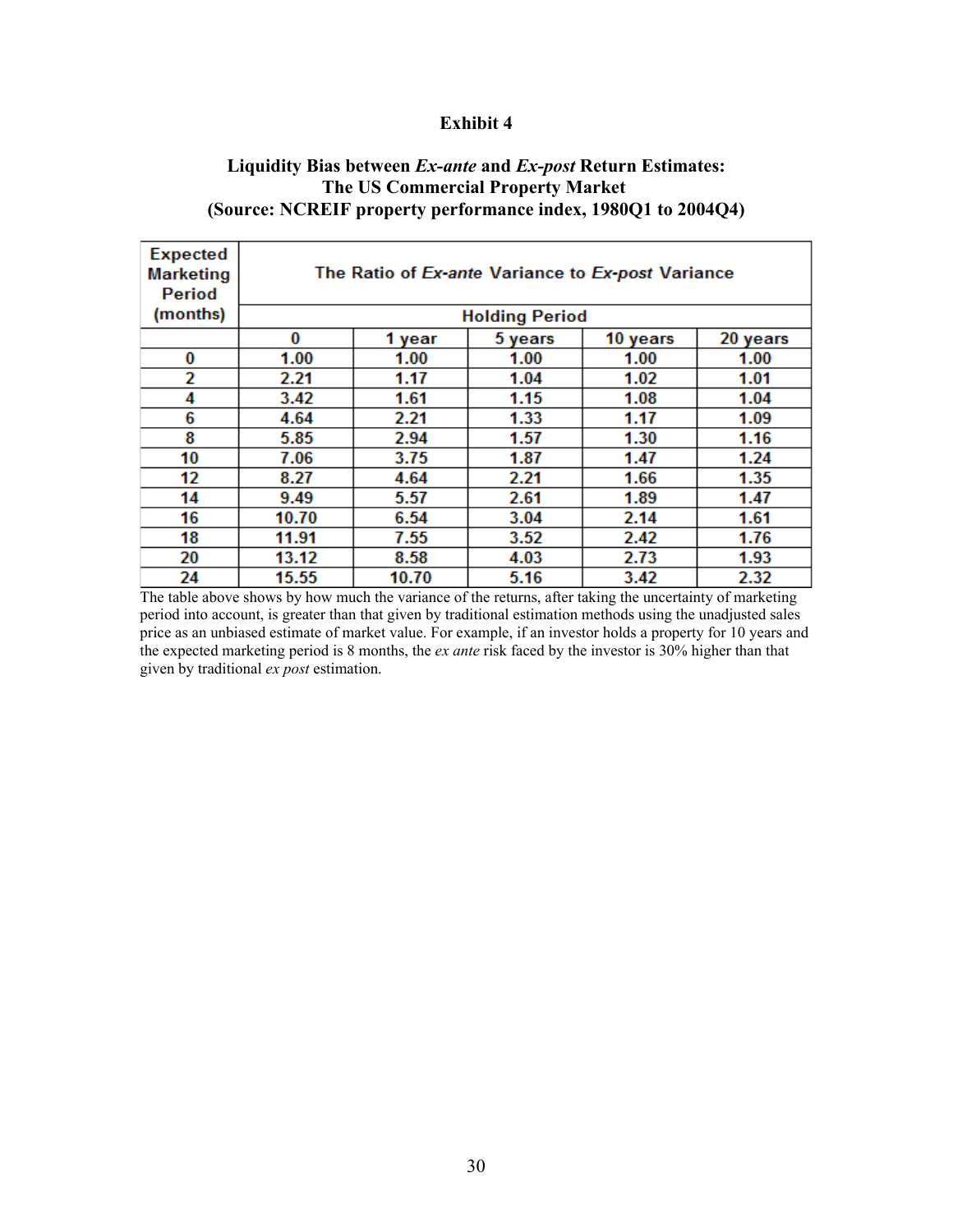| ٠<br>Т        | <b>Market Valuation</b> |                          | <b>Liquidation Bias</b> |                        |  |
|---------------|-------------------------|--------------------------|-------------------------|------------------------|--|
| M<br>(Months) | Market Return           | <b>Market Volatility</b> | IReturn Biss            | <b>Volatility Bias</b> |  |
|               | 5.02%                   | 1.67%                    | 0.00%                   | 0.00%                  |  |
| 2             | 4.54%                   | 1.95%                    | 0.48%                   | 0.28%                  |  |
| 4             | 4.06%                   | 2.23%                    | 0.96%                   | 0.56%                  |  |
| 6             | 3.57%                   | 2.51%                    | 1.45%                   | 0.84%                  |  |
| 8             | 3.09%                   | 2.78%                    | 1.93%                   | 1.11%                  |  |
| 10            | 2.61%                   | 3.06%                    | 2.41%                   | 1.39%                  |  |
| 12            | 2.13%                   | 3.34%                    | 2.89%                   | 1.67%                  |  |

### **Liquidation Bias: The US Residential Property Market (Source: OFHEO house price index, 1980Q1 to 2004Q4)**

Market return and volatility represent the return and volatility received by sellers who must sell their real estate assets immediately. The table above shows how we can impute the "true" market return and volatility from the return and volatility estimated from a transaction-based sample, given the expected marketing period. For example, suppose the observed transaction return and volatility are 5.02% and 1.67%, respectively, and assume the average expected marketing period is 8 months. Then the "true" market return and volatility (i.e., assuming instantaneous sale, with liquidation risk but without marketing period risk) are 3.09% and 2.78%, respectively. The liquidation bias is simply the difference between the market return/volatility and the transaction return/volatility.

### **Exhibit 6**

## **Liquidation Bias: The US Commercial Property Market (Source: NCREIF property performance index, 1980Q1 to 2004Q4)**

| $\hat{T}_{M}$ | <b>Market Valuation</b> |                          | <b>Liquidation Bias</b> |                        |  |
|---------------|-------------------------|--------------------------|-------------------------|------------------------|--|
| (Months)      | Market Return           | <b>Market Volatility</b> | Return Biss             | <b>Volutility Bius</b> |  |
|               | 8.63%                   | 3.20%                    | 0.00%                   | 0.00%                  |  |
| 2             | 7.71%                   | 3.73%                    | 0.92%                   | 0.53%                  |  |
| 4             | 6.78%                   | 4.27%                    | 1.85%                   | 1.07%                  |  |
| 6             | 5.86%                   | 4.80%                    | 2.77%                   | 1.60%                  |  |
| 8             | 4.93%                   | 5.33%                    | 3.70%                   | 2.13%                  |  |
| 10            | 4.01%                   | 5.87%                    | 4.62%                   | 2.67%                  |  |
| 12            | 3.09%                   | 6.40%                    | 5.54%                   | 3.20%                  |  |

Market return and volatility represent the return and volatility received by the sellers who must sell their real estate assets immediately. The table above shows how we can impute the "true" market return and volatility from the return and volatility estimated from a transaction-based sample, given the expected marketing period. For example, suppose the transaction return and volatility are 8.63% and 3.2%, respectively, and assume the expected marketing period is 10 months. Then the "true" market return and volatility are 4.01% and 5.87%, respectively. The liquidation bias is simply the difference between the market return/volatility and the transaction return/volatility.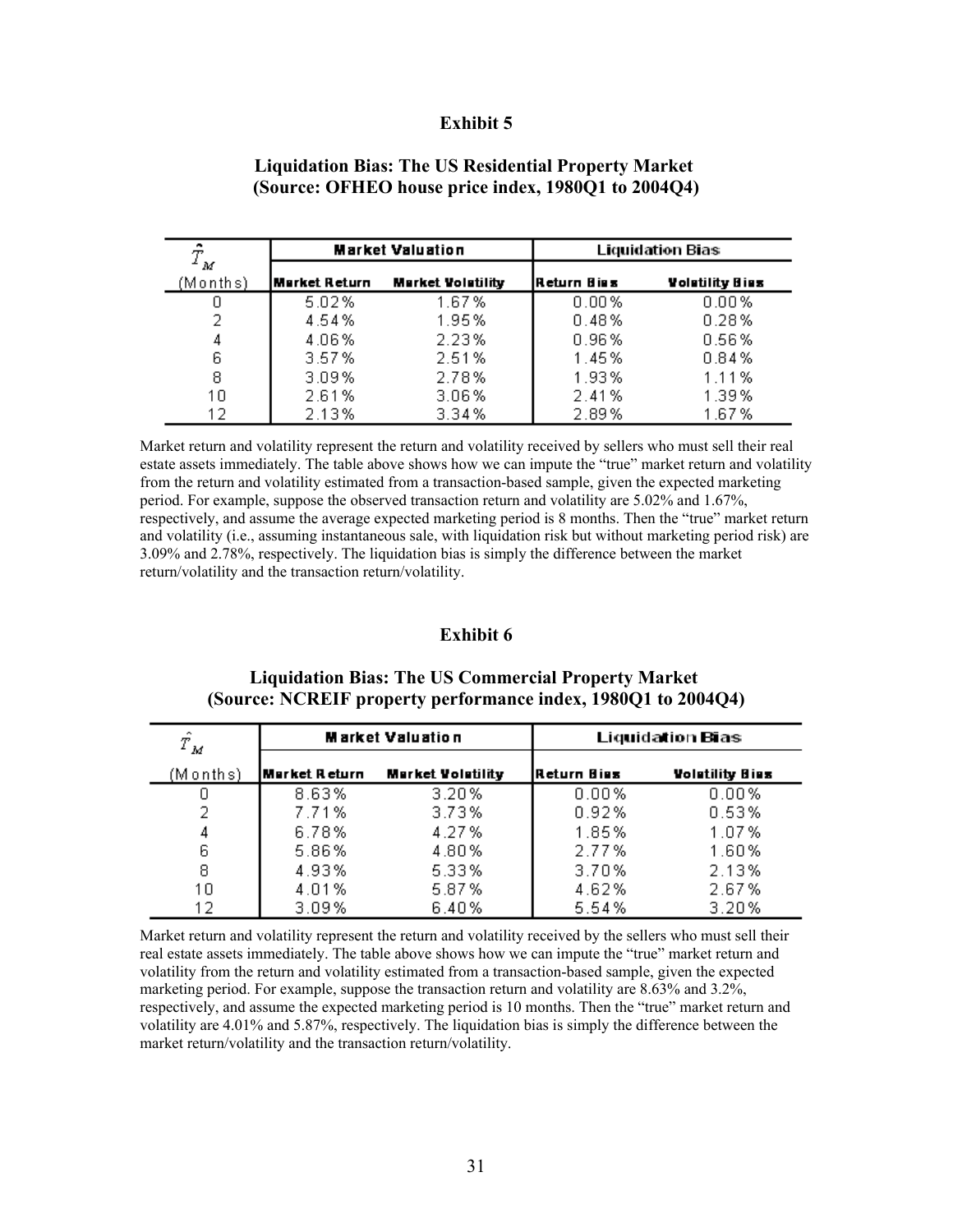### **Appendix 1**

## **Expected Marketing Period and Its Uncertainty under Alternative Assumptions about the Distribution of the Probability of Sale over Time**

#### *Case 1: Constant Conditional Probability of Sale*

In this case, the conditional probability (or hazard rate) of selling a similar property in each market period is constant. Suppose the hazard rate is  $\lambda$  ( $\lambda \leq 1$ ), then the probability of selling the property in each marketing period  $t$  ( $t = 0, 1, 2, ...$ ) is a geometric distribution,

$$
p_t = \lambda (1 - \lambda)^t \tag{A1.1}
$$

Inserting the equation above into equations (11) and (12), we can obtain,

$$
E[\widetilde{t}] = \frac{1}{\lambda} - 1\tag{A1.2}
$$

$$
Var(\widetilde{t}) = \frac{1}{\lambda^2} (1 - \lambda)
$$
 (A1.3)

Therefore, a lower hazard rate (i.e., a less liquid market) indicates a higher expected marketing period ( $E[\tilde{t}]/\partial \lambda < 0$ ) and higher uncertainty of time of sale (  $\frac{d}{dt}Var(\tilde{t})/\partial \lambda < 0$ ). When  $\lambda = 1$  (i.e., a perfectly liquid asset), both  $E[\tilde{t}]$  and  $Var(\tilde{t})$ become zero.

#### *Case 2: Uniform Probability of Sale*

Suppose the probability of sale is constant across all marketing periods. Assume that *N* <sup>−</sup> 1 is the maximum marketing period. Then the probability of sale in each marketing period *t* ( $t = 0, 1, 2, ..., N - 1$ ) is

$$
p_t = \frac{1}{N} \tag{A1.4}
$$

We thus have,

$$
E[\tilde{t}] = \frac{N-1}{2} \tag{A1.5}
$$

$$
Var(\widetilde{t}) = \frac{N^2 - 1}{12} \tag{A1.6}
$$

Equations (A1.5) and (A1.6) demonstrate again that a larger *N* (less liquidity) implies a longer expected marketing period and higher uncertainty of time of sale. In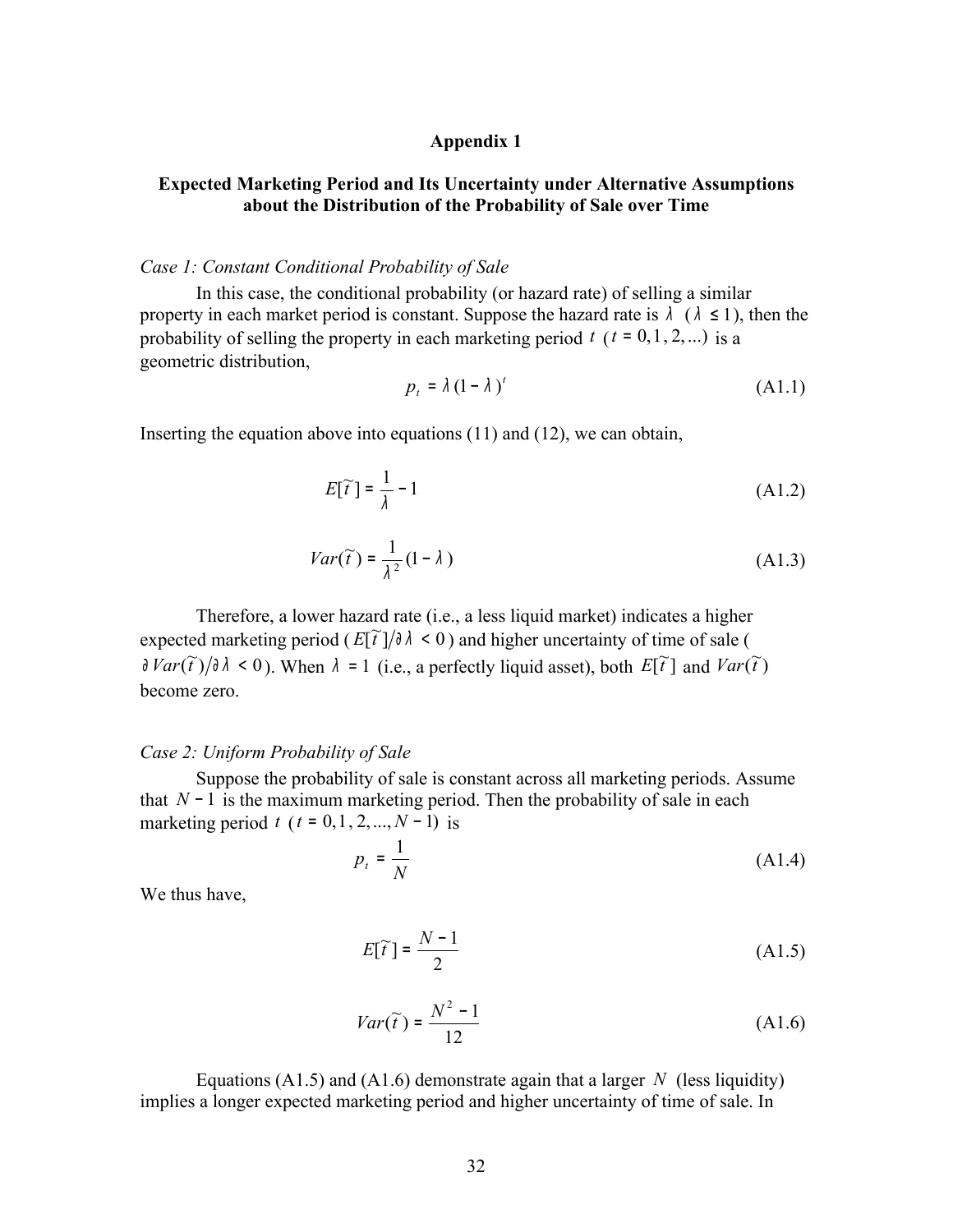particular, the expected marketing period and the volatility (standard deviation) of sale time will both increase at about the same order of magnitude as *N* ; when *N* doubles, the expected marketing period and the uncertainty of sale time almost double.

### *Case 3: Exponential Distribution of Sale*

Suppose real estate sales follow the Poisson distribution. Then the marketing period follows an exponential density function with parameter  $\eta$ ,

$$
p_{t} = \frac{1}{\eta} e^{-\frac{1}{\eta}t}, \quad t \ge 0
$$
 (A1.7)

We thus have,

$$
E[\tilde{t}] = \eta \tag{A1.8}
$$

$$
Var(\widetilde{t}) = \eta^2 \tag{A1.9}
$$

Therefore, the parameter  $\eta$  represents the expected marketing period. Again we have, for a higher  $\eta$  (less liquidity), both the expected marketing time and its volatility are expected to increase at the same order of magnitude.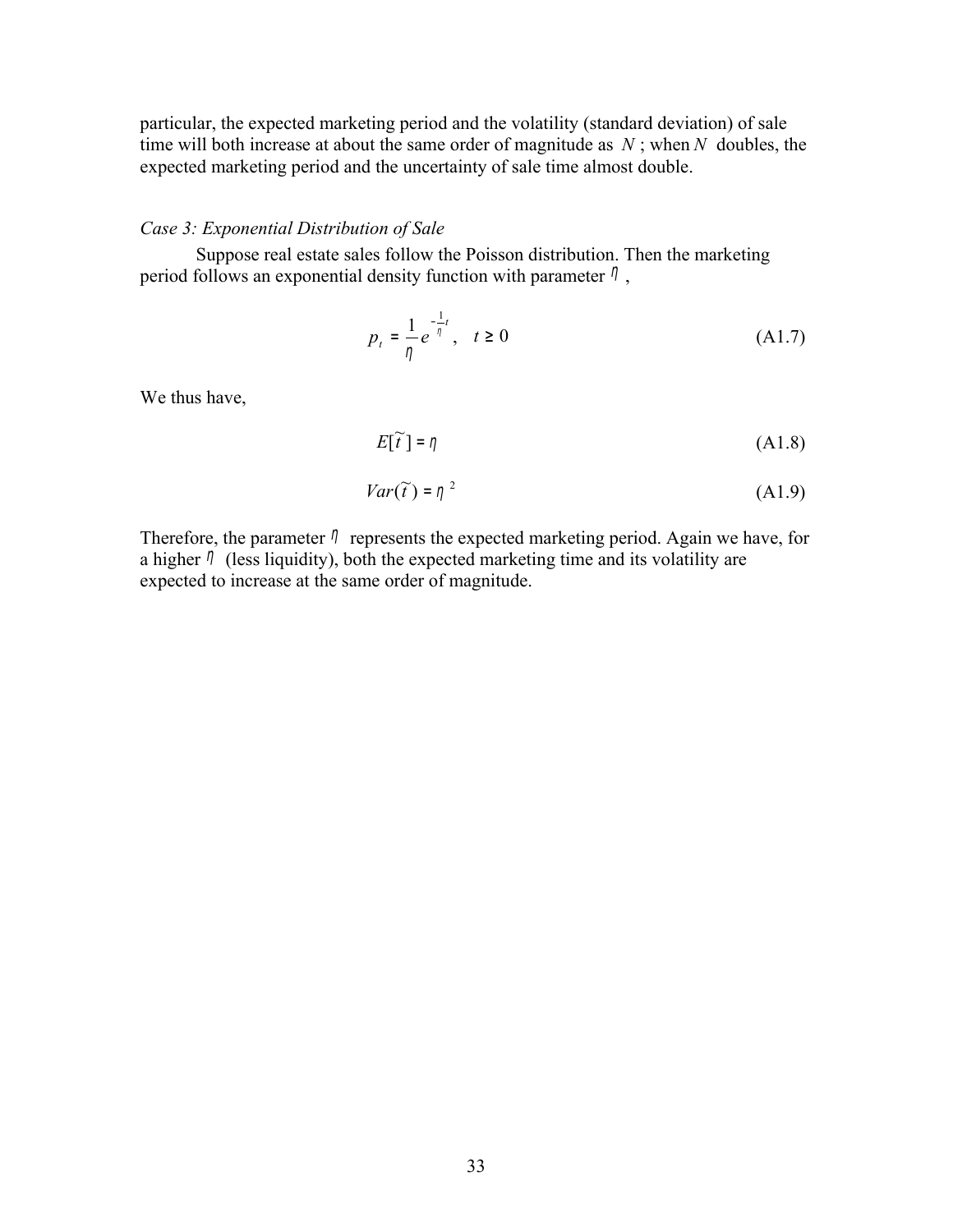# **Appendix 2**

## **Proof of Theorem 1**

By the definitions of *ex ante* expected return and variance (i.e., equations (13) and (14)), and the assumed distribution of *ex post* return with mean  $(T_H + \tilde{t})u$  and variance  $(T_H + \tilde{t})\sigma^2$ , we have

$$
E^{ex-ante}[\widetilde{R}_{\widetilde{t}+T_H}] = \sum_{t=0}^{\infty} E[\widetilde{R}_{t+T_H}] p_t = u \sum_{t=0}^{\infty} (t + T_H) p_t
$$
\n
$$
= u(T_H + E[\widetilde{t}])
$$
\n
$$
Var^{ex-ante}(\widetilde{R}_{\widetilde{t}+T_H}) = \sum_{t=0}^{\infty} E[\widetilde{R}_{\widetilde{t}+T_H} - E^{ex-ante}[\widetilde{R}_{\widetilde{t}+T_H}]]^2 p_t
$$
\n
$$
= \sum_{t=0}^{\infty} E[\widetilde{R}_{t+T_H}^2] p_t - E^{ex-ante}[\widetilde{R}_{\widetilde{t}+T_H}]^2
$$
\n
$$
= \sum_{t=0}^{\infty} ([t + T_H] \sigma^2 + [t + T_H]^2 u^2) p_t - E^{ex-ante}[\widetilde{R}_{\widetilde{t}+T_H}]^2
$$
\n(A2.2)

Inserting equation (A2.1) into equation (A2.2) yields,

$$
Var^{ex-ante}(\widetilde{R}_{\widetilde{t}+T_H}) = (T_H + E[\widetilde{t}])\sigma^2 + Var(\widetilde{t})u^2
$$
\n(A2.3)

Hence, the annualized *ex-ante* return and variance are,

$$
u^{ex-ante} = u
$$
  
\n
$$
(\sigma^{ex-ante})^2 = \sigma^2 + \frac{Var(\tilde{t})}{T_H + E[\tilde{t}]}u^2
$$
\n(A2.4)

Q.E.D.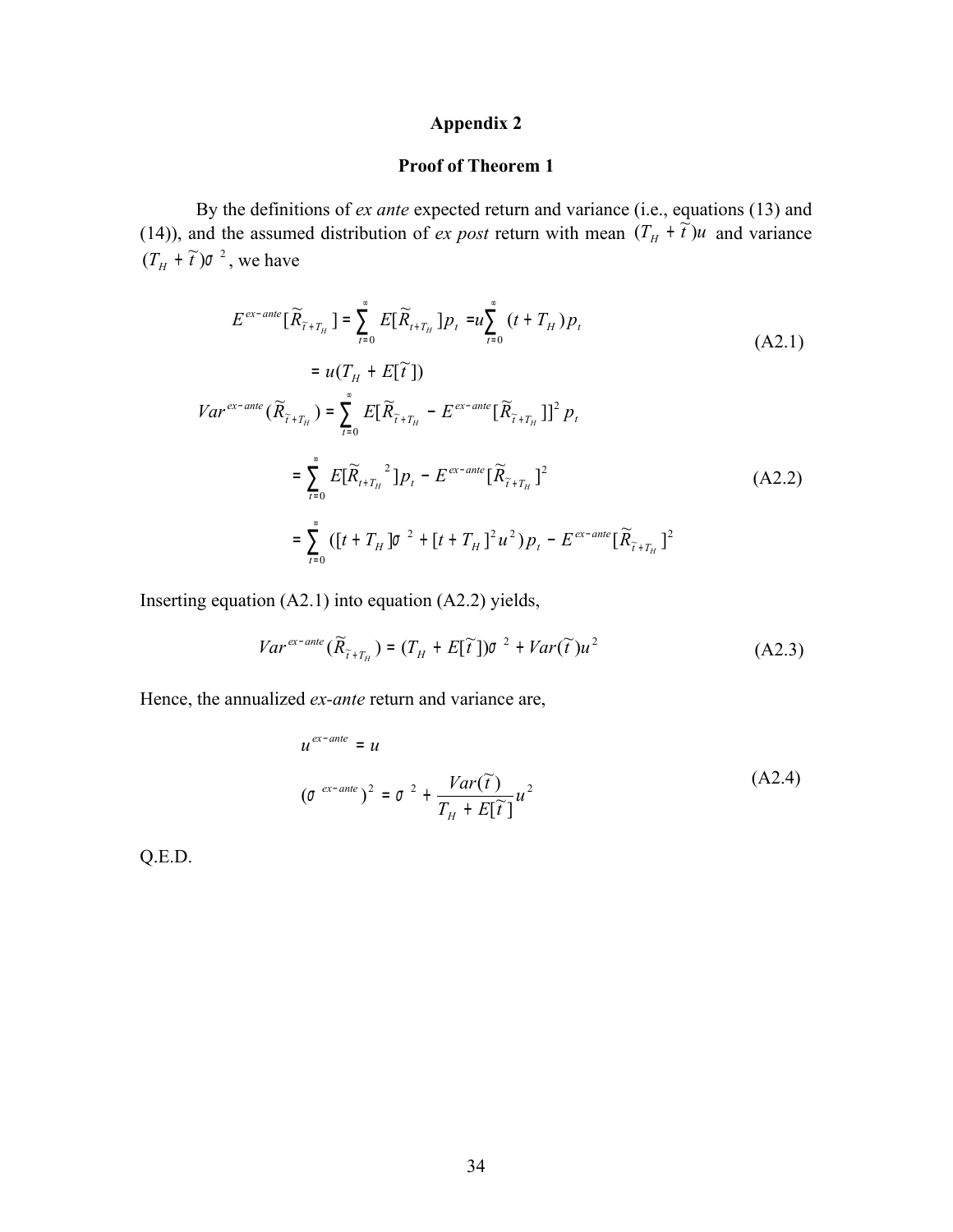## **Appendix 3**

### **Proof of Theorem 2**

Based on equations (26) and (27), the transaction return (annualized) and the market return (annualized) can be expressed as:

$$
\widetilde{r}_{T_{H}+t}^{T} = \frac{\widetilde{P}^{T}}{P_{0}}
$$
\n(A3.1)

where,  $\overline{p}^T$  is uniformly distributed over  $[p^*, \overline{p}]$ 

$$
\widetilde{r}_{T_{H^{+t}}}^{M} = \frac{\widetilde{P}^{M}}{P_0}
$$
\n(A3.2)

where,  $\tilde{P}^M$  is uniformly distributed over  $[\underline{p}, \overline{p}]$ .

Hence, we have,

$$
r_M = E\left[\frac{\widetilde{P}}{P_0}\right] = \frac{(\overline{p} + \underline{p})}{2P_0} \tag{A3.3}
$$

$$
r_T = E\left[\frac{\widetilde{P}^T}{P_0}\middle|\widetilde{P}^T \ge p^*\right] = \frac{p^* + \overline{p}}{2P_0}
$$
\n(A3.4)

$$
\sigma_M^2 = Var[\frac{\tilde{P}}{P_0}] = \frac{(\bar{p} - p)^2}{12P_0^2}
$$
 (A3.5)

$$
\sigma_{T}^{2} = Var[\frac{\tilde{P}^{T}}{P_{0}} | \tilde{P} \ge p^{*}] = \frac{(\bar{p} - p^{*})^{2}}{12P_{0}^{2}}
$$
(A3.6)

Equations (8) and (10) yield,

$$
E[\widetilde{T}_M] = \frac{p^* - p}{\overline{p} - p^*} \tag{A3.7}
$$

Given,

$$
\frac{(\bar{p} + \underline{p})}{2P_0} = \frac{(\bar{p} + p^*)}{2P_0} - \sqrt{3} \left(\frac{p^* - \underline{p}}{\bar{p} - p^*}\right) \sqrt{\frac{(\bar{p} - p^*)^2}{12P_0^2}}
$$
(A3.8)

and equations (A2.4) to (A2.6), we therefore have,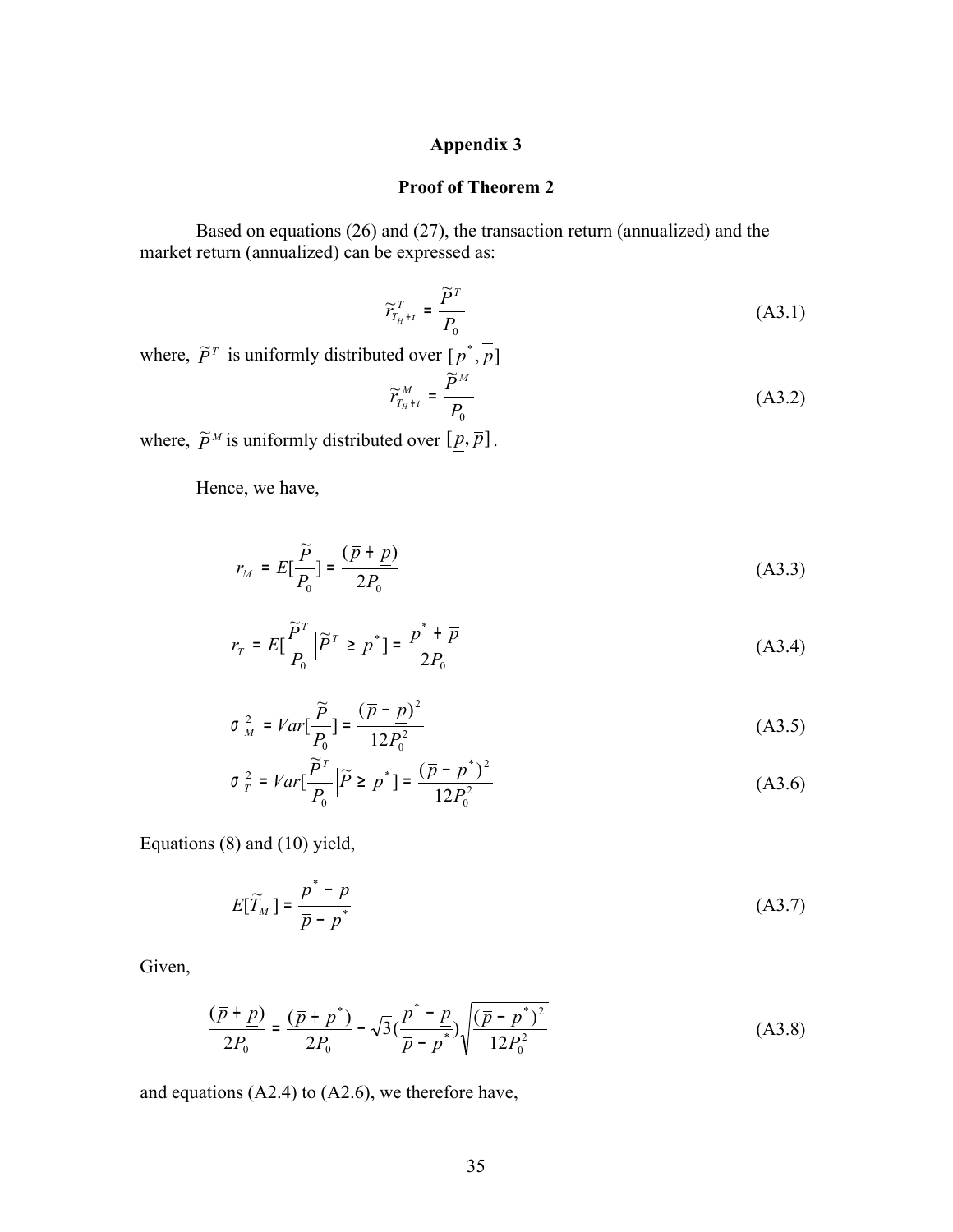$$
r_M = r_T - \sqrt{3}E[\widetilde{T}_M] \sigma_T \tag{A3.9}
$$

Similarly, we can rewrite

$$
\sqrt{\frac{(\overline{p} - \underline{p})^2}{12P_0^2}} = [1 + \frac{p^* - \underline{p}}{\overline{p} - p^*}] \sqrt{\frac{(\overline{p} - p^*)^2}{12P_0^2}}
$$
(A3.10)

From (A2.10) and equations (A2.5), (A2.6) and (A2.7), we therefore have

$$
\sigma_M = (1 + E[\widetilde{T}_M])\sigma_T \tag{A3.11}
$$

Q.E.D.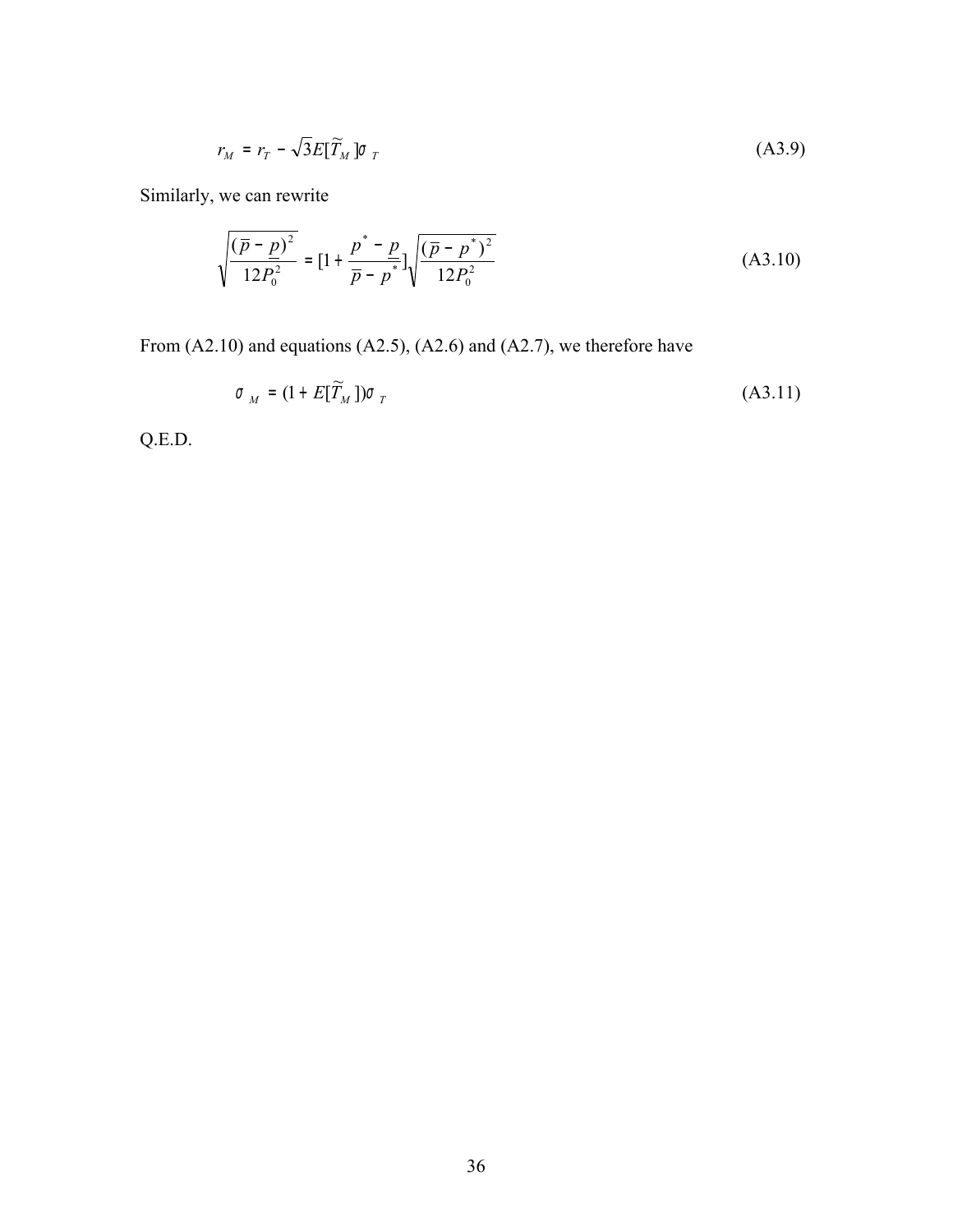## **Appendix 4**

## **Proof of Theorem 3**

Given the expected marketing time  $t$  for type A sellers and T for type B sellers, and equations  $(A3.9)$  and  $(A3.11)$ , we have,

$$
r_A - r_M = \sqrt{3}t\sigma_A \tag{A4.1}
$$

$$
\sigma_M - \sigma_A = t \sigma_A \tag{A4.2}
$$

$$
r_B - r_M = \sqrt{3T\sigma}_B \tag{A4.3}
$$

$$
\sigma_M - \sigma_B = T \sigma_B \tag{A4.4}
$$

Rewriting equations (A4.2) and (A4.4) yields,

$$
\sigma_A = \frac{1}{1+t} \sigma_M \tag{A4.5}
$$

$$
\sigma_B = \frac{1}{1+T} \sigma_M \tag{A4.6}
$$

From equations (A4.5) and (A4.6), we have,

$$
\sigma_A - \sigma_B = \frac{T - t}{(1 + T)(1 + t)} \sigma_M > 0
$$
 (A4.7)

From equations (A4.1), (A4.3), (A4.5) and (A4.6), we have,

$$
r_B = r_M + \frac{\sqrt{3}T}{1+T} \sigma_M \tag{A4.8}
$$

$$
r_A = r_M + \frac{\sqrt{3}t}{1+t} \sigma_M \tag{A4.9}
$$

Therefore,

$$
r_B - r_A = \sqrt{3} \left( \frac{T}{1+T} - \frac{t}{1+t} \right) \sigma_M > 0 \tag{A4.10}
$$

Q.E.D.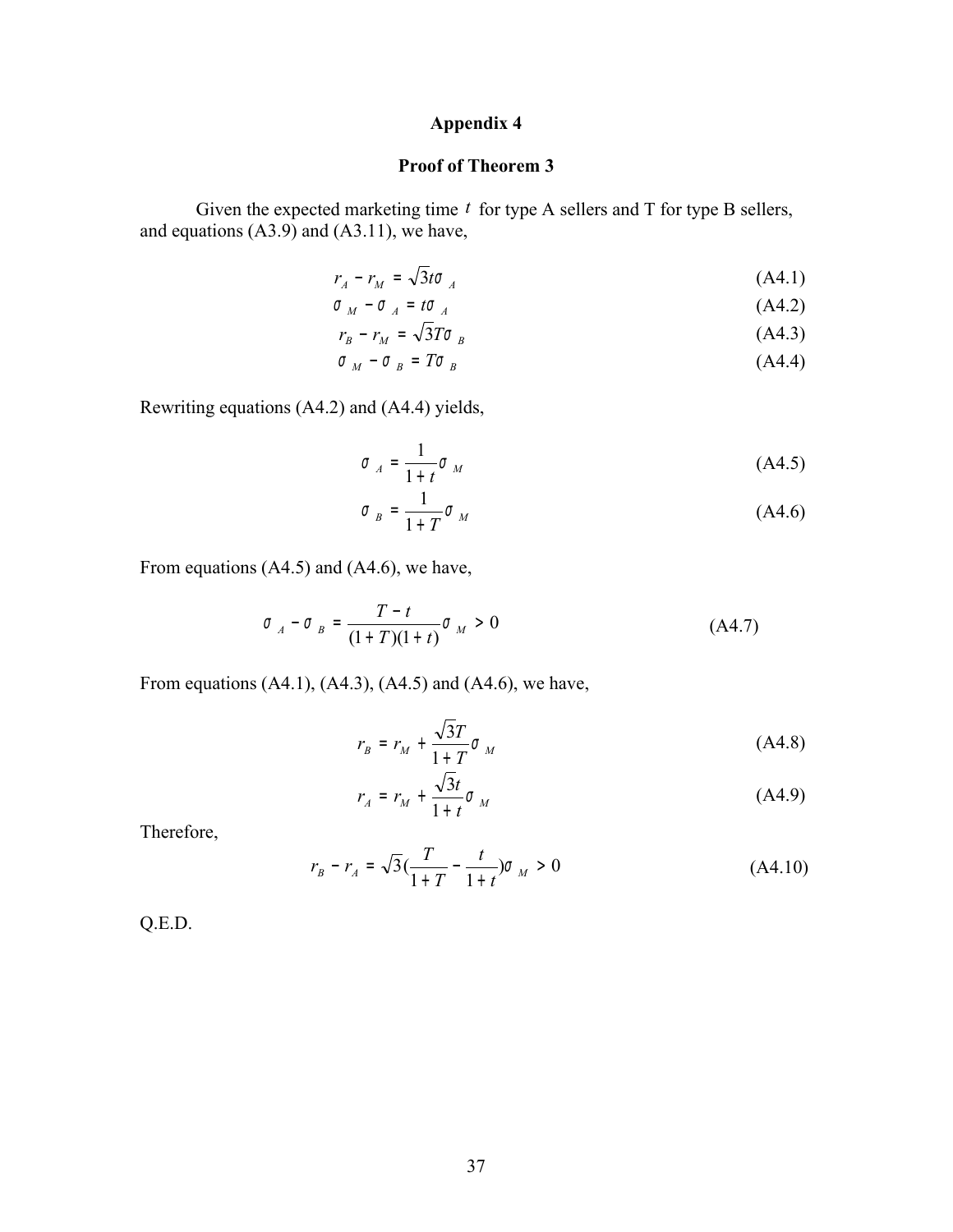#### **Appendix 5**

#### **Heterogeneous Sellers**

We have heretofore assumed all sellers are identical in terms of their reservation price characteristics. However in reality, differentiated sellers coexist in the real estate market. Sellers with different financial situations, as discussed earlier, receive different transaction returns and volatilities. Suppose there are *N* different types of sellers in the market, the average marketing period for sellers of type *i* (*i* = 1,2,..., *N*) is  $\hat{T}^i_M$ . Assume the proportional representation of sellers of type  $i$  is given by  $g_i$ , and denote the return and volatility for sellers of type *i* based on the transaction sample as  $\hat{r}_T^i$  $\hat{r}^i_T$  and  $\hat{\sigma}^i_T$ , respectively. Then, we can estimate the market return and volatility using one of two approaches. The first approach is to apply equations (30) and (431 to each type of seller and estimate market return and volatility separately. The second approach is to take into account the differences in the proportional representation of each seller type and estimate market return and volatility as follows,

$$
\hat{\sigma}_{M} = \frac{\sum_{i=1}^{N} \hat{\sigma}_{T}^{i} g_{i}}{\sum_{i=1}^{N} \frac{1}{1 + \hat{T}_{M}^{i}} g_{i}}
$$
(A5.1)

$$
\hat{u}_M = \sum_{i=1}^N \hat{r}_T^i g_i - \hat{\sigma}_M \sum_{i=1}^N \frac{\sqrt{3} \hat{T}_M^i}{1 + \hat{T}_M^i} g_i
$$
\n(A5.2)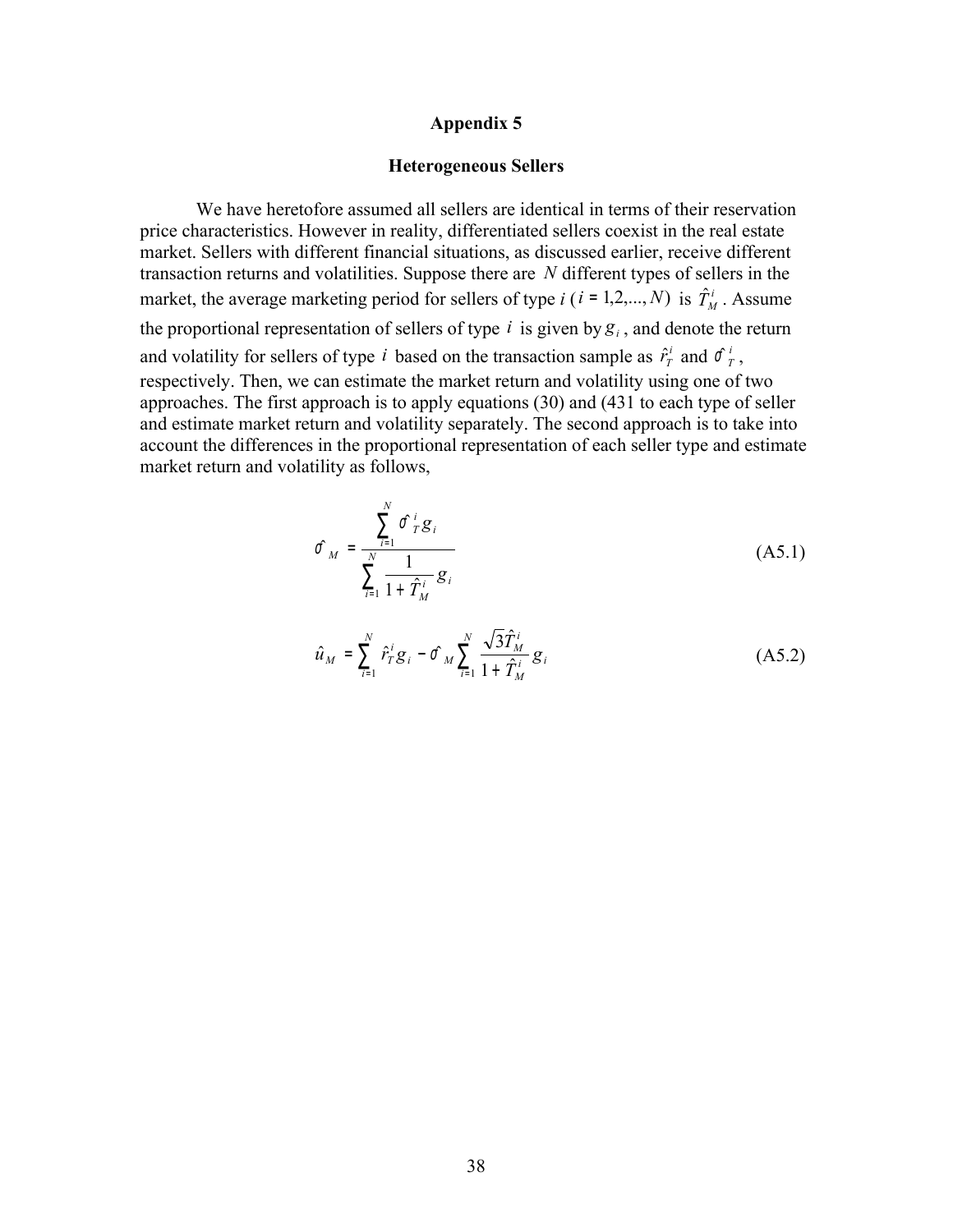### **References**

Anglin P. (2003), "The Value and Liquidity Effects of A Change in Market Conditions," Working Papers, University of Windsor

Arnold M. (1999), "Search, Bargaining and Optimal Asking Prices," *Real Estate Economics*, 27:453-482

Bailey M., Muth R. and Nourse H. (1963), "A Regression Method for Real Estate Price Index Construction," *Journal of the American Statistical Association*, 58, 933-42

Bond S., Hwang S., Lin, Z., and Vandell, K.D., (2005), "Does Marketing Period RiskMatter in the UK Commercial Real Estate Market? *Working paper*, University of Cambridge (under revision).

Case B. and Shiller R. (1987), "Prices of Single-Family Homes Since 1970: New Indexes For Four Cities," *New England Economic Review*, 45-56.

Clarke R. and Silva H. (1998), "State-Dependent Asset Allocation", *Journal of Portfolio Management*, 57-64

Clayton J., Geltner D. and Hamilton S. (2001), "Smoothing in Commercial Property Valuations: Evidence from Individual Appraisals," *Real Estate Economics*, 337-360

DeGroot M. (1970), Optimal Statistical Decisions. New York: McGraw-Hill.

Dombrow J., Knight J. and Sirmans C. (1997), "Aggregation Bias in Repeat-Sales Indices", *Journal of Real Estate Finance and Economics*, 75-88

Englund P., Quigley J. and Redfearn C. (1999), "Do Housing Transactions Provide Misleading Evidence About The Course of Housing Values?" Working Paper.

Firstenberg, Ross and Zisler (1988), "Real Estate: The Whole Story", *Journal of Portfolio Management*; 14(3), 22-34.

Fisher J., Gatzlaff D., Geltner D., and Haurin D. (2003), "Controlling for the Impact of Variable Liquidity in Commercial Real Estate Price Indices," *Real Estate Economics*, 31, 269-303.

Forgey F., Rutherford R. and Springer T. (1996), "Search and Liquidity in Single-Family Housing," *Real Estate Economics* 24, 273-392

Gatzlaff D. and Haurin D. (1997), "Sample Selection Bias and Repeat-Sales Index Estimates," *Journal of Restate Finance and Economics*, 33-50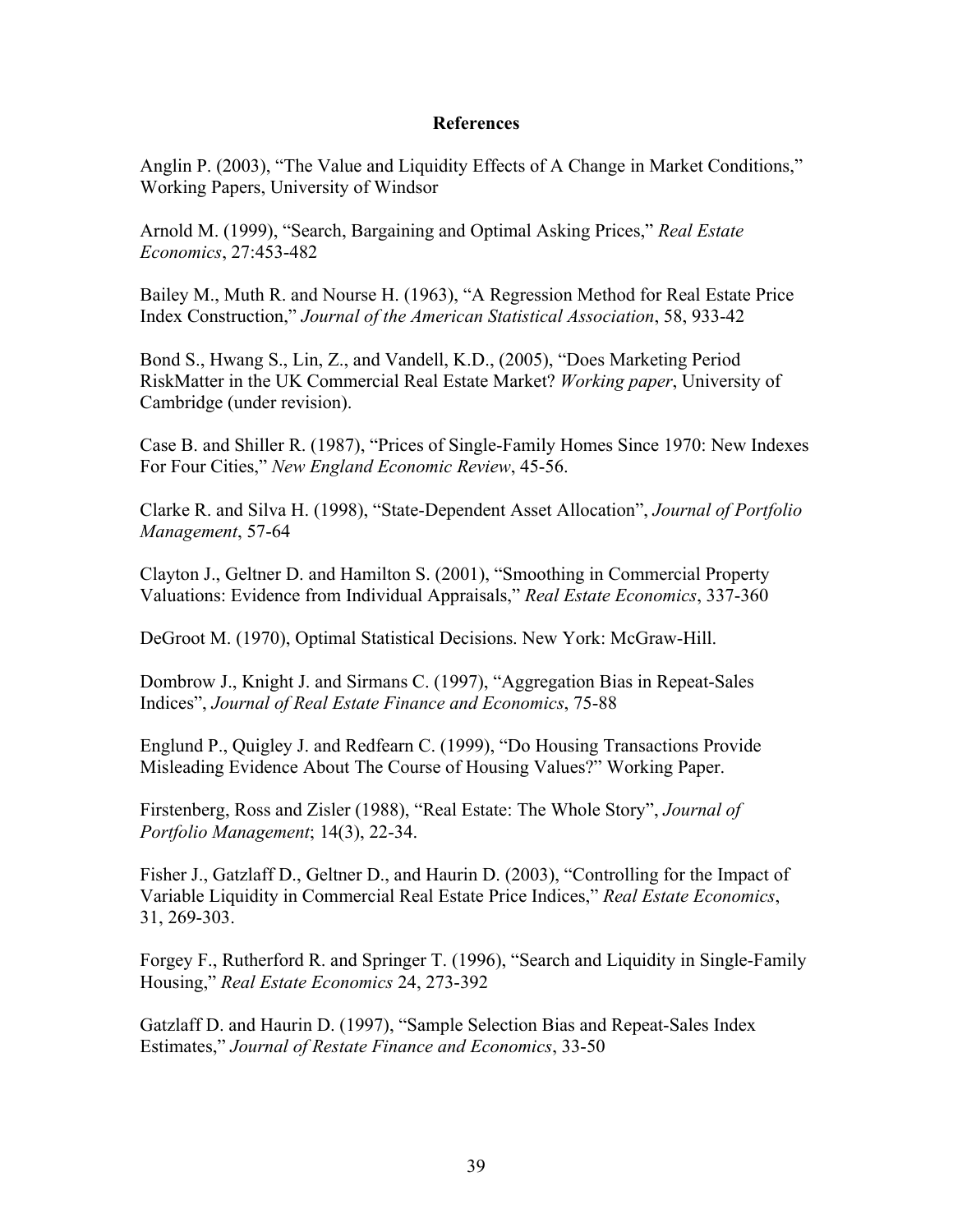Gatzlaff D. and Haurin D. (1998), "Sample Selection and Biases in Local House Value Indices," *Journal of Urban Economics*, 199-222

Geltner D. (1989), "Estimating Real Estate's Systematic Risk from Aggregate Level Appraisal-Based Returns", *AREUEA Journal*, 463-481

Geltner D. (1991), "Smoothing in Appraisal-Based Returns," *Journal of Real Estate Finance and Economics*, p327-345

Geltner D. (1993), "Temporary Aggregation in Real Estate Return Indices", *AREUEA Journal*, 141-166

Geltner D. and Goetzmann W. (2000), "Two Decades of Commercial Property Returns: A Repeated-Measures Regression –Based Version of the NCREIF Index", *Journal of Real Estate Finance and Economics*, 5-21.

Geltner D., MacGregor B. and Schwann G. (2003), "Appraisal Smoothing and Price Discovery in Real Estate Markets," *Urban Studies*, 1047-1064

Giliberto M. (1988), "A Note on the Use of Appraisal Data in Indexes of Performance Measure", *AREUEA Journal*, 77-83

Glower M., Haurin D. and Hendershott P. (1998), "Selling Price and Selling Time: The Impact of Seller Motivation," *Real Estate Economics*, 719-740

Goetzmann W. and Peng L. (2002), "The Bias of the RSR Estimator and the Accuracy of Some Alternatives", *Real Estate Economics,* 13-39

Goetzmann W. and Peng L. (2003), "Estimating Indices in the Presence of Seller Reservation Prices," Working Paper, Yale University

Goodman J. (1998), "Aggregation of Local Housing Markets", *Journal of Real Estate Finance and Economics*, 45-53

Haurin D (1988), "The Duration of Marketing Time of Residential Housing," *AREUEA Journal* 16, 396-410

Heckman J. (1979), "Sample Selection Bias as A Specification Error," *Econometrica*, 153-797

Hoag J. (1980), "Toward Indices of Real Estate Value and Return", *Journal of Finance*, May.

Huang M. (2003), "Liquidity Shocks and Equilibrium Liquidity Premia," *Journal of Economic Theory*, 105-129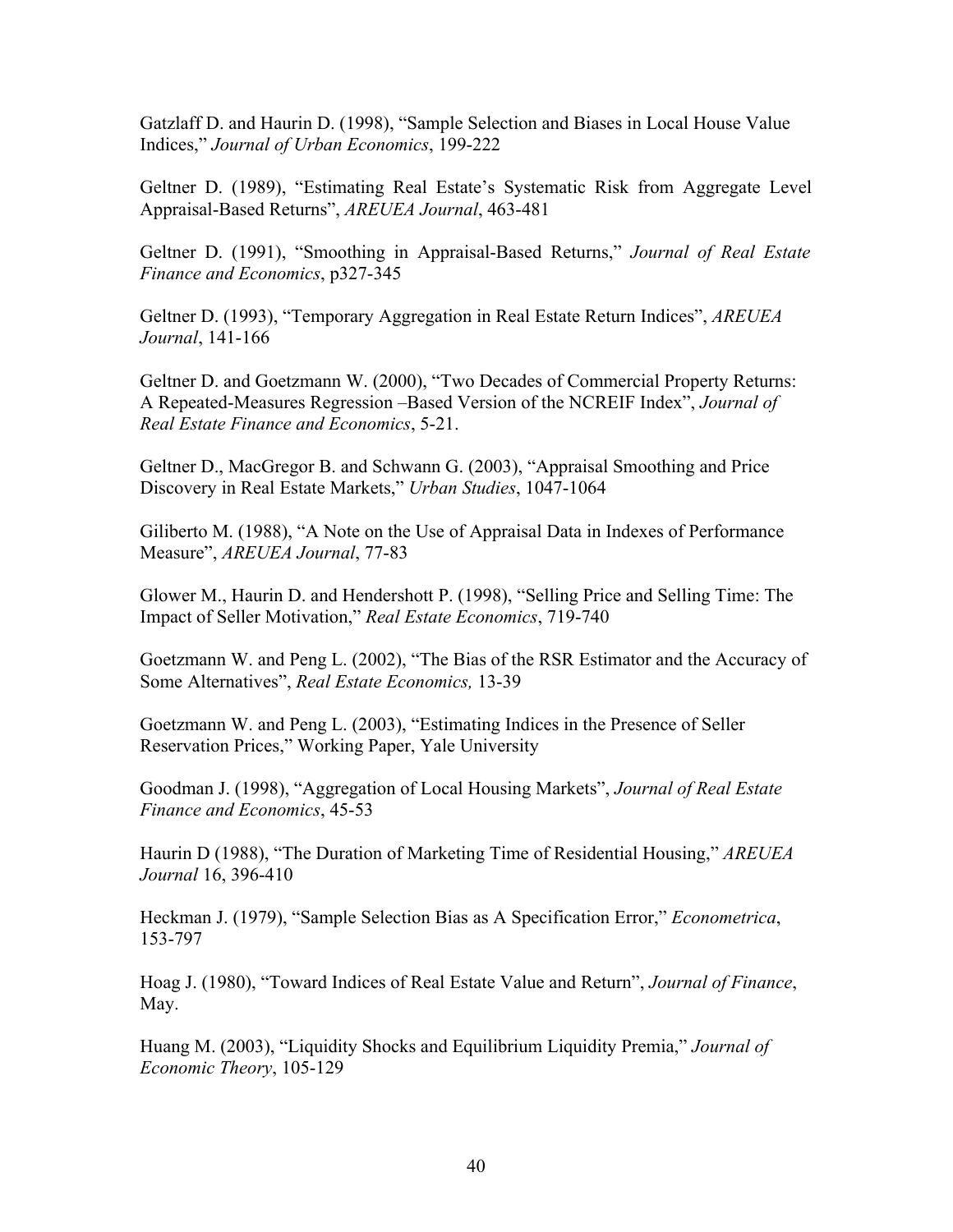Ibbotson R. and Fall C. (1979), "The United States Market Wealth Portfolio", *Journal of Portfolio Management*, Fall.

Ibbotson R. and Sinquefield R. (1982), "Stocks, Bonds, Bills and Inflation: The Past and the Future", The Financial Analysts Research Foundation

Ibbotson Associates, Michael W. Barad (Editor) (2005), *Stocks, Bonds, Bills, and Inflation (Sbbi) Yearbook (Valuation Edition)*.

Kallberg J., Liu C. and Greig W. (1996), "The Role of Real Estate in the Portfolio Allocation Process," Real Estate Economics, 359-377

Kelleher R. (1976), " How Real Estate Stacks Up to the S&P 500", *Real Estate Review*, Summer.

Krainer J. (2001), "A Theory of Liquidity in Residential Real Estate Markets," *Journal of Urban Economics*, 32-53

Lin, Z. *Liquidity and Pricing Biases in the Real Estate Market*. Unpublished Ph.D. Dissertation, University of Wisconsin-Madison, Real Estate and Urban Land Economics, 2004.

Lippman S. and McCall J (1976), "The Economics of Job Search: A Survey," *Economic Inquiry* 14, 155-89.

Lippman S. and McCall J. (1986), "An Operational Measure of Liquidity," *American Economic Review* 76, 43-55

Miceli T. (1989), "The Optimal Duration of Real Estate Listing Contracts," *Journal of the American Real Estate and Urban Economics Association* 17, 267-277

Munneke H. and Slade B. (2000), "An Empirical Study of Sample-Selection Bias in Indices of Commercial Real Estate," *Journal of Real Estate Finance and Economics*, 45- 64.

Quan D. and Quigley J. (1991), "Price Formation and the Appraisal Function in Real Estate Markets," *Journal of Real Estate Finance and Economics* 4, 127-146

Quigley J. (1995), "A Simple Hybrid Model for Estimating Real Estate Price Indexes," *Journal of Housing Economics*, 1-12

Read C. (1988), "Price Strategies for Idiosyncratic Goods – the Case of Housing," *Journal of the American Real Estate and Urban Economics Association* 16, 379-395

Ross S. and Zisler R. (1991), "Risk and Return in Real Estate", *Journal of Real Estate Finance and Economics*, 175-190